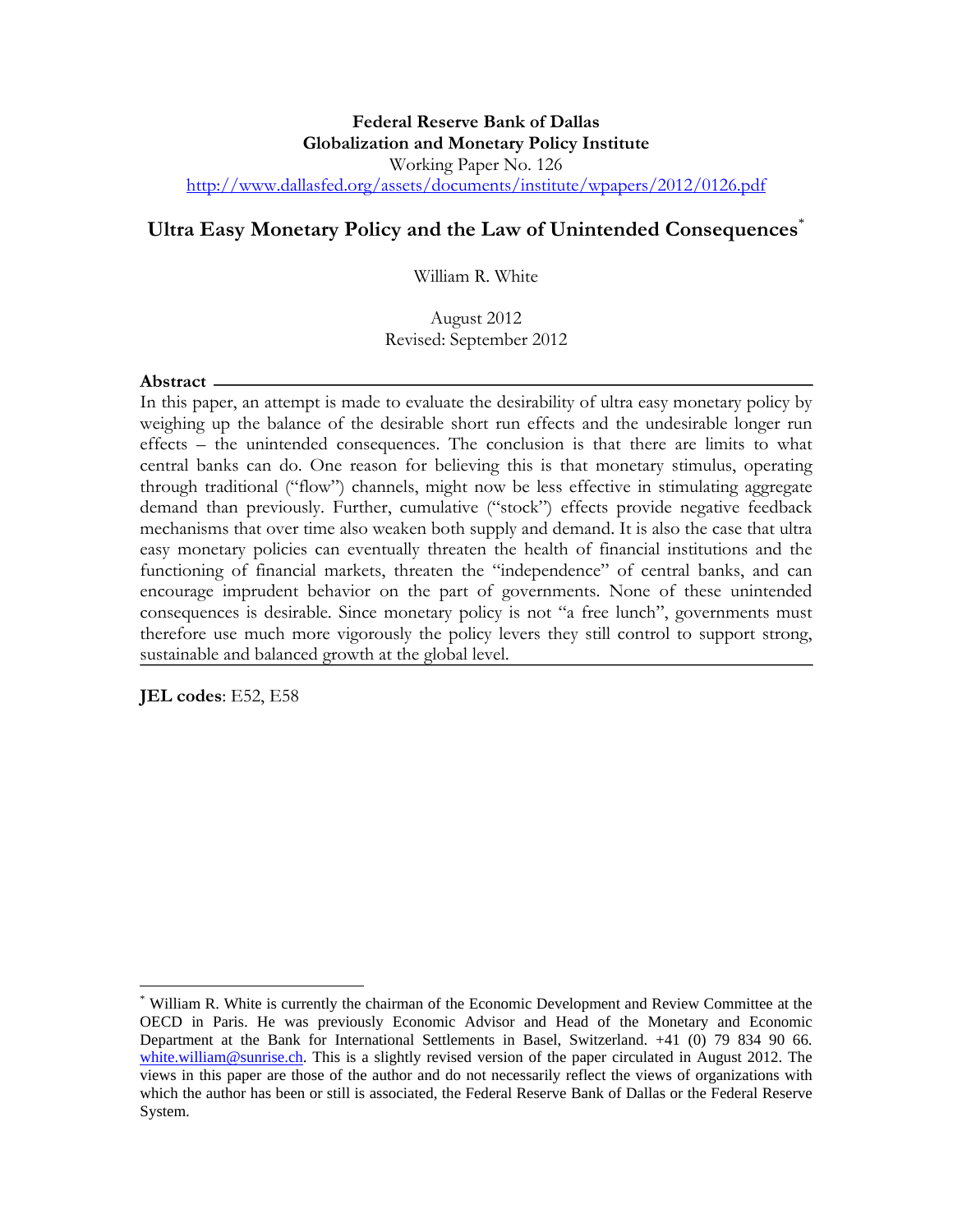# **Ultra Easy Monetary Policy and the Law of Unintended Consequences<sup>2</sup>**

# **By William White**

"This *long run* is a misleading guide to current affairs. *In the long run we are all dead*. Economists set themselves too easy, too useless a task if in tempestuous seasons they can only tell us that when the storm is long past the sea is flat again".

John Maynard Keynes

"No very deep knowledge of economics is usually needed for grasping the immediate effects of a measure; but the task of economics is to foretell the remoter effects, and so to allow us to avoid such acts as attempt to remedy a present ill by sowing the seeds of a much greater ill for the future".

Ludwig von Mises

# **A. Introduction**

The central banks of the advanced market economies (AME's)<sup>3</sup> have embarked upon one of the greatest economic experiments of all time ‐ ultra easy monetary policy. In the aftermath of the economic and financial crisis which began in the summer of 2007, they lowered policy rates effectively to the zero lower bound (ZLB). In addition, they took various actions which not only caused their balance sheets to swell enormously, but also increased the riskiness of the assets they chose to purchase. Their actions also had the effect of putting downward pressure on their exchange rates against the currencies of Emerging Market Economies (EME's). Since virtually all EME's tended to resist this pressure<sup>4</sup>, their foreign exchange reserves rose to record levels, helping to lower long term rates in AME's as well. Moreover, domestic monetary conditions in the EMEs were eased as well. The size and global scope of these discretionary policies makes them historically unprecedented. Even during the Great Depression of the 1930's, policy rates and longer term rates in the most affected countries (like the US) were never reduced to such low levels<sup>5</sup>.

In the immediate aftermath of the bankruptcy of Lehman Brothers in September 2008, the exceptional measures introduced by the central banks of major AME's were rightly and

 $2$  The views expressed here are personal. They do not necessarily represent the views of organizations with which the author has been or still is associated.<br> $3$  It is important to note that, in spite of many similarities in the policies of various AME central banks, there have

also been important differences. See White (2011),

<sup>&</sup>lt;sup>4</sup>This phenomenon was not in fact confined to EME's. A number of smaller AME's, like Switzerland, have also resisted upward pressure on their exchange rates.<br><sup>5</sup> See Bank for International Settlements (2012) Graph 1V.8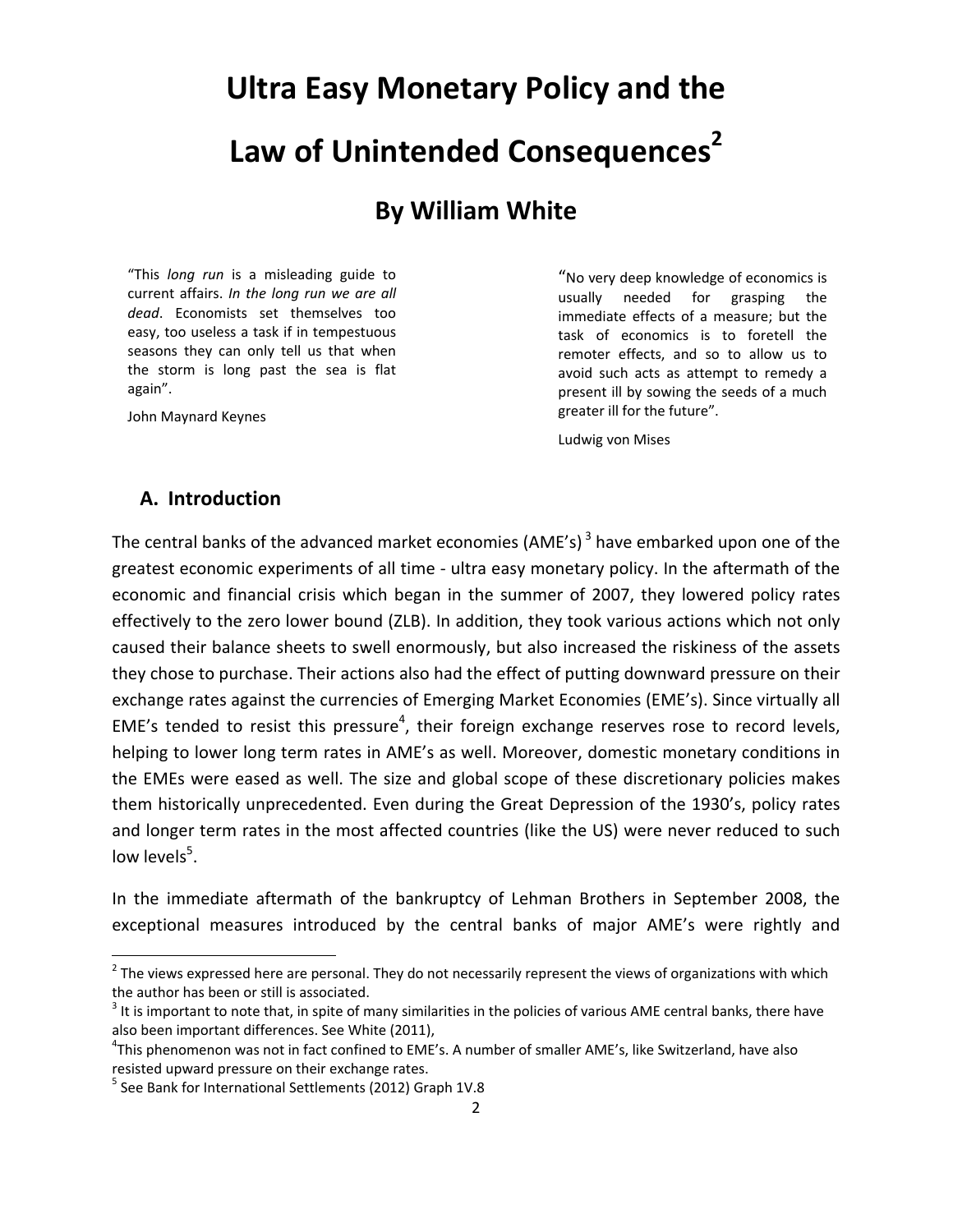successfully directed to restoring financial stability. Interbank markets in particular had dried up, and there were serious concerns about a financial implosion that could have had important implications for the real economy. Subsequently, however, as the financial system seemed to stabilize, the justification for central bank easing became more firmly rooted in the belief that such policies were required to restore aggregate demand<sup>6</sup> after the sharp economic downturn of 2009. In part, this was a response to the prevailing orthodoxy that monetary policy in the 1930's had not been easy enough and that this error had contributed materially to the severity of the Great Depression in the United States.<sup>7</sup> However, it was also due to the growing reluctance to use more fiscal stimulus to support demand, given growing market concerns about the extent to which sovereign debt had built up during the economic downturn. The fact that monetary policy was increasingly seen as the "only game in town" implied that central banks in some AME's intensified their easing even as the economic recovery seemed to strengthen through 2010 and early 2011. Subsequent fears about a further economic downturn, reopening the issue of potential financial instability<sup>8</sup>, gave further impetus to "ultra easy monetary policy".

From a Keynesian perspective, based essentially on a one period model of the determinants of aggregate demand, it seemed clearly appropriate to try to support the level of spending. After the recession of 2009, the economies of the AME's seemed to be operating well below potential, and inflationary pressures remained subdued. Indeed, various authors used plausible versions of the Taylor rule to assert that the real policy rate required to reestablish a full employment equilibrium (and prevent deflation) was significantly negative. Such findings were used to justify the use of non standard monetary measures when nominal policy rates hit the ZLB.

There is, however, an alternative perspective that focuses on how such policies can also lead to unintended consequences over longer time periods. This strand of thought also goes back to the pre War period, when many business cycle theorists<sup>9</sup> focused on the cumulative effects of bank-created-credit on the supply side of the economy. In particular, the Austrian school of thought, spearheaded by von Mises and Hayek, warned that credit driven expansions would

 $6$  See in particular Bernanke (2010). The reasons for conducting QE2 seem to differ substantially from the reasons for conducting QE1.<br><sup>7</sup> Bernanke (2002)<br><sup>8</sup> The catalyst for these fears was a sharp slowdown in Europe. This was driven by concerns about sovereign debt in

a number of countries in the euro zone, and associated concerns about the solvency of banks that had become over exposed to both private and sovereign borrowers. Also of importance were fears of the "fiscal cliff" in the US. This involved existing legislation which, unless revised, would cut the US deficit by about 4 percent of GDP beginning in January 2013. As discussed below, this prospect had a chilling effect on corporate investment and hiring well before that date.<br><sup>9</sup> For an overview, see Haberler (1939). Laidler (1999) has a particularly enlightening chapter on Austrian theory,

and the main differences between the Austrians and Keynesians. He then notes (p.49) "It would be difficult, in the whole history of economic thought, to find coexisting two bodies of doctrine which so grossly contradict one another."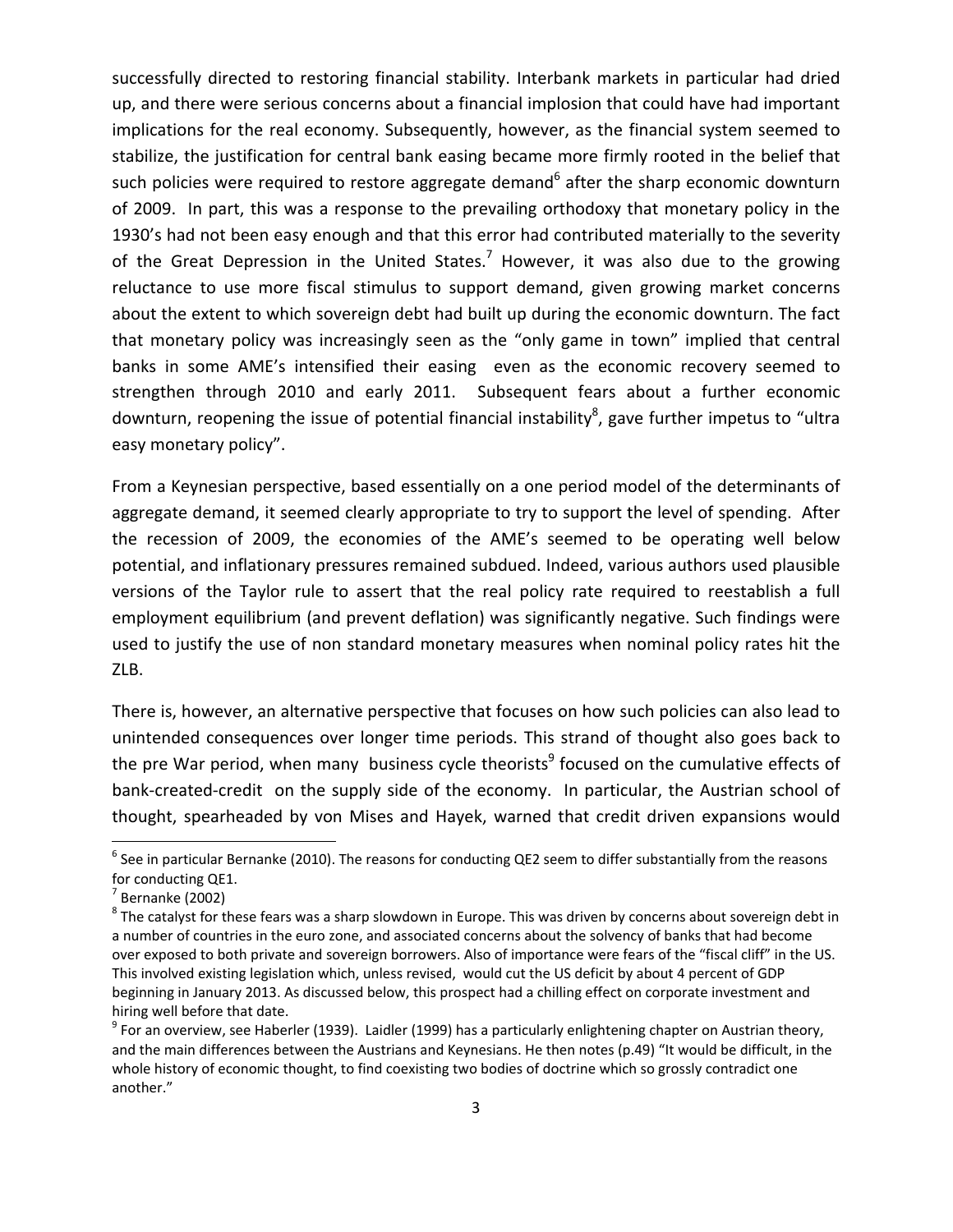eventually lead to a costly misallocation of real resources ("malinvestments") that would end in crisis. Based on his experience during the Japanese crisis of the 1990's, Koo (2003) pointed out that an overhang of corporate investment and corporate debt could also lead to the same result (a "balance sheet recession").

Researchers at the Bank for International Settlements have suggested that a much broader spectrum of credit driven "imbalances<sup>10</sup>", financial as well as real, could potentially lead to boom-bust processes that might threaten both price stability and financial stability<sup>11</sup>. This BIS way of thinking about economic and financial crises, treating them as systemic breakdowns that could be triggered anywhere in an overstretched system, also has much in common with insights provided by interdisciplinary work on complex adaptive systems. This work indicates that such systems, built up as a result of cumulative processes, can have highly unpredictable dynamics and can demonstrate significant non linearities<sup>12</sup>. The insights of George Soros, reflecting decades of active market participation, are of a similar nature.  $^{13}$ 

As a testimony to this complexity, it has been suggested that the threat to price stability could also manifest itself in various ways. Leijonhufvud (2012) contends that the end results of such credit driven processes could be either hyperinflation or deflation<sup>14</sup>, with the outcome being essentially indeterminate prior to its realization. Indeed, Reinhart and Rogoff (2009) and Bernholz (2006) indicate that there are ample historical precedents for both possible outcomes.<sup>15</sup> As to the likelihood that credit driven processes will eventually lead to financial instability, Reinhart and Rogoff (2009) note that this is a common outcome, though they also

 $10$  An "imbalance" is defined roughly as a "sustained and substantial deviation from historical norms", for which there is no compelling analytical explanation.<br><sup>11</sup> See in particular the many works authored or coauthored by Claudio Borio, including Borio and White (2003).

See also White (2006). The origins of this way of thinking go back to the work of Alexander Lamfalussy and possibly even before. See Clement (2010 ) on the origins of the word "macroprudential", whose first recorded use at the BIS was in 1979.<br><sup>12</sup> There is a long history (although never mainstream) of treating the economy as a complex, adaptive system. It

goes back to Veblen and even before. However, this approach received significant impetus with the founding of the Santa Fe Institute in the early 1990's. See Waldrop (1992). For some recent applications of this type of thinking see Beinhocker (2006) and Haldane (2012). From this perspective, an economy shares certain dynamic characteristics with other complex systems. Buchanan (2002) suggests the following. First, crises occur on a regular basis in complex systems. They also conform to a Power Law linking the frequency of crises to the inverse of their magnitude. Second, predicting the timing of individual crises is impossible. Third, there is no relationship between the size of the triggering event and the magnitude of the subsequent crisis. This way of thinking helps explain why "the Great Moderation" could have been followed by such great turbulence, and why major economic crises have generally emerged suddenly and with no clear warning.<br> $13$  Soros has written prolifically on these themes over many years. For a recent summary of his views, see Soros

<sup>(2010)</sup>

 $14$  In earlier publications, Leijonhufvud referred to the "corridor of stability" in macroeconomies. Outside this corridor, he suggests that forces prevail which encourage an ever widening divergence from equilibrium. See also White (2008)<br><sup>15</sup> This helps explain the coexistence today of two schools of thought among investors about future price

developments.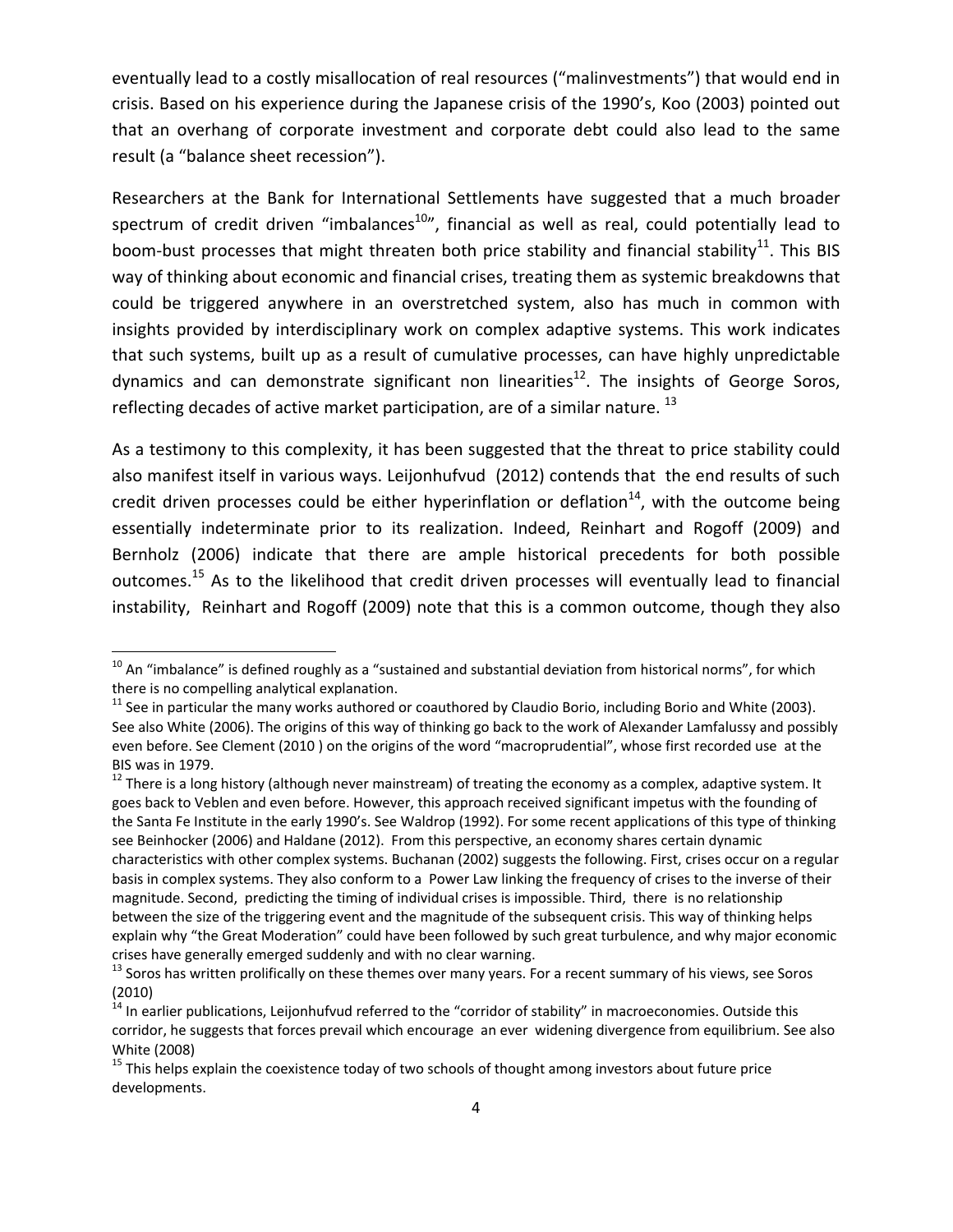note that the process more commonly begins with a recession feeding back on the financial system than the other way around<sup>16</sup>. Reinhart and Reinhart (2010) document the severity and durability of downturns characterized by financial crisis, implying that this complication would seem more likely to shift the balance of macroeconomic outcomes towards deflation rather than inflation.

In this paper, an attempt is made to evaluate the desirability of ultra easy monetary policy by weighing up the balance of the desirable short run effects and the undesirable longer run effects – the unintended consequences. In Section B, it is suggested that there are grounds to believe that monetary stimulus operating through traditional ("flow") channels might now be less effective in stimulating aggregate demand than is commonly asserted. In Section C, it is further contended that cumulative ("stock") effects provide negative feedback mechanisms that also weaken growth over time. Assets purchased with created credit, both real and financial assets, eventually yield returns that are inadequate to service the debts associated with their purchase. In the face of such "stock" effects, stimulative policies that have worked in the past eventually lose their effectiveness.

It is also argued in Section C that, over time, easy monetary policies threaten the health of financial institutions and the functioning of financial markets, which are increasingly intertwined. This provides another negative feedback loop to threaten growth. Further, such policies threaten the "independence" of central banks, and can encourage imprudent behavior on the part of governments. In effect, easy monetary policies can lead to moral hazard on a grand scale<sup>17</sup>. Further, once on such a path, "exit" becomes extremely difficult. Finally, easy monetary policy also has distributional effects, favoring debtors over creditors and the senior management of banks in particular. None of these "unintended consequences" could be remotely described as desirable.

The force of these arguments might seem to lead to the conclusion that continuing with ultra easy monetary policy is a thoroughly bad idea. However, an effective counter argument is that such policies avert near term economic disaster and, in effect, "buy time" to pursue other policies that could have more desirable outcomes. Among these policies might be suggested<sup>18</sup> more international policy coordination and higher fixed investment (both public and private) in AME's. These policies would contribute to stronger aggregate demand at the global level. This would please Keynes. As well, explicit debt reduction, accompanied by structural reforms to redress other "imbalances" and increase potential growth, would make remaining debts more easily serviceable. This would please Hayek. Indeed, it could be suggested that a combination of

 $16$  See Reinhart and Rogoff (2009)p.145. "Severe financial crises rarely occur in isolation. Rather than being the trigger of recession, they are more often an amplification mechanism".<br><sup>17</sup> This is discussed further in White (2004)<br><sup>18</sup> White (2012b)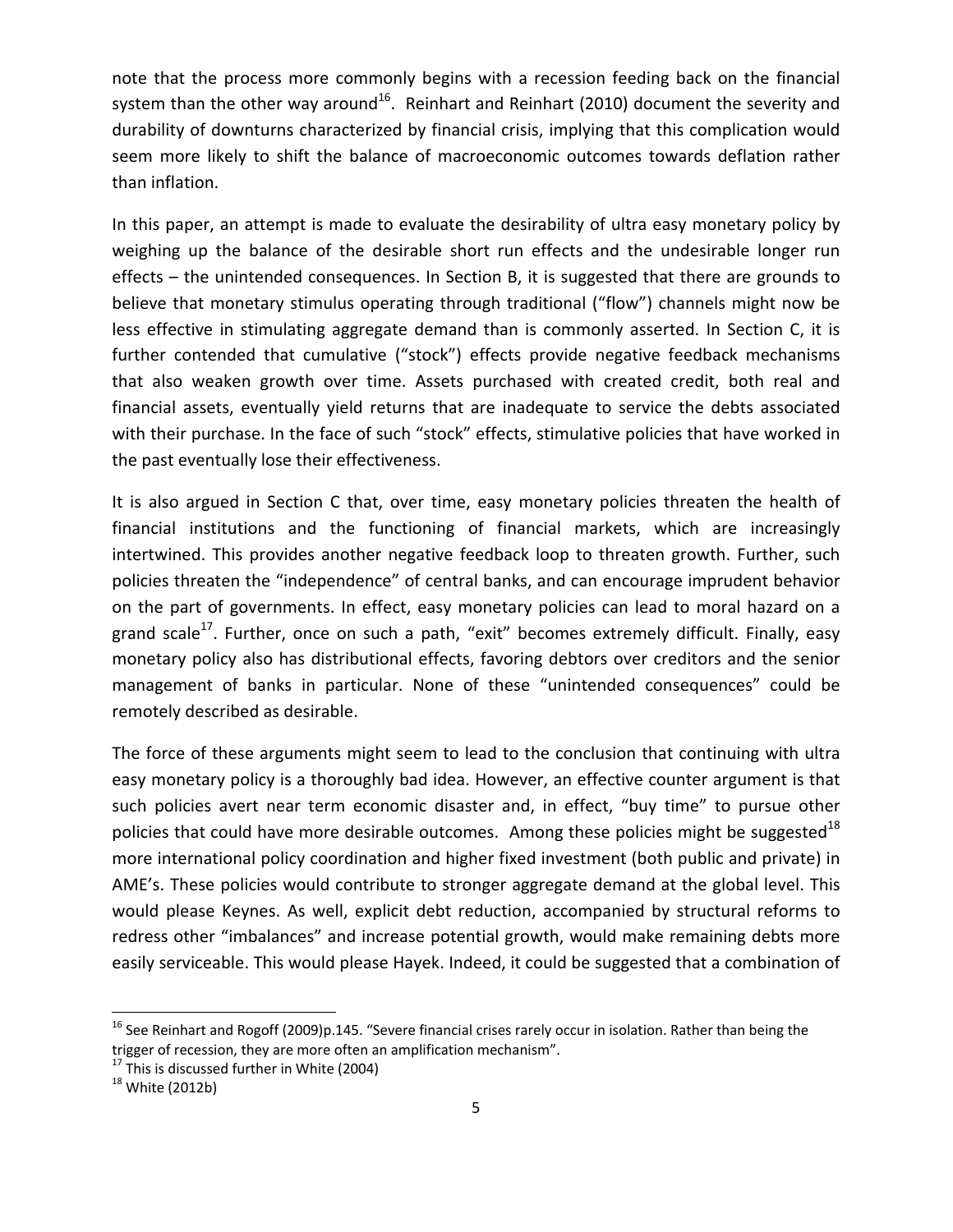all these policies must be vigorously pursued if we are to have any hope of achieving the "strong, sustained and balanced growth" desired by the G 20. We do not live in an "either‐or" world.

The danger remains, of course, that ultra easy monetary policy will be wrongly judged as being sufficient to achieve these ends. In that case, the "bought time" would in fact have been wasted<sup>19</sup>. In this case, the arguments presented in this paper then logically imply that monetary policy should be tightened, regardless of the current state of the economy, because the near term expected benefits of ultra easy monetary policies are outweighed by the longer term expected costs. Undoubtedly this would be very painful, but (by definition) less painful than the alternative of not doing so. John Kenneth Galbraith touched upon a similar practical conundrum some years ago when he said $^{20}$ 

"Politics is not the art of the possible. It is choosing between the unpalatable and the disastrous".

This might well be where the central banks of the AME's are now headed, absent the vigorous pursuit by governments of the alternative policies suggested above.

# **B. Will Ultra Easy Monetary Policy Stimulate the Real Economy?**

Stimulative monetary policies are commonly referred to as "Keynesian". However, it is important to note that Keynes himself was not convinced of the effectiveness of easy money in restoring real growth in the face of a Deep Slump. This is one of the principal insights of the General Theory.<sup>21</sup> In current circumstances, two questions must be addressed. First, will ultra easy monetary conditions be effectively transmitted to the real economy? Second, assuming the answer to the first question is yes, will private sector spending respond in such a way as to stimulate the real economy and reduce unemployment? It is suggested in this paper that the answer to both questions is no.

# **a) Ultra Easy Monetary Policy and the Transmission Mechanism**

When the crisis first started in the summer of 2007 the response of AME central banks was quite diverse. Some, like the ECB, remained focused on resisting inflation which was rising under the influence of higher prices for food and energy. Others, like the Federal Reserve, lowered policy rates swiftly and by unprecedented amounts. However, by the end of 2008,

 $^{19}$  Governor Shirakawa of the Bank of Japan has made this argument particularly forcefully. See Shirakawa (2012a and 2012b). It also resonates strongly in both Europe and the United States. Their respective central bank heads have repeatedly called on governments to take the necessary measures to deal with fiscal and other problems that are ultimately government responsibilities. See also Issing (2012) p3 and Fisher (2012). Both have stressed repeatedly that that there are clear limits to what central banks can do.<br><sup>20</sup> Galbraith (1993).<br><sup>21</sup> See Keynes (1936). As noted below, however, this skepticism seemed to mark a change from his earlier thinking.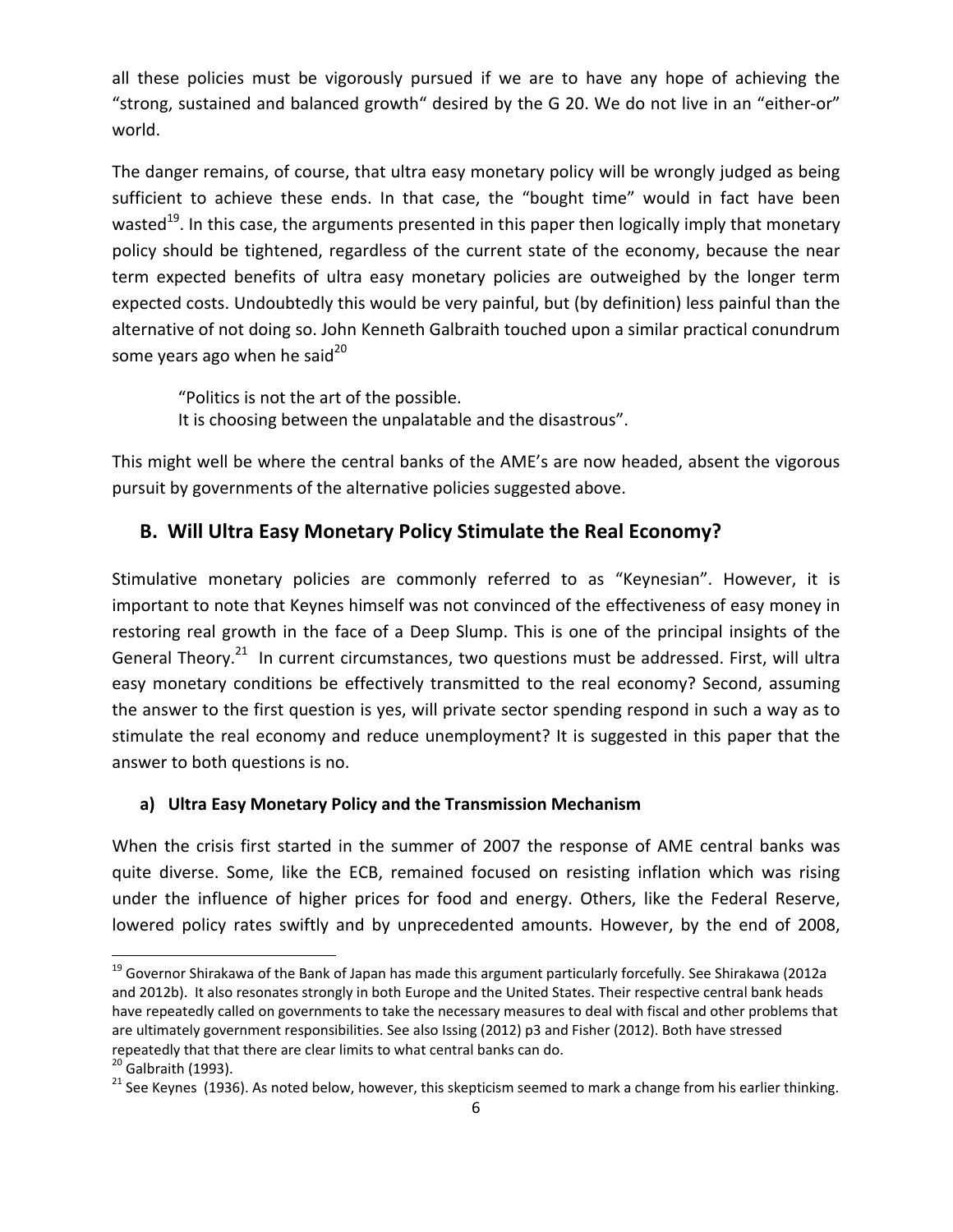against the backdrop of the failure of Lehman Brothers and declining inflation, virtually all AME central banks were in easing mode and policy rates were reduced virtually to zero. This response showed clearly the capacity of central banks to act. At the same time, having lowered policy rates to or near the ZLB, these actions also implied a serious limitation on the further use of traditional monetary policy instruments. Further, as time wore on, doubts began to emerge about the effectiveness of some of the traditional channels of transmission of monetary policy.

An important source of concern was whether lower policy rates would be effectively transmitted along the yield curve to longer maturities. Due to the potentially interacting effects of rising term and credit spreads, long rates might fall less than normally (or indeed might even rise) in response to lower policy rates. This phenomenon has already been witnessed in a number of peripheral countries in the eurozone area. After years of declining long rates driven by "convergence trades", prospects of continuing slow growth (or even recession) in these countries raised concerns about the continued capacity of their governments to service rising debt levels. The European Central Bank took various steps to support the prices of sovereign bonds in the various countries affected, but these measures have not thus far proved successful. $^{22}$ 

In contrast, for sovereigns deemed not to have counterparty risk, there has been no evidence of such problems. Indeed, long term sovereign rates in the US, Germany, Japan and the UK followed policy rates down and are now at unprecedented low levels. However, there can be no guarantee that this state of affairs will continue. One disquieting fact is that these long rates have been trending down, in both nominal and real terms, for almost a decade and there is no agreement as to why this has occurred.<sup>23</sup> Many commentators have thus raised the possibility of a bond market bubble that will inevitably burst<sup>24</sup>. Further, long term sovereign rates in favored countries could yet rise due to growing counterparty fears. In all the large countries noted above, the required swing in the primary balance needed just to stabilize debt to GNE ratios (at high levels), is very large<sup>25</sup>. Such massive reductions in government deficits could be

<sup>&</sup>lt;sup>22</sup> The ECB directly purchased such bonds in 2010 and 2011 under its SMP program. More recently it has extended LTRO facilities, with some of the funds provided being used by banks to purchase bonds issued by their national sovereigns. Critics of these policies contend that the ECB could lower these bond spreads if it were to announce a target for such spreads and make credible its will to impose it. For various reasons, both economic and political,

the ECB has thus far chosen not to do this. However, it remains an open issue.<br><sup>23</sup> For a fuller analysis of the potential contributing factors, see Turner (2011)<br><sup>24</sup> Perhaps the best known market participant to express t

<sup>&</sup>lt;sup>25</sup> For calculations indicating how large the needed swing might be, see Cecchetti et al (2010). Their calculations indicate the primary surplus must swing by 15 percentage points of GDP in the United Kingdom and Japan, and 11 percentage points in the United States. Generally speaking, the adjustments required in large continental European economies are smaller.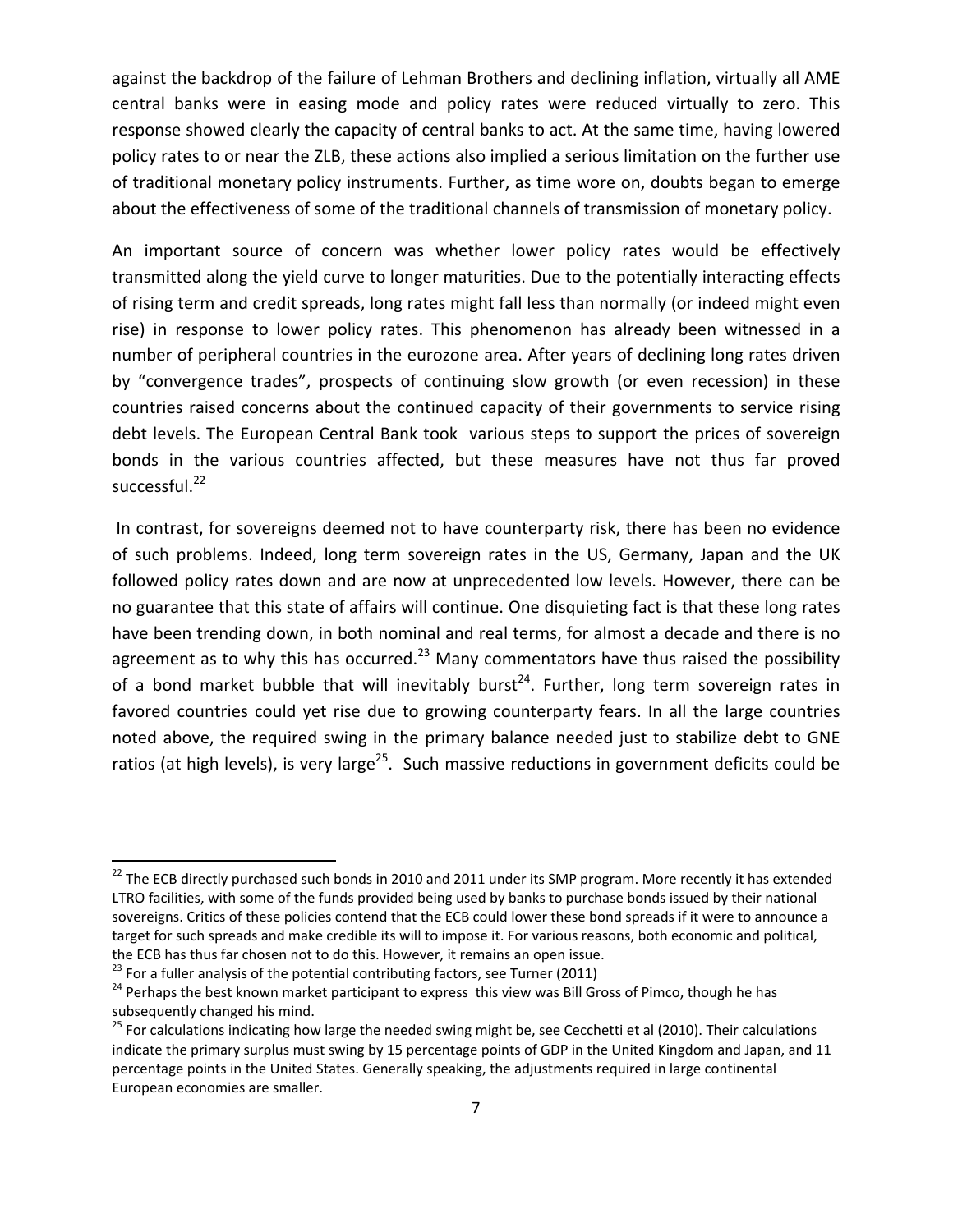hard to achieve in practice. In the US and Japan, in particular, the absence of political will to confront evident problems has already led to downgrades by rating agencies<sup>26</sup>.

As for private sector counterparty spreads, mortgage rates in a number of countries have not followed policy rates down to the normal extent. In the United States in particular, as the Fed Funds rate fell sharply from 2008 onwards, the 30 year FNMA rate declined much less markedly<sup>27</sup>. In part, widening mortgage spreads reflect increased concentration in the mortgage granting business since the crisis began, and also increased costs due to regulation. However, it also reflects the global loss of trust in financial institutions, which has led to higher wholesale funding costs. In addition, costs of funds have risen in many countries due to the failure of deposit rates to fully reflect declines in policy rates<sup>28</sup>. A fuller discussion of the effects of low interest rates on the financial industry is reserved for later

Spreads for corporate issues have also fallen less than might normally have been expected, even if the absolute decline has been very substantial. Nevertheless, these spreads could rise again if the economy were to weaken or even if economic uncertainties were to continue. Paradoxically, a rise in corporate spreads might even be more likely should governments pursue credible plans for fiscal tightening<sup>29</sup>. These plans might well involve tax increases and spending cuts that could have material implications for both forward earnings and companies net worth. This could conceivably increase risk premia on corporate bonds.

A further concern is that the reductions in real rates seen to date, associated with lower nominal borrowing rates and seemingly stable inflationary expectations, might at some point be offset by falling inflationary expectations. In the limit, expectations of deflation could not be ruled out. This in fact was an important part of the debt/ deflation process first described by Irving Fisher in 1936. The conventional counterargument is that such tendencies can be offset by articulation of explicit inflation targets to stabilize inflationary expectations. Even more powerful, a central bank could commit to a price level target, implying that any price declines would have subsequently to be offset by price increases $^{30}$ .

However, there are at least two difficulties with such targeting proposals. The first is making the target credible when the monetary authorities' room for maneuver has already been

 $26$  The recent ratings downgrade of the US was not due to any change in the objective economic circumstances. Rather, it reflected an assessment that a dysfunctional Congress was increasingly unlikely to make the

compromises necessary to achieve a meaningful reduction of the US deficit.<br><sup>27</sup> Moreover, average effective rate on outstanding US mortgages fell even less; homeowners with negative effective equity were unable to refinance their mortgages at lower rates, as in earlier cycles.<br><sup>28</sup> On this general question of the increased cost of financial intermediation see Lowe (2012).<br><sup>29</sup> See Dugger (2011). Dugge

companies are already assessing the effects of fiscal constraint on their own balance sheets and earnings. In effect "they begin to treat long term fiscal shortfalls as present value off balance sheet (corporate) liabilities".<br><sup>30</sup> This is very similar to the process that worked under the gold standard. Falling prices were expected to r

thus lowering the ex ante real interest rate and encouraging prices to rise.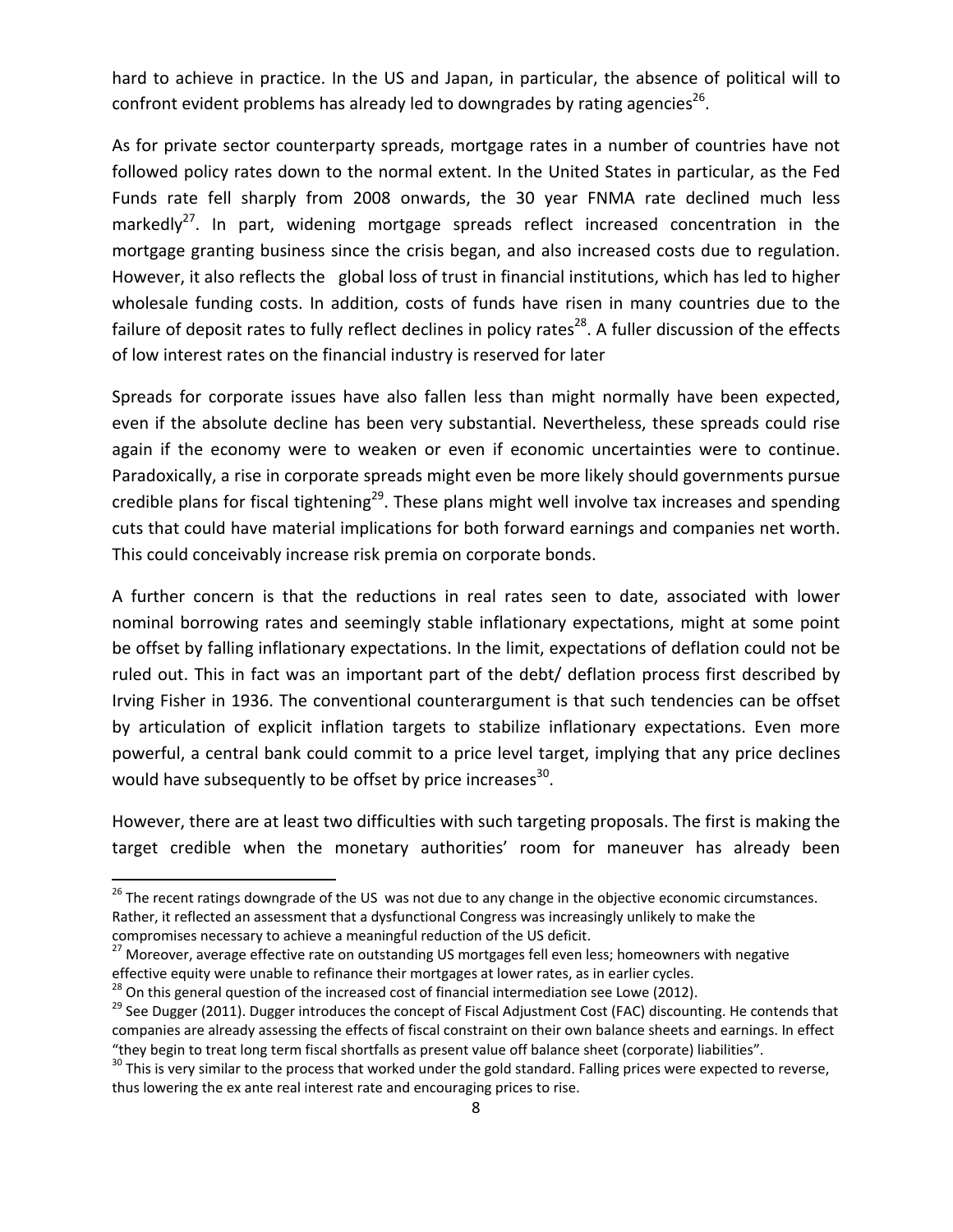constrained<sup>31</sup> by the zero lower bound problem (ZLB). The second objection is even more fundamental; namely, the possibility that inflationary expectations are not based primarily on central banker's statements of good intent. Historical performance concerning inflation, changing perceptions about the central banks capacity and willingness to act, and other considerations could all play a role. The empirical evidence on this issue is not compelling in either direction<sup>32</sup>.

Lower interest rates are not the only channel through which monetary conditions in AME's might be eased further. Whether via lower interest rates or some other central bank actions, reflationary forces could be imparted to the real economy through nominal exchange rate depreciation<sup>33</sup> and the resulting increase in competitiveness<sup>34</sup>. However, an important problem with this proposed solution is that it works best for a single country. In contrast, virtually all the AME's are near the ZLB and desirous of finding other channels to stimulate the real economy. Evidently, this still leaves the possibility of a broader nominal depreciation of the currencies of AME's vis a vis the currencies of EME's. Indeed, given the trade surpluses of many EME's (not least oil producers), and also the influence of the Balassa‐Samuelson effect, a real appreciation of their currencies might be thought inevitable.

The problem rests with the unwillingness of many EME's to accept nominal exchange rate appreciation; the so called "fear of floating". To this end, they have engaged over many years in large scale foreign exchange intervention and easier domestic monetary policies than would otherwise have been the case. More recently, the rhetoric concerning "currency wars" has sharpened considerably, and a number of countries turned for a time to capital controls<sup>35</sup>. The principal concern about these trends in EME's is that they might lead to a more inflationary domestic outcome<sup>36</sup>.

Another channel through which monetary policy is said to work is through higher prices for assets, in particular houses and equities. In effect, higher prices are said to add to wealth and this in turn spurs consumption. Before turning (below) to the latter link in this chain of causation, consider the former one. In those countries in which the crisis raised concern about the health of the banking system (eg; US, UK, Ireland, Greece, Spain) house prices began to

 $31$  For an elegant description of this problem see Yamaguchi (1999). Even today, the Bank of Japan refuses to set a

<sup>&</sup>quot;target" for inflation, but rather espouses a less ambitious "goal"<br><sup>32</sup> See Galati and Melick (2004). Also Galati, Heemiejer and Moessner (2011) which provides a survey of recent<br>theory and the available empirical evidenc

<sup>&</sup>lt;sup>33</sup> Svenson (2003)<br><sup>34</sup> How long nominal depreciation results in a real depreciation is another highly debated issue. Inflation would presumably be less of a problem in countries with high levels of excess capacity. Experience of depreciation in Latin

American countries over decades indicates this need not always be the case.<br><sup>35</sup> Interestingly, the IMF now seems more willing than hitherto to accept both large scale intervention in foreign<br>exchange markets and capital

 $36$  Recent efforts in China to raise domestic wages in order to spur domestic consumption work in the same direction.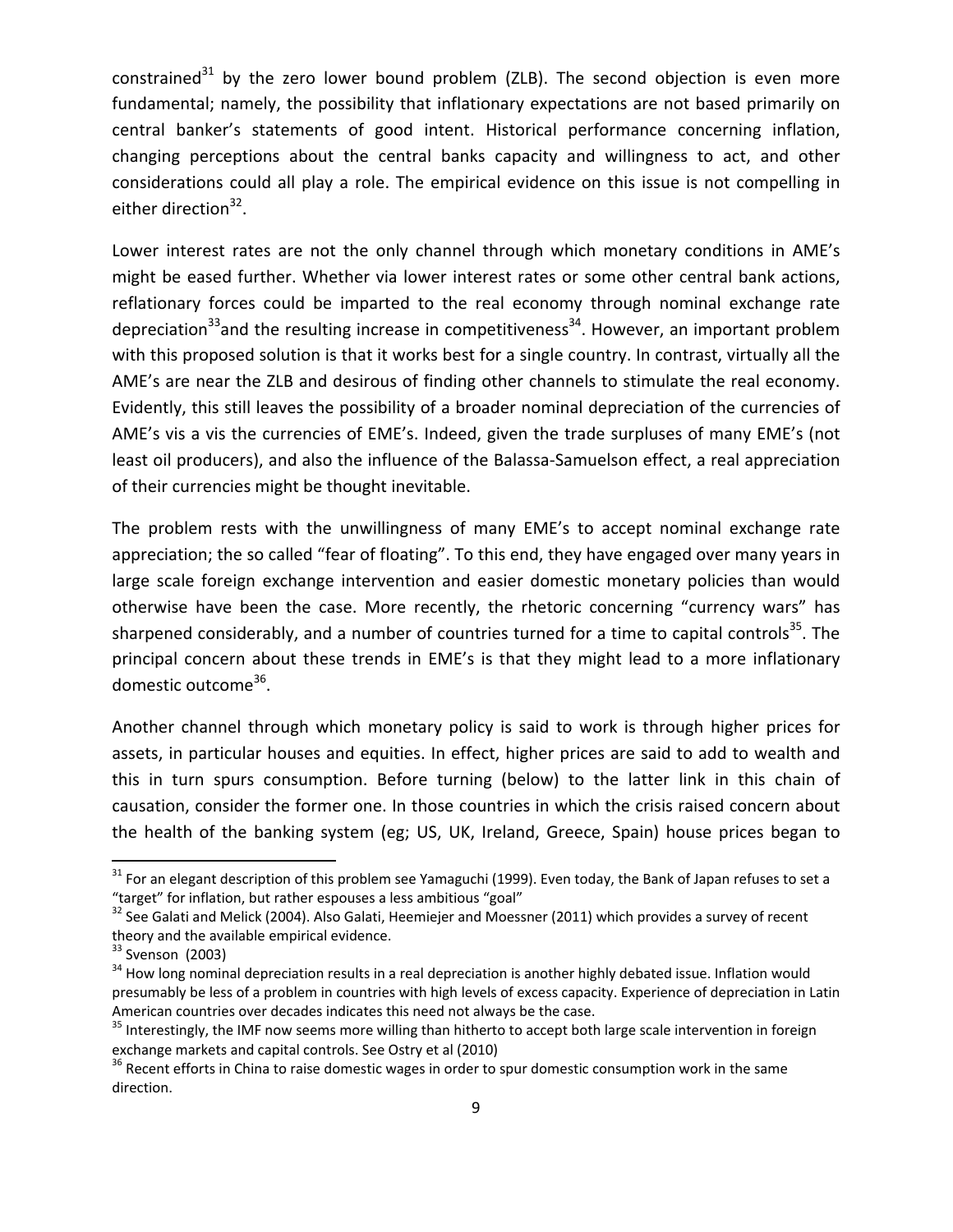decline sharply early in the crisis. Lower policy rates were not sufficient to reverse this trend. In contrast, in countries where the health of the banking system was never a serious concern, house prices did continue to rise as policy rates were lowered. This has raised concerns of an eventual and aggravated collapse.

As for equity prices, stock indices in the AME's did recovery substantially after policy easing began. However, it is also notable that these increases began to moderate in the summer of 2010 and again in the middle of 2011. In each case, the announcement of some "non standard" policy measure then caused stock prices to rise once again. More broadly, however, the very fact that a number of central banks felt the need to have recourse to such non standard measures indicates that standard measures had failed to produce the stimulative effect desired. The durability of "real" gains supported by the expansion of "nominal" instruments also seems highly questionable.

Finally, an evaluation is needed of the effectiveness of the many "non standard" monetary policy measures that have been taken by central banks in large AMEs, pursuant to reaching the  $ZLB<sup>37</sup>$ . The highly experimental nature of these measures is attested to by various differences observed in what different central banks have actually done. As described by Fahr et al (2011) there are important differences between the practices of the Fed and the ECB.

Perhaps most important, the Fed seems to have treated its "non standard" measures as a substitute for standard monetary policy at the ZLB. In contrast, the ECB treats them as measures to restore market functioning so that the normal channels of the transmission mechanism policy can work properly. Second, while the Fed made increasingly firm pre commitments (though still conditional) to keep the policy rate low for an extended period, the ECB consciously made no such pre commitment Third, whereas the Fed has purchased the liabilities of non financial corporations as well as those of Treasury and Federal agencies, the ECB has lent exclusively to banks and sovereigns. Fourth, while the ECB conducted only repos, in order to facilitate "exit" from non standard measures, the Fed made outright purchases.

Many of the non standard measures taken to date are broadly similar to those undertaken earlier by the Bank of Japan. It is instructive therefore that the Japanese authorities remain highly skeptical of their effectiveness<sup>38</sup> in stimulating demand. Perhaps the most important reason for this is that the demand for bank reserves tends to rise to match the increase in supply; in short, loan growth does not seem to be much affected. If, in expanding the reserve base, the central bank also absorbs collateral needed to liquefy private markets, that too could be a negative influence. This topic is returned to below.

 $37$  For an early analysis see Borio and Disyatat (2009)<br> $38$  Shirakawa (2012a, 2012b)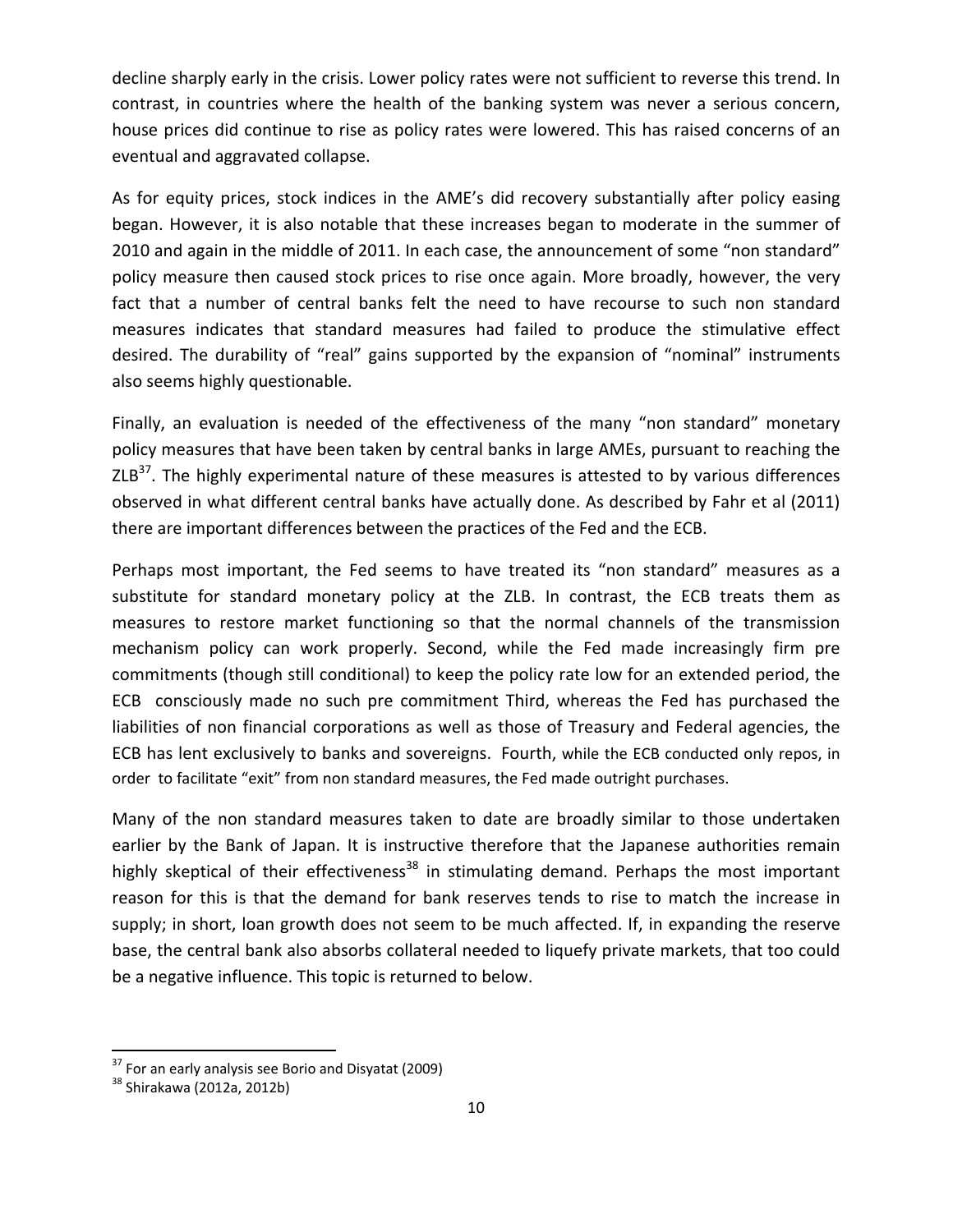It is of course true that still more aggressive unconventional measures could be introduced that might have the effect desired. Indeed, in chastising the Bank of Japan for its timidity, Bernanke (2000) and (2003) explicitly suggested targets for long term interest rates, depreciation of the currency, a higher inflation target (say 3 to 4 percent) and fiscal expansion entirely financed by the central bank. Unfortunately, for each of these policy suggestions there is a convincing counterargument.

Explicit targets for long rates hardly seem required with long rates already at record lows. As for the difficulties of achieving a currency depreciation, these have been discussed above. Recent suggestions for a higher inflation target<sup>39</sup> have also generated wide spread criticism, particularly since inflation in AME's has stayed stubbornly and unexpectedly high to date. Finally, fiscal expansion entirely funded by monetary creation could, given AME sovereign debt levels generally thought of as "unsustainable", easily raise fears of fiscal dominance and much higher inflation. Perhaps the clearest indication of the force of these counter arguments is that Chairman Bernanke, having proposed these policies almost a decade ago, has not found it appropriate to reassert them more recently, in spite of the ongoing and (again) unexpected weakness of the US recovery<sup>40</sup>.

#### **b) Would private sector demand respond to easier monetary conditions?**

Conventional thinking is that lower interest rates will encourage households to save less (and consume more) and will encourage companies to invest more. In both cases, spending is brought forward from the future, because the discount rate has been reduced. Even abstracting from the influence of cumulative stock considerations (both real and financial) on spending<sup>41</sup>, this conventional thinking can be challenged in a number of ways.

A consideration that applies to both household and company spending is the message given by ultra easy monetary policy. To the extent that such measures are unprecedented, indeed smacking of desperation, they could actually depress confidence and the will to spend. Keynes references to "animal spirits" in the General Theory would seem appropriate here. Indeed, the greater the respect held by the public for the central bank in question, the more likely this outcome might be. Higher respect would increase the likelihood that the public would believe that the central bank had identified problems that they themselves had not foreseen.

<sup>&</sup>lt;sup>39</sup> See Blanchard et al (2011)<br><sup>40</sup> Ball (2012) rather attributes to a different cause the unwillingness of Bernanke to pursue his earlier policy prescriptions. Ball suggests that "group think" and a "shy" personality prevented Bernanke from speaking out forcefully at an FOMC briefing in 2003. At this meeting, his earlier suggestions were essentially ruled out by the Fed staff. I think it highly implausible that these character traits would have seriously conditioned Bernanke's behavior over the next nine years, particularly after he became the Chairman of the FOMC.<br><sup>41</sup> To be dealt with in the next section of the paper.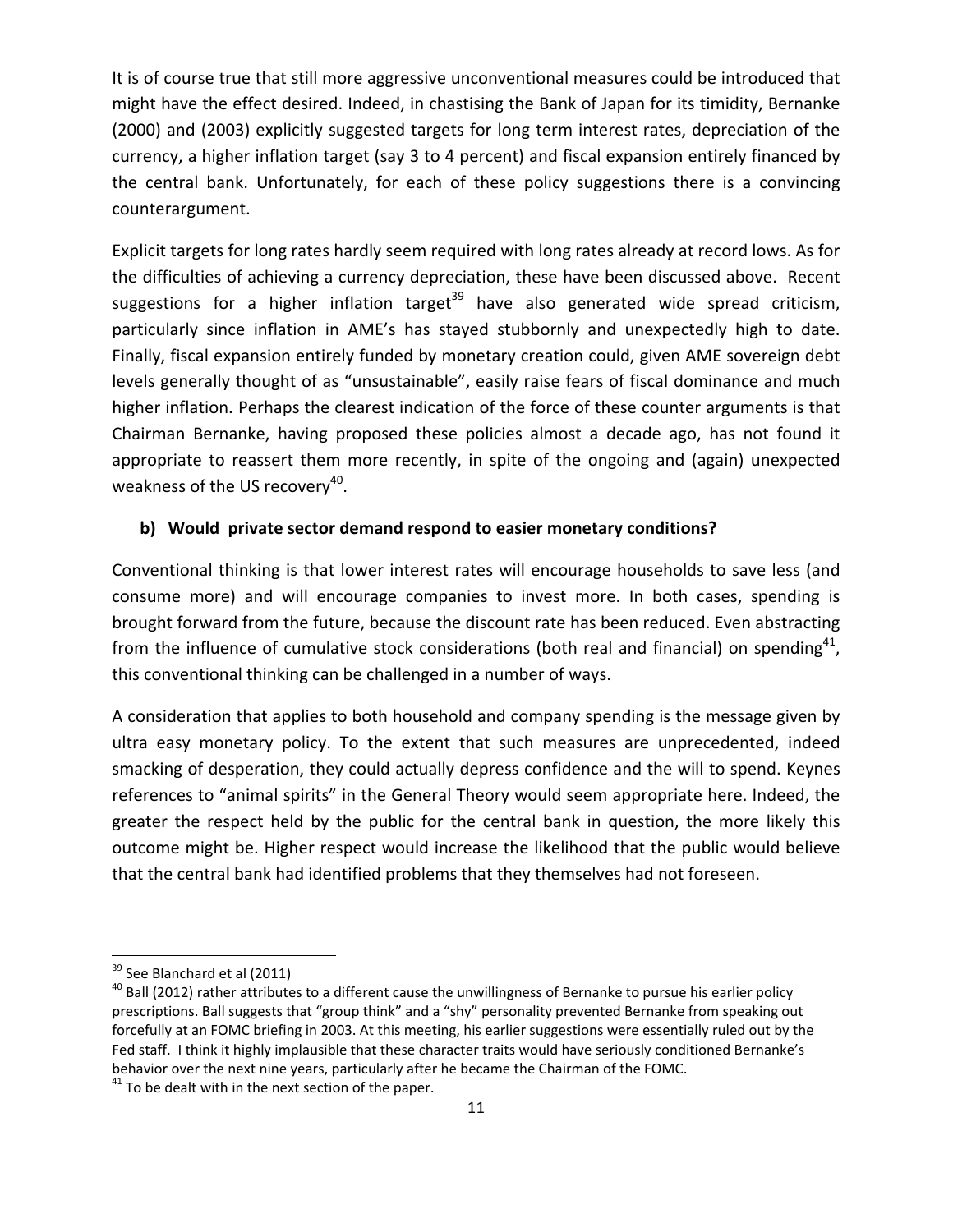A number of other considerations might affect household spending in particular. Perhaps the most important has to do with the assumed positive relationship between the interest rate and the desired rate of saving. While it is conventional wisdom that lower interest rates will stimulate consumption, Bailey (1992) and others have long argued that even the sign of this relationship is ambiguous. Suppose that savers have a predetermined goal for the minimum amount of savings they wish to accumulate over time. This would correspond to someone wishing to purchase an annuity of a certain size upon retirement, at a desired age. Evidently, a lower interest rate always implies a slower rate of accumulation. But, if in fact the accumulation rate becomes so low that it threatens the minimum accumulation goal, the only recourse (other than postponing retirement) will be to save more in the first place<sup>42</sup>. As will be discussed below, a similar logic affects the behavior of those financial institutions (like insurance companies) who have committed to providing annuities or who offer defined benefit pensions.

The distributional (income) implications of interest rate changes for aggregate household spending also receive too little attention. Very low rates imply less household disposable income for creditors and more disposable income for debtors. Should the marginal propensity to consume of creditors (say older, credit constrained people living off accumulated assets) exceed that of debtors, the net effect of redistribution could be to lower household spending rather than raise it<sup>43</sup>. This argument has in the past been invoked occasionally by central bankers in EME's. More recently, Lardy (2012) and Rogoff (2011 ) have both recommended ending financial repression in China as a way to raise household consumption. The core of their argument is that higher interest rates would raise disposable income and consumption in turn.

Finally, the argument that higher "wealth" (generated by lower rates causing rising asset prices) will lead to more consumer spending also needs serious reevaluation. While not denying the empirical robustness of this relationship in the past, the argument suffers from a serious analytical flaw. Lower interest rates cannot generate "wealth", if an increase in wealth is appropriately defined as the capacity to have a higher future standard of living<sup>44</sup>. From this perspective, higher equity prices constitute wealth only if based on higher expected productivity and higher future earnings. This could be a byproduct of lower interest rates stimulating spending, but this is simply to assume the hypothesis meant to be under test.

As for higher house prices raising future living standards, the argument ignores the higher future cost of living in a house. Rather, what higher house prices do produce is more collateral against which loans can be taken out to sustain spending. In this case, however, the loan must

 $42$  Strictly speaking this conclusion follows only if the rate of growth of productivity (and economic potential) has also fallen. Thus there must be an increase in saving to reconstitute lost wealth.<br><sup>43</sup> As Walter Bagehot put it over a century ago "John Bull can stand many things, but he cannot stand two per

cent".

 $44$  See Bailey (1992) and Merton (2006)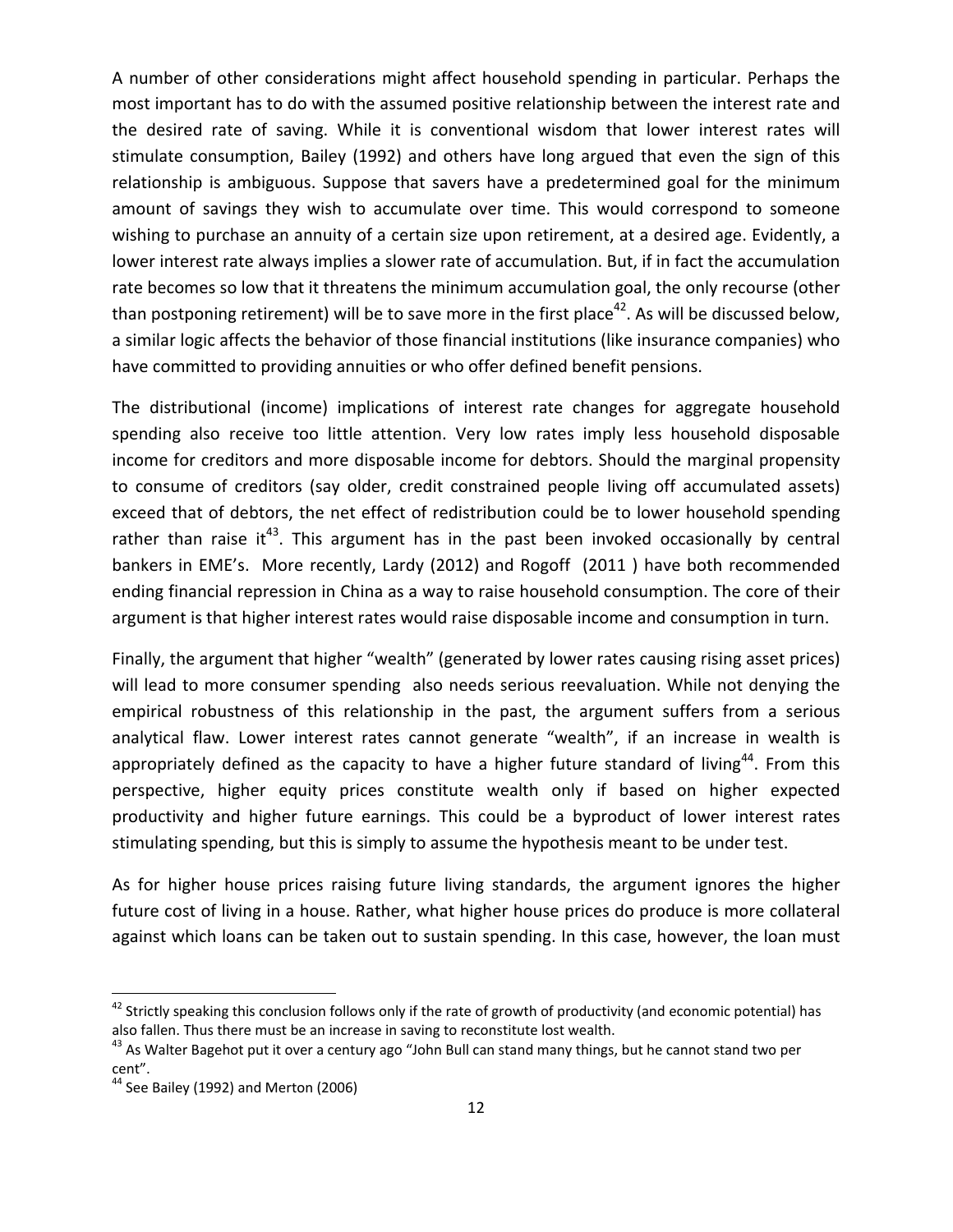be repaid at the cost of future consumption<sup>45</sup>. No "wealth" has in fact been created. In any event, as noted above, house prices in many countries have continued to fall despite lower policy rates<sup>46</sup>. This implies that the need for "payback" can no longer be avoided by still further borrowing.

A number of counter arguments can also be made to the hypothesis that ultra easy monetary policy will raise corporate investment. First note the fact that investment, as a proportion of GDP, has been trending down in most AME's in recent years. This has occurred in spite of generally solid corporate profits, healthy balance sheets, large cash reserves and very low interest rates over a number of years. A number of reasons have been suggested to explain the lack of investment response to these propitious financial conditions.

The first has been an environment of ever growing uncertainty about a number of important issues; future domestic demand in light of uncertainty about job prospects, future foreign demand given uncertainty about exchange rates and protectionism, and uncertainty as to how the burden of fiscal restraint and possible sovereign debt reduction might affect the corporate sector. A second set of concerns is closely related. In many AME's anti business rhetoric is becoming more common and the political momentum seems to be shifting towards extremism. Moreover, growing concerns about rising income inequality (returned to below) and concerns about the ethical standards of the banking community could all too easily be converted into a broader anti business agenda<sup>47</sup>.

A third reason for continuing low investment seems to have been a secular trend on the part of corporate managements in AME's to maximize cash flow. The incentive for this "short‐termism" could be that it allows for larger payouts for both salaries and dividends, also raising equity prices and the value of management options in the bargain. Evidently, however, such behavior comes at the expense of both fixed capital investment and the future health of the firm itself. If low interest rates encourage firms to borrow more money, which they can use for the same short term purposes, then presumably the longer term damage will be even worse.

It has even been suggested that low interest rates have themselves contributed to lower fixed investment in AME's. One channel would be via higher commodity prices (as a result of the public sector investment boom in China), which raises costs in AME's and reduces profits. Perhaps more importantly, many corporations still have significant obligations in the form of defined benefit pension plans. Ramaswamy (2012) presents a chilling quantitative analysis of the effects of interest rate changes on public pension funds and defined benefit funds. The

<sup>&</sup>lt;sup>45</sup> See Muellbauer (2007) and White (2006b)<br><sup>46</sup> Some estimates indicate that US householders' equity in their houses fell from a peak of about \$10 trillion to \$6 trillion at the end of 2011.<br><sup>47</sup> For an analysis of anti business attitudes in the 1930's, under the Roosevelt administration, see Powell (2003)

and Smiley (2000).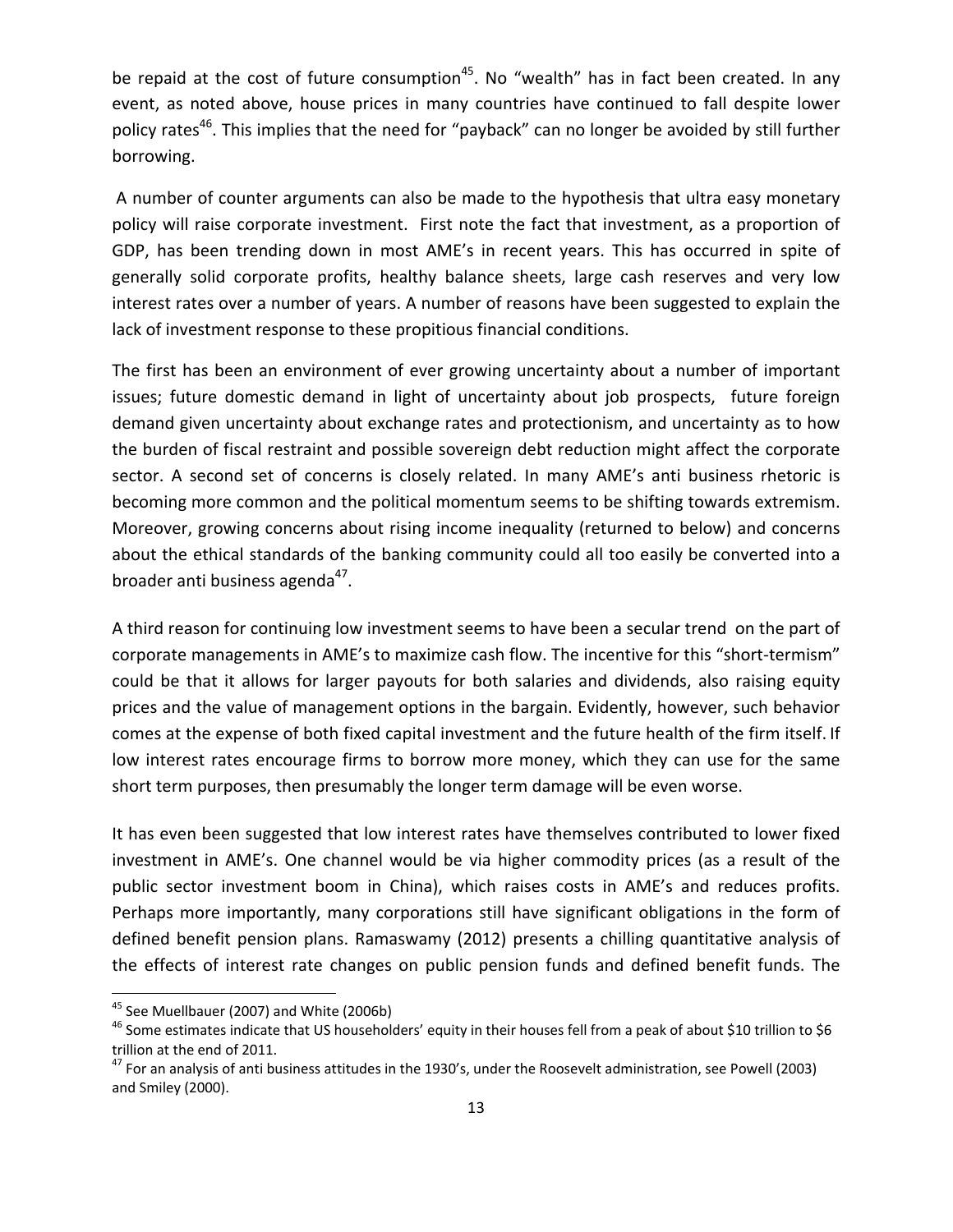essence of the argument is that lower interest rates reduce the asset revenues of pension funds and raise the present value of future liabilities. Funding shortfalls eventually have to be made up by the sponsoring company, reducing profits and funds available for investment.

A recent report by the consulting firm Mercer indicates that the 1500 leading companies in the US had a pension deficit of \$689 billion as of July 2012; i.e., they are only 70 percent funded. In the UK, the Pension Protection Fund recently estimated that almost 85 percent of defined benefit plans were underfunded, with a cumulative shortfall of over \$400 billion<sup>48</sup>. Moreover, proposed changes to pension rules, in countries using IFRS accounting standards, seem likely to make the impact of low rates on companies with such pension funds significantly worse<sup>49</sup>.

To summarize, there are significant grounds for believing that the various channels through which monetary policy might normally operate are at least partially blocked. Moreover, there are also grounds for belief that neither household nor corporate spending would react as vigorously as in the past, even if the traditional transmission channels were functioning properly. Note too that the issue of "debt stocks", other "imbalances", and the possibility of a "credit crunch" affecting the real economy have not yet even been mentioned. These influences will also weigh on both the capacity to spend and the will to spend, further offsetting the influence of ultra easy monetary policies. As well, such polices can have other unintended consequences which might also tend to grow over time.

# **C. Could Ultra Easy Money Have Unintended Consequences?**

The unexpected beginning of the financial and economic crisis<sup>50</sup>, and its unexpected resistance to policy measures taken to date, leads to a simple conclusion. The variety of economic models used by modern academics and by policymakers give few insights as to how the economy really works<sup>51</sup>. If we accept this ignorance as an undesirable reality, then it would also seem hard to deny the possibility that the policy actions taken in recent years might also have unintended consequences. Indeed, it must be noted that many pre War business cycle theorists focused their attention on precisely this possibility.

Perhaps a good jumping off point for such analyses might be the work of Knut Wicksell. He made the distinction between the "natural" rate of interest, which equalized saving and

<sup>&</sup>lt;sup>48</sup> Even as of mid 2010, when bond yields were significantly higher than in early 2012, there were estimates that sustained low rates implied that "half of UK companies are bust". See Johnson (2010).

 $49$  Under proposals outstanding as of June 2012, companies will no longer be able to defer recognition of actuarial gains and losses. Currently, they can do so using the so called "corridor method". In addition, companies will no longer be able to assume a lower rate for discounting liabilities than the assumed rate (often unreasonably high) at which assets accumulate.<br><sup>50</sup> The WEO, published by the IMF in the spring of 2008, predicted real growth in the advanced economies in 2009

of 3.8 percent of GDP. The actual outcome was ‐3.7 percent, a forecast error of 7.5 percentage points of GDP. They were by no means alone in missing this dramatic turnaround.<br><sup>51</sup> For more on this see White (2010)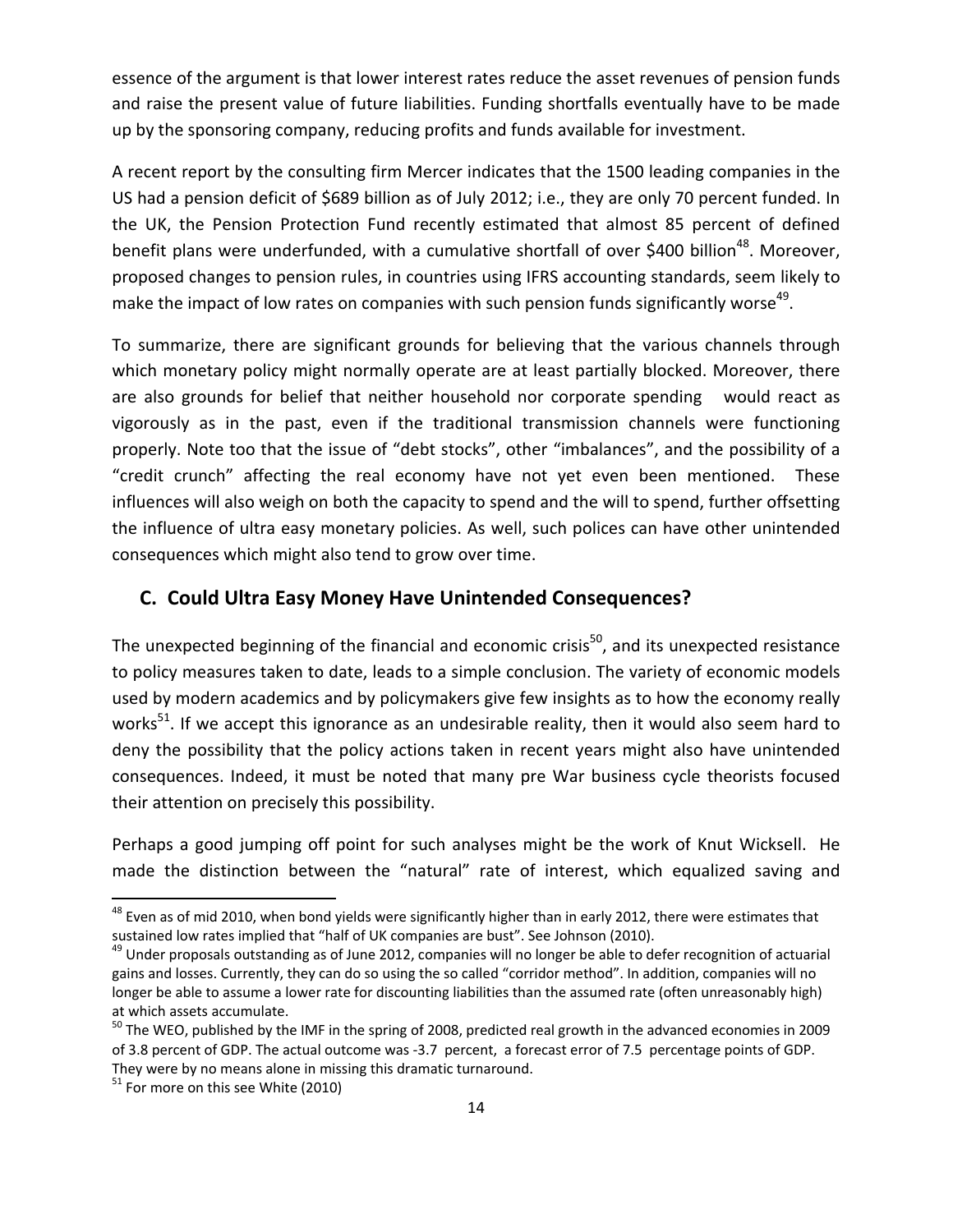investment plans, and the "financial" rate of interest, set by the banking sector. Were the natural rate to diverge from the financial (or market) rate set by the banking sector, prices would respond and a new equilibrium would eventually be reestablished at a different price level. Later thinkers in the Wicksellian tradition (the Austrians in particular) rather laid emphasis on the "possibility that a divergence of the market rate from the natural rate might have consequences beyond changing the price level".<sup>52</sup> Referred to as "imbalances" in this paper, these consequences would eventually lead to a crisis of some sort if inflationary forces did not emerge first. Moreover, it has also been suggested the magnitude of any crisis would depend on the size of the accumulated imbalances, which would themselves depend on the size and duration of the differences between the two rates

Were we to adopt this analytical framework, policymakers today would seem to have serious cause for concern. For simplicity, suppose that the natural rate of interest (real) for the global economy as a whole can be proxied by an **ex post** measure; the potential rate of growth of the global economy, as estimated by the IMF. Reflecting globalization and technology transfer, this measure has been **rising** steadily for the last twenty years. In contrast, if one proxies the financial rate of interest (real) by an average of available breakeven rates (say for ten year TIPS), this measure has been **falling** for the last twenty years. Moreover, at the global level, the natural rate of interest rose above the financial rate in 1997, and the gap kept widening at least until the onset of the crisis in 2007 $<sup>53</sup>$ . From this perspective, underlying inflationary pressures</sup> and/or imbalances had been cumulating for many years before the crisis began.

Indeed, the magnitude of the crisis which began in 2007, and the lack of response in many AME's to macroeconomic measures to date, can also be viewed as evidence in support of using this kind of framework. In contrast to the **ex post** measure of the natural rate, assumed for simplicity above, most of those in the Wicksellian tradition assumed the natural rate was an **ex ante** concept, related to expectations about the future rate of return on capital. Evidently, as noted also by Keynes and his discussion of "animal spirits", these expectations could change quite dramatically over time. It could then be suggested that the (ex ante) natural rate collapsed in 2007, to a level well below the financial rate, as a direct result of the imbalances that had built up earlier. Moreover, given this particular way of thinking and noting that the financial rate is now constrained by the ZLB, this gap can only be redressed by raising the natural rate to encourage investment<sup>54</sup>. As discussed in Section B b) above, this will not be an easy task.

 $52$  See Laidler (1999), p35<br> $53$  See BIS (2007) and Hanoun (2012) Graph 4. Hanoun also provides evidence (Graph 5) that, for the last decade at least, the global policy rate has generally been well below the rate suggested by a global Taylor rule. For a description of the changes in central bank balance sheets, see Bank for International Settlements (2012), p40.<br><sup>54</sup> A corollary of this would be that invested capital that was no longer profitable should be removed from production.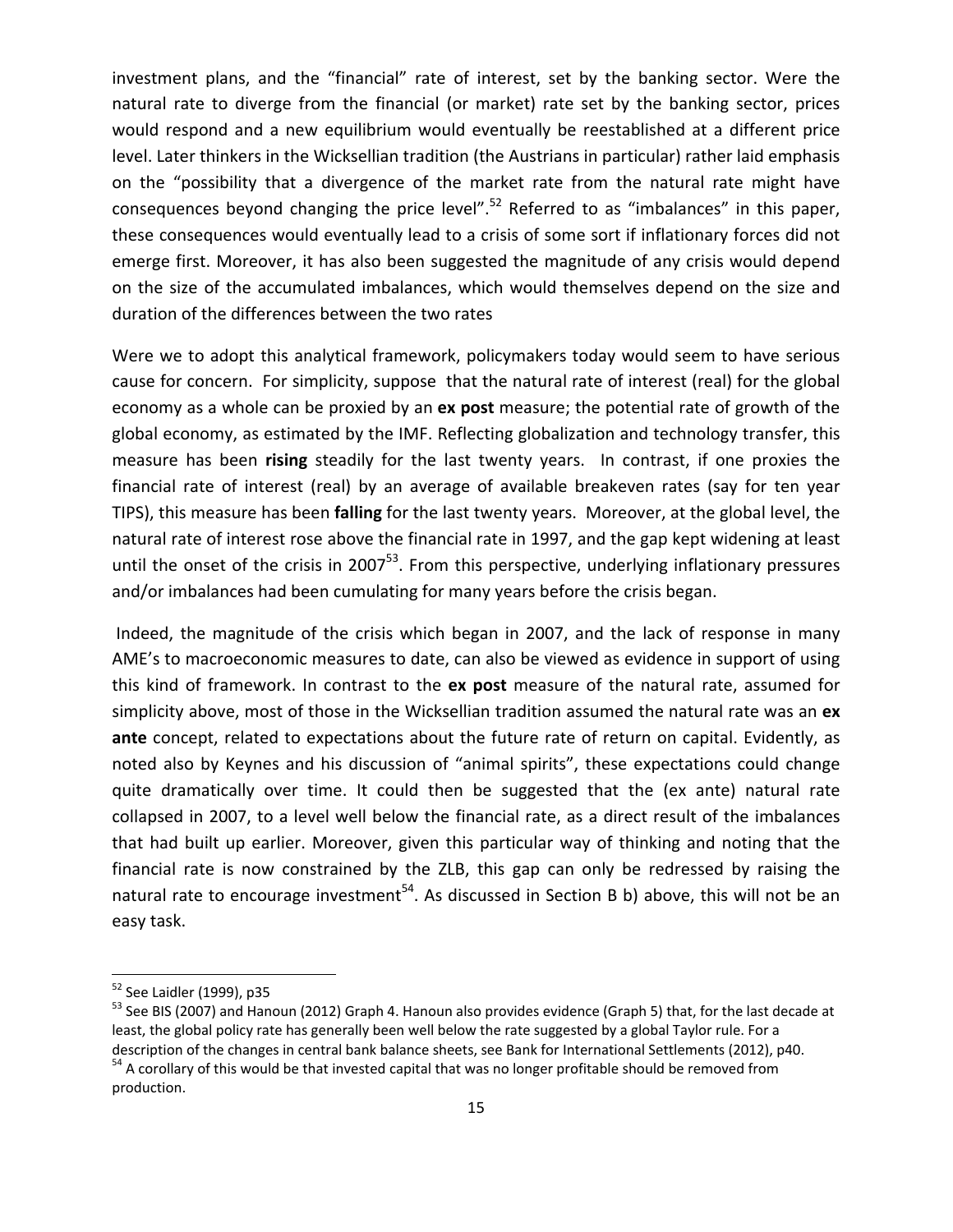The approach taken below is to identify possible "unintended consequences" of rapid credit and monetary growth, and then to evaluate whether such concerns would seem to be justified by the facts of recent developments and/or likely prospects for the future. Consistent with the discussion above, these concerns would include rising inflation and imbalances of various sorts. To be more specific, the latter would include misallocations of real resources (not only in credit upswings but also in downswings), undesired effects on the financial sector (not only bad loans but also unwelcome changes in financial structure) and rising income inequality. Evidently, interactions between these various imbalances could lead in principle to protracted recessions and even debt-deflation. Worse, rising income inequality could threaten social and even political stability.

#### **a) The likelihood of rising inflation**

Perhaps the first question to be addressed is how inflation was avoided in the AME's during the many years that "financial rates" were well below "natural rates" and credit growth was very rapid<sup>55</sup>? One possible answer is that a growing commitment by central banks to the maintenance of low inflation succeeded in anchoring inflationary expectations. This explanation, however, is hard to reconcile with the objective fact of rapid monetary and credit expansion engineered by central banks over that period.

A more plausible (or at least complementary) explanation would be the major increase in the rate of growth of potential in the EME's, accompanied by a series of investment "busts" in a number of countries; Germany after reunification, Japan after the "bubble", South East Asia after the Asian crisis, and the US after the TMT crash of the early 2000's. In effect, a secular increase in global supply was met by a decrease in global demand with the predictable result of reducing inflation<sup>56</sup>. This provided the context in which easy monetary policies could be more easily pursued.

Looking forward, the likelihood of rising inflation in the AME's would seem to be limited. In most countries there appears to be a significant degree of excess capacity, and Section B above implies that ultra easy monetary policy is unlikely to remedy this problem quickly. Nevertheless, some sources of concern remain. In some countries, like the UK, exchange rate depreciation could have an impact on inflation. Crisis related reductions in the level of potential could also prove greater than is currently expected,<sup>57</sup>leaving room for policy mistakes. Finally, a sudden shift in inflationary expectations, perhaps linked to further measures to extend ultra easy monetary policies, cannot not be completely ruled out. While inflation expectations show no trends (away from desired levels) in recent years, they do seem to have become more volatile.

<sup>&</sup>lt;sup>55</sup> Alternative explanations for the "Great Moderation" are discussed at length in Borio and White (2003)<br><sup>56</sup> A more detailed analysis is available in White (2008). See also Issing (2012) p10.<br><sup>57</sup> The OECD estimates th

about 3 percent on average. They stress, however, that these estimates are highly imprecise.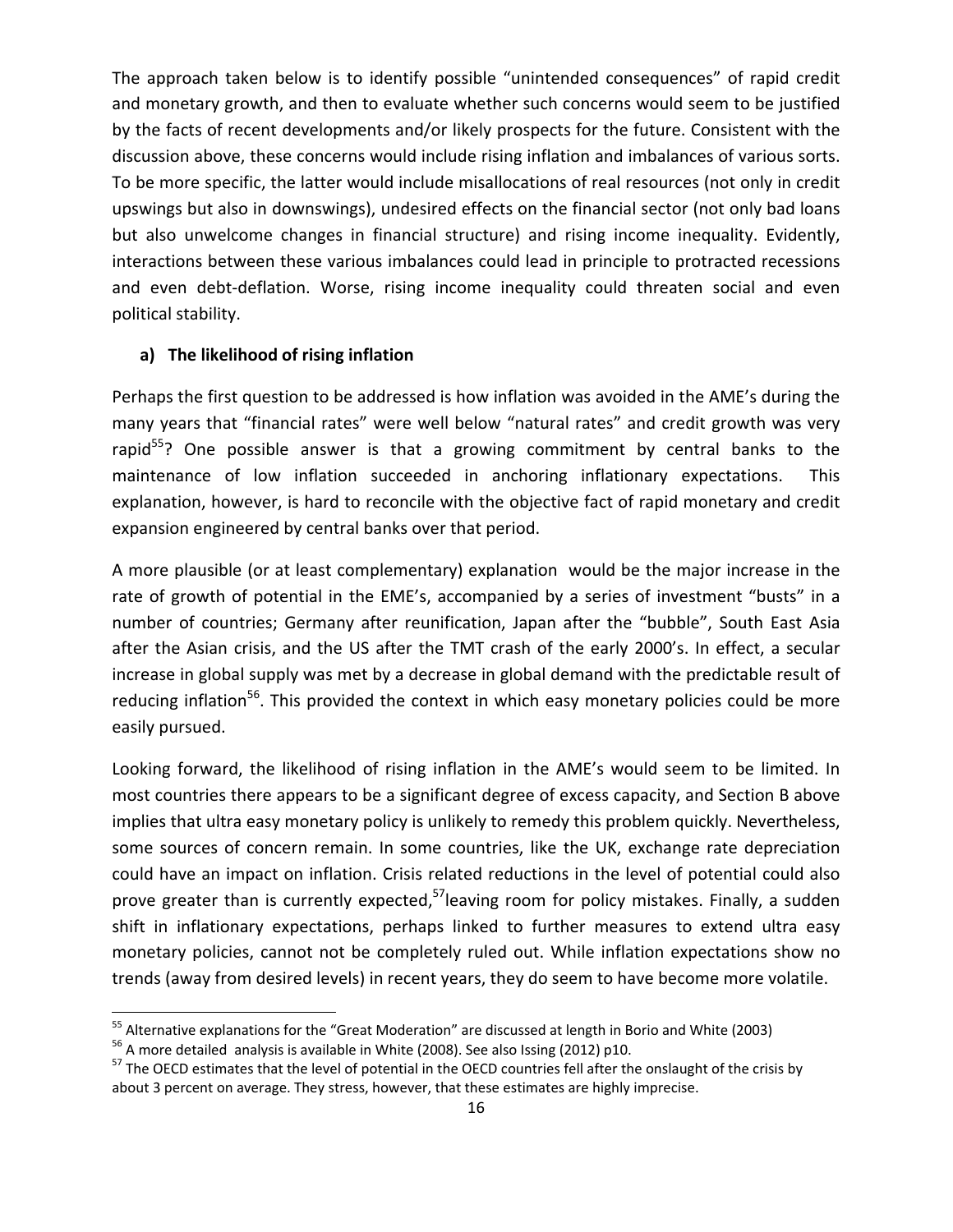A perhaps more pressing problem is the possibility of sharply higher inflation in EME's. In part due to their "fear of floating", many EMEs seem to be operating near full capacity, and monetary conditions are generally very loose. As well, the rate of growth of potential now seems to be slowing after previous sharp increases<sup>58</sup>. This could in turn, via the higher price of imports, lead to inflation accelerating unexpectedly in the AME's as well. In effect, this would be a reversal of the secular disinflationary impulses sent by EME's to the AME's in previous years. Since AME central banks underestimated the importance of the positive supply shocks in earlier years, it is not unlikely that they would also fail to recognize the implications of its reversal.

While such an inflationary outcome might be judged useful in resisting debt/deflation of the Fisher type, rising inflation along with stagnant demand in AME's would clearly imply other serious problems for the central banks of AMEs. On the one hand, raising policy rates to confront rising inflation could exacerbate continuing problems of slack demand and financial instability. On the other hand, failing to raise policy rates could cause inflationary expectations to rise. Further, were different central banks to respond differently, as they did in 2008, there might also be unwelcome effects on exchange rates.

#### **b) Misallocations of real resources**

New books, articles in the popular press and even rap videos indicate that the Keynes‐Hayek debate of the early 1930's is on again<sup>59</sup>. It remains highly relevant to the issue of whether ultra easy monetary policies might have unintended consequences. Keynes was fundamentally interested in demand side policies that would revive economies in a "Deep Slump". In contrast, Hayek and other members of the Austrian school were fundamentally interested in supply side issues. They rather focused on how the economy got into a "Deep Slump" in the first place, conscious of the possibility that remedies (more of the same) might actually make things worse over time.

The Austrian conclusion was that credit created by the banking system, rather than the on lending of genuine savings, would indeed spur spending but would also create misallocations of real resources ("malinvestments"). These supply side misallocations would eventually culminate in an economic crisis. Moreover, they concluded that the magnitude of the crisis would be

 $58$  As EME's begin to industrialize, they initially have the benefit of rapid urbanization (as agricultural productivity rises) and the international transfer of technology. Over time both of these "catch up " factors supporting growth become less important.<br><sup>59</sup> It is important to note that the debate was with the Keynes of the "Treatise" and not yet the Keynes of the

<sup>&</sup>quot;General Theory". In the Treatise on Money, Keynes called for monetary authorities to take "extraordinary", "unorthodox" monetary policies to deal with the slump. Kregel (2011) p 1, contends that "The unorthodox policies that Keynes recommends are a nearly perfect description" of the ultra easy monetary policies followed in Japan, and more recently in other countries. Recall, as noted above, that Keynes' enthusiasm for such monetary measures had faded by the time of the General Theory.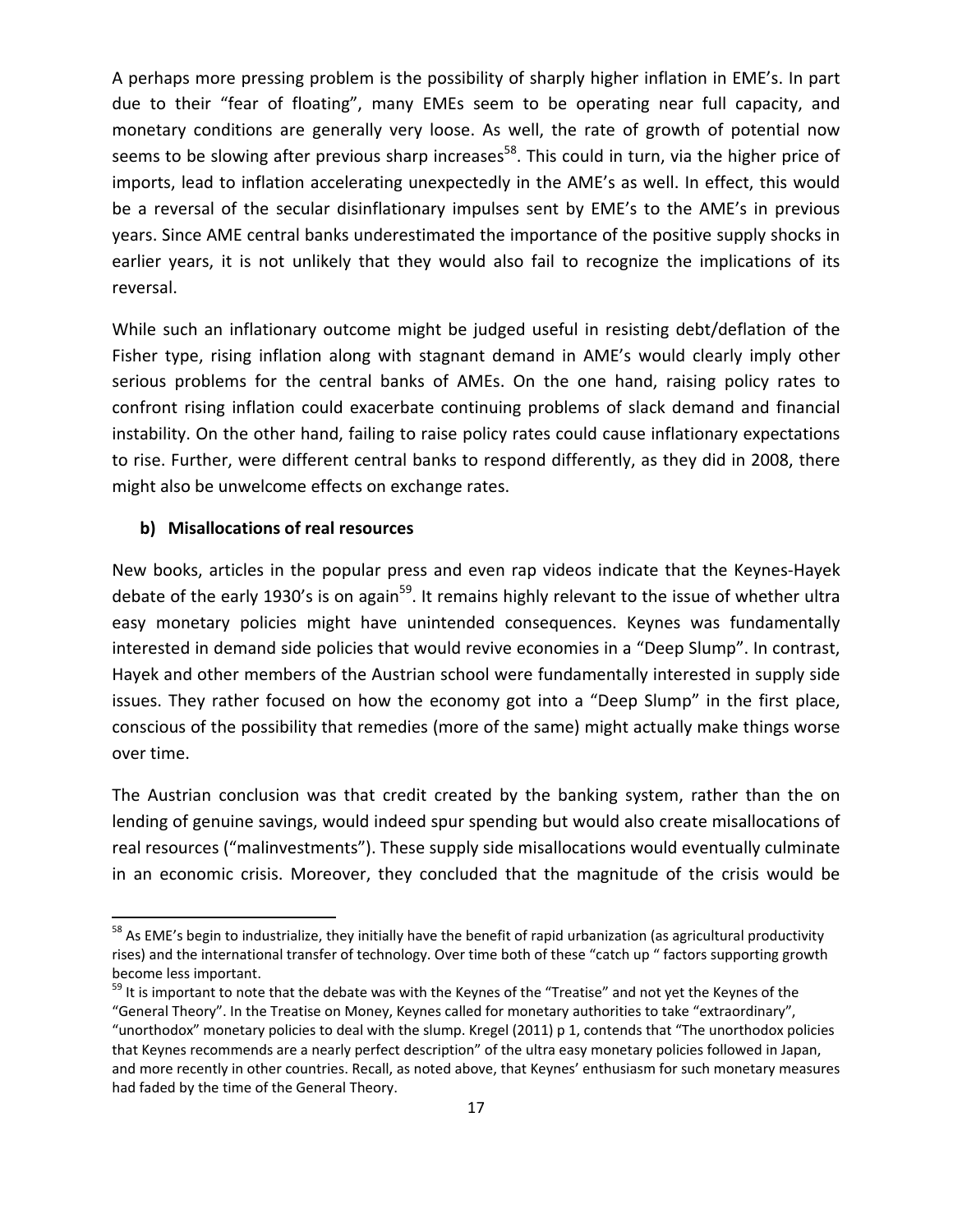closely related to the amount of excess credit created in the previous upswing. Jorda, Schularick and Taylor (2012), using data from 14 AME's dating back to the 1870's, provide convincing empirical evidence that this intuition was essentially correct<sup>60</sup>. A similar conclusion arises from the historical data used by Reinhart and Reinhart (2010), and from recent US data based on differences in local market economic conditions $<sup>61</sup>$ .</sup>

This conclusion does not, however, logically rule out the possibility that Hayek and Keynes were both "right". It is simply a fact that the economy does have both a demand side and a supply side. It is also a fact that policy actions do have both near term and longer term implications. Thus, demand side stimulus might well work to stimulate the economy in the near term, but such stimulus might come with a longer term price. Evaluation of the near term benefits and longer term costs of monetary stimulus is, in fact, the central theme of this paper.

In practice, Keynesian thinking has almost completely dominated the policy agenda for most of the post War period. Thus, the predominant consideration for policymakers<sup>62</sup> has been the near term effects of monetary easing on aggregate demand, and the associated impact on inflation. Over the last two decades or so, with inflation near target levels or even threatening to fall below target, policymakers saw little need to raise interest rates in cyclical upturns. Similarly, there seemed no impediment to vigorous monetary easing in downturns.

Even within the Keynesian framework, however, these policies might now be thought questionable. As noted just above, the disinflationary trends observed in the global economy were in large part the result of positive supply shocks, rather than solely due to deficient demand. They should in principle have elicited a different and tighter response<sup>63</sup>. Viewed from an Austrian perspective, the policy error was even graver. Below the surface of the Great Moderation, such policies encouraged financial exuberance<sup>64</sup> which allowed significant

<sup>&</sup>lt;sup>60</sup> See also Reinhart and Reinhart (2011)<br><sup>61</sup> Mian and Sufi (2011) relate the magnitude of local downturns in the US (primarily in the non traded sector) to the degree of household borrowing that built up in the same locality during the boom.<br><sup>62</sup> Virtually all AME central banks give pride of place to a "first pillar"; namely their estimate of the output gap and

its effect on inflation via an augmented Phillips curve. First the Bundesbank, but now also the ECB, have a "second, monetary" pillar which relates low frequency movements in monetary aggregates to longer term inflationary trends. This is still very different from looking at credit developments for their possible "unintended consequences", particularly on the supply side of the economy.<br>
<sup>63</sup> There is a curious asymmetry here. It has been well accepted for decades that negative supply shocks, for

example increases in energy prices pushing up inflation, need not cause policy rates to rise. The logic was that first round shifts in the price " level" could be tolerated if they had no second round effects on wages and "inflation". In contrast, positive supply shocks did in practice seem to lead to lower rates than otherwise. On this issue, see Beckworth (2008). Perhaps the clue to the asymmetry is that, in both cases, policy rates wind up lower than otherwise which tends to be both easy and popular.<br><sup>64</sup> Issing (2012) notes (p3) that a combination of inflation targeting and supply side shocks can "turn policy into an

independent source of instability…(It) fuels financial exuberance and financial exuberance in turn creates financial imbalances".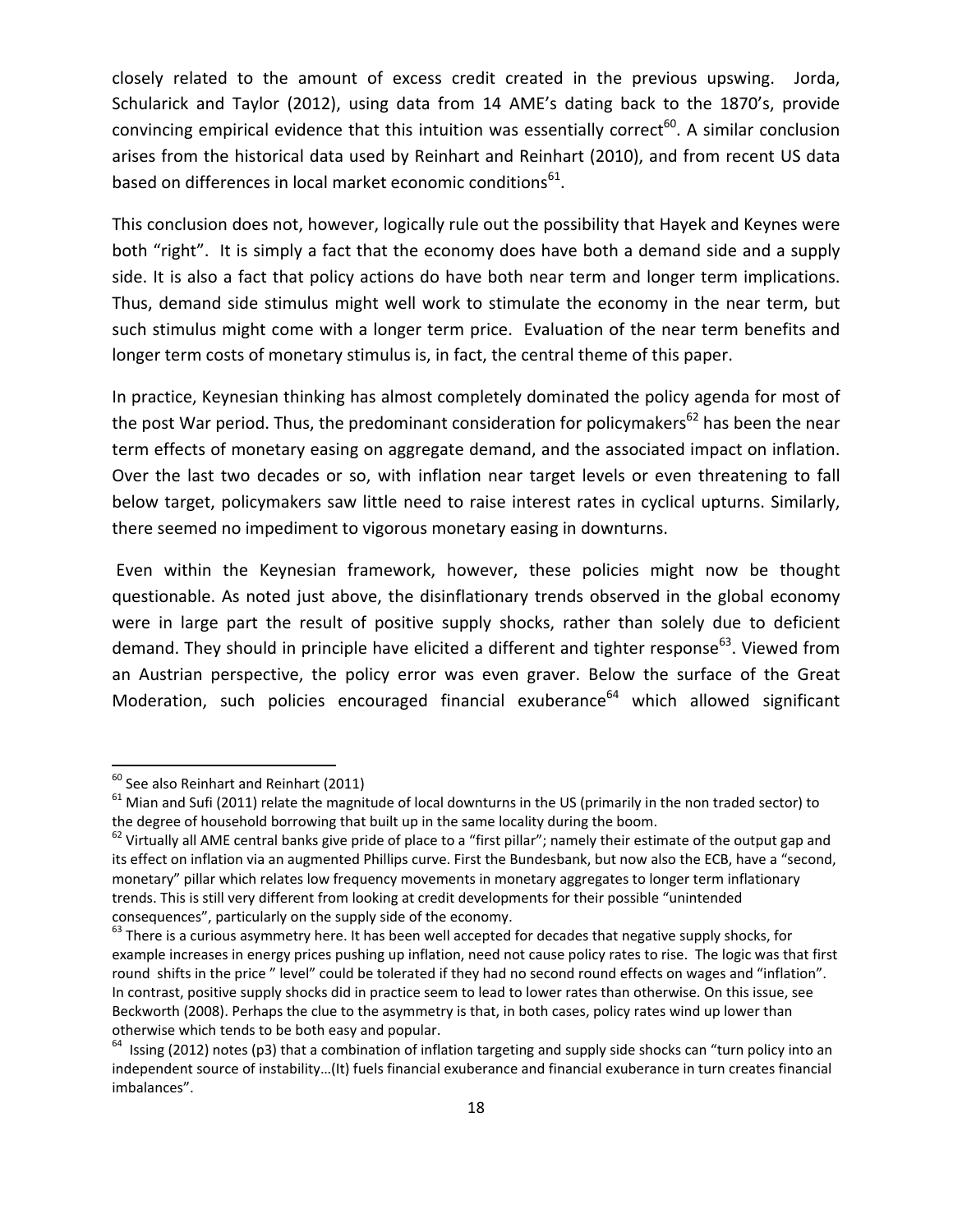"malinvestments" to build up in both phases of successive credit cycles. <sup>65</sup> These developments are documented below.

## **1) Misallocations in the credit upswing**

In a comprehensive review of pre War theories of business cycles, Haberler (1939) distinguished between two forms of "malinvestment" that arise in the upswing of the credit cycle: vertical and horizontal. Vertical malinvestments imply an intertemporal misallocation. It occurs when easy and cheap access to credit causes an inordinate shift towards capital investments, and particularly to longer lived capital investments. For the same reason, saving rates would be reduced and debts allowed to accumulate. These would eventually constrain future spending<sup>66</sup>just at the time the increased supply potential was coming on line. Horizontal malinvestments are investments in particular sectors that eventually lead to excess capacity.

In both kinds of malinvestment, the eventual outturn is a collapse in profits. This results in the forced termination of further investment in projects already well advanced, less new investment in general, and an investment collapse in those particular sectors that had expanded the most during the credit upswing. Looking at developments over the last decade or so, it is very easy to find evidence of such processes at work.

First, consider **vertical** malinvestments. In the years of easy credit conditions preceding the onset of the crisis, investment in the housing stock in virtually every AME rose sharply<sup>67</sup>. House prices rose markedly, as did housing starts in most cases. The fact that these developments were unsustainable is now all too evident. In countries like the US, the UK, Spain and Ireland, the housing downturn is already well advanced, house prices continue to fall, and construction activity has slowed markedly. In some other countries (Canada, Sweden, Denmark, Norway etc.) house prices have continued to rise and construction activity remains elevated. Nevertheless, concerns about overbuilding in these countries are being expressed ever more forcefully<sup>68</sup>.

Similarly, in many EME's relatively easy credit conditions have also led to sharp increases in construction activity and in house prices. In many cases, not least China and Brazil, activity has focused on the production of "high end" properties which remain vacant after their purchase.

 $65$  On returning from a visit to the US in the late 1920's, Hayek foretold a deep slump. On being told this was impossible, because US prices were essential stable, Hayek apparently responded that this was precisely the evidence of an underlying problem. Increases in productivity should have been pushing prices down, but credit

expansion was holding them back up.<br><sup>66</sup> In effect, savings would prove inadequate to purchase all of the goods and services provided by the increased<br>investment generated artificially by credit received from the banking s

 $67$  Among the AME's, only Germany, Switzerland and Japan failed to reflect these developments. In part, this was because all three countries were still recovering from their own, earlier, house price bubbles.<br>
 <sup>68</sup> Such concerns have been expressed in the various country reviews organized by the Economic and Development

Review Committee of the OECD. Australia, New Zealand, Canada, the Scandinavian countries and a number of others all seem to be exposed in this regard.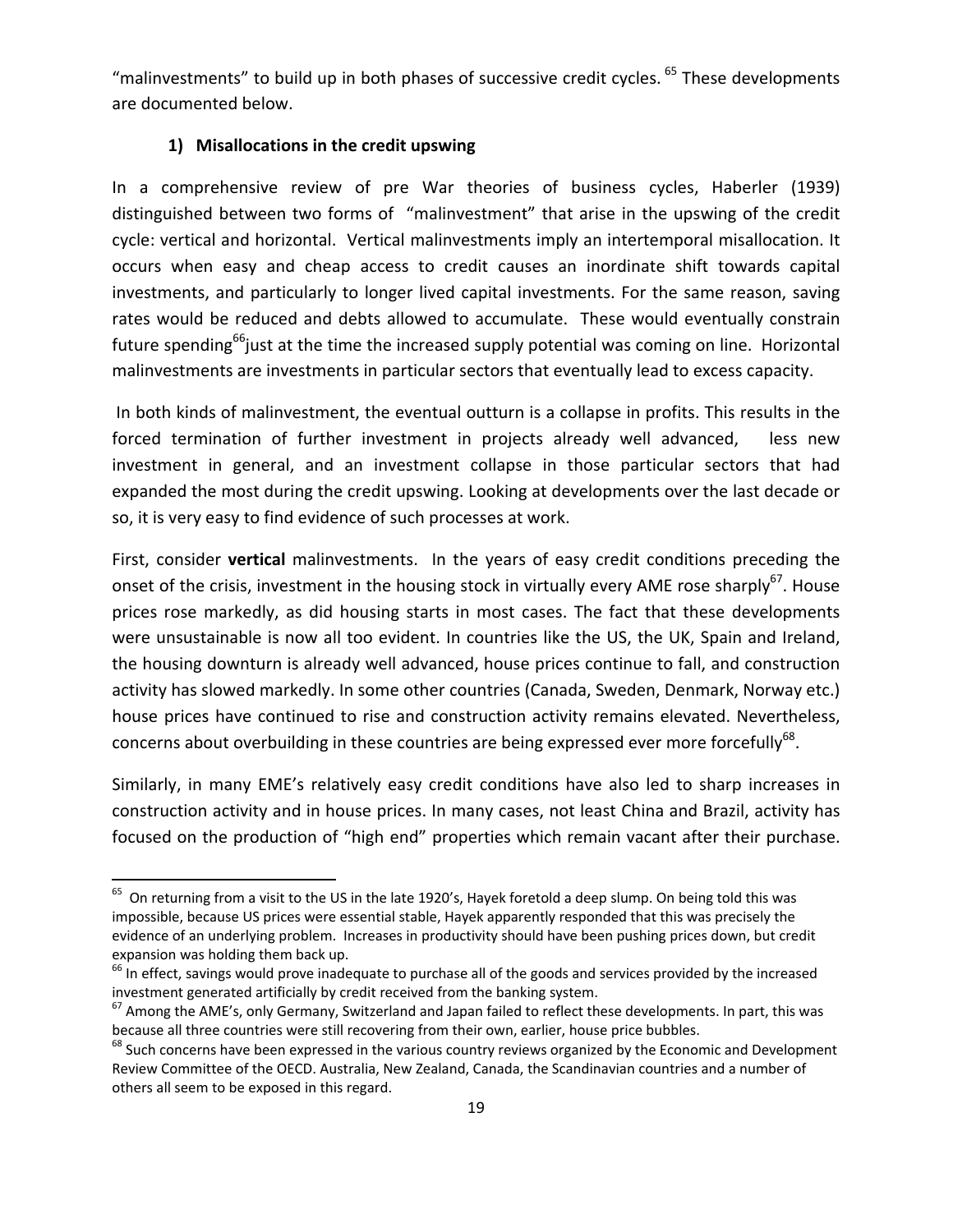Given this overhang of inventory, it is not hard to believe that a downturn will prove inevitable. Since housing is long lived, cannot be readily used for other purposes, and is generally not internationally tradable, the effects of this particular kind of malinvestment could be felt for a long time.

Another example of vertical malinvestments would be the massive increases in infrastructure investment, largely privately financed, which occurred globally prior to the onset of the crisis. Indeed, in mid 2008, the Economist magazine called this infrastructure investment "the biggest boom in history"69. While this private sector boom came to a halt with the onset of the crisis, it was replaced in part by public sector spending on infrastructure. This has been most marked in China, where overall spending on investment since 2008 has hovered near 50 percent of GDP. Neither the private sector nor public sector phases of this investment boom would have been possible without ready access to relatively cheap credit. Indeed, in the Chinese case, the central authorities largely avoided fiscal expansion by explicitly ordering Chinese banks to provide the loans required by lower levels of government to meet their spending goals.

Large scale spending on infrastructure is not in itself a bad thing. In many circumstances, particularly in EME's, the social rate of return might be expected to well exceed the cost of financing. However, there is accumulating empirical evidence that many large infrastructure projects cost far more to build than originally estimated and produce far fewer benefits. Flyvbjerg (2009) gives many examples of large projects in AME's that would never have been built if ex post estimates of benefits and costs had been available. He cites the Channel Tunnel, the Danish Great Belt Tunnel, the "Big Dig" in Boston and the Millennium Dome among a host of others.

Flyvbjerg notes as well three global trends that increase the likelihood of infrastructure investments becoming "malinvestments". The first is the trend towards more rapid spending, driven by the exigencies of spending quickly during a downturn. This raises the risk of both waste and corruption. The second is the rising proportion of global infrastructure spending in EME's, given the presumption that governance of such projects might be even worse than in AME's<sup>70</sup>. In China, for example, the dominant influence of the Communist Party on both borrowers and lenders is hard to reconcile with objective assessment of the net benefits of suggested projects.<sup>71</sup> Third, infrastructure projects everywhere are increasingly dependent on

<sup>&</sup>lt;sup>69</sup> The Economist (2008)<br><sup>70</sup> Flyvbjerg ultimately blames "bad governance" for these bad outcomes. In effect, those putting together projects consciously underestimate costs and overestimate benefits. They do this to make their projects more

<sup>&</sup>quot;competitive" with others in the search for funding, especially from governments.<br><sup>71</sup> See McGregor (2010) for a broader discussion. For a more specific example, China is intent on building over 20000 kilometers of high speed rail tack to link up its major cities. At the same time, there is to be a massive expansion of airport service to the same destinations. Note as well, that many prestige projects favored by local governments are designed to "outdo" the projects of other local governments. This a recipe for overcapacity.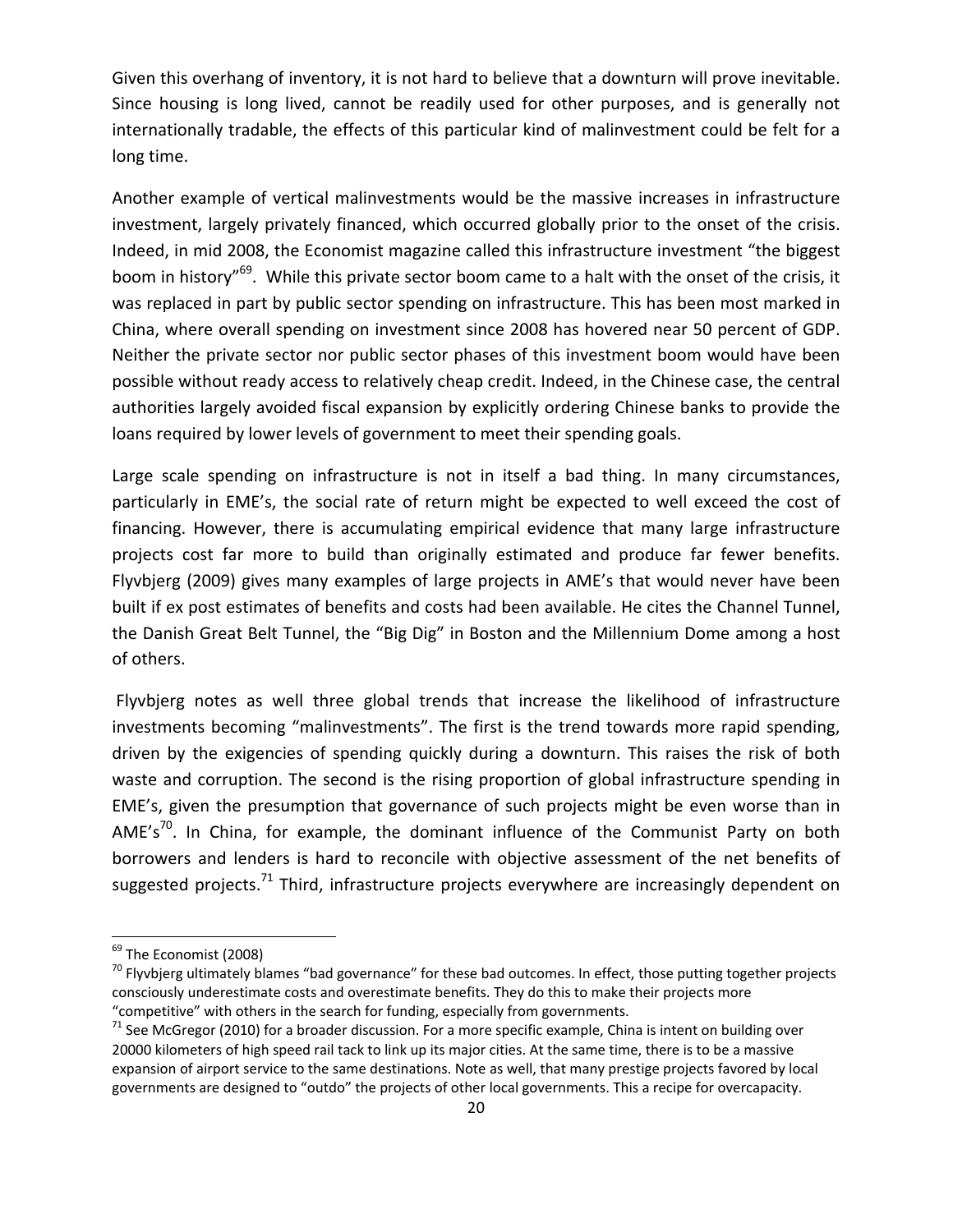IT and communications systems, where large projects have an even more dismal record of accomplishment than projects in other sectors.

A third example of vertical maladjustment, prompted by easy credit conditions, has been the massive build up of export capacity in many countries in South East Asia. Low interest rates in the importing AME's ensured high levels of consumption and ready markets. Conversely, in the exporting countries, low interest rates encouraged investment to satisfy those demands. Government commitment to "export led growth" strategies also implied resisting upward exchange rate pressures, and encouraged easier monetary policy in turn. Today, many of these exporting countries remain heavily reliant on sales to AME's<sup>72</sup> whose debts are such that they can no longer afford to borrow to finance such sales.

A fourth and final example of vertical maladjustment is provided by the sharp drop in household saving rates over many years in a number of AME's, most notably in the English speaking countries. In many of these countries, house prices were rising rapidly during the period of rapidly expanding credit. Some households likely believed (wrongly) that they were in fact "wealthier" as a result, and spent more accordingly. In some countries, most notably the United States, higher house prices also provided more collateral to support further borrowing. Since in the early years of this century there were significant fears of inadequate demand and potentially even deflation, this borrowing was welcomed by policymakers as "intertemporal optimization". However, at the time, little or no attention was paid to the fact that such optimization would by definition require "payback" and could act as a serious constraint on growth in the future<sup>73</sup>.

The need for "payback" is most clearly evident in sharp increases in household debt service ratios in many countries<sup>74</sup>. These include the English speaking countries noted above, but also a number of "peripheral" countries in Europe as well. Further, perhaps linked to the "fear of floating" phenomena discussed above, many EME's now also have record high levels of household debt service to cope with. Such countries include some of the largest and fastest growing of the EME's; China, India, Brazil and Turkey in particular. While it is true that these increases in EME's have come off very low levels, the speed of the increase has been notable,

 $72$  This is not to deny successful efforts by a number of countries, including China, to expand markets in other EME's. Of course this still leaves the broader question of the robustness of the totality of those markets in the

 $^{73}$  This problem is analogous to that faced by Japanese corporations in the 1990's, after many years of debt financed investment which proved unprofitable. Koo (2003) strongly contends that the weakness of investment spending in Japan in the 1990's was due to this "balance sheet effect", and was not due to a shortage of loans caused by a weakened banking system.<br><sup>74</sup> See BIS (2012) p29 for a fuller documentation. Also see McKinsey (2010) who identify the household sector in

five of the fourteen countries they consider as having a high probability of future deleveraging. They identify Spain, the US, the UK, Canada and Korea. While the household sectors in Brazil, Russia, China and India were not judged to be overleveraged, note that the data considered extended only to 2009. Thus the report missed the recent sharp increases in household debt levels in those countries.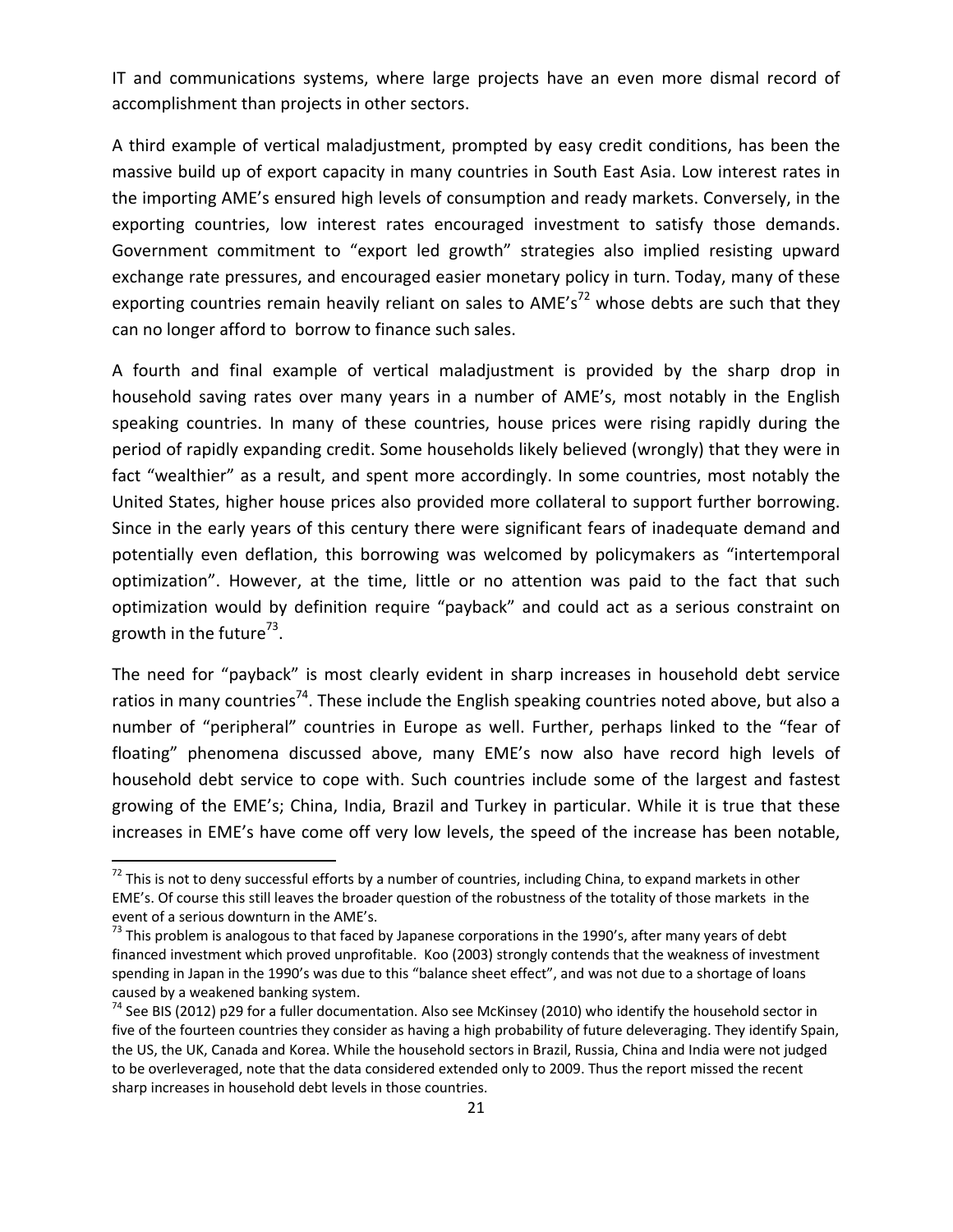and might well have outpaced the capacity of the local financial systems to accurately estimate the capacity of borrowers to repay. Indeed by mid 2012, the percentage of non performing car loans in Brazil had already jumped sharply. Whether in AME's or EME's, the need for deleveraging by households adds a further reason to doubt that ultra easy monetary policy can sustainably stimulate the real economy.

Nor is it difficult to find evidence for the buildup of **horizontal** (sectorial malinvestments) during the last upswing of the credit cycle. The most obvious example is seen in the construction industry in many countries, mostly but not exclusively in the AME's. Evidently, this was closely related to the increased spending on housing and infrastructure referred to above<sup>75</sup>. Closely related, the financial sector also expanded very rapidly prior to the start of the crisis in 2007, before imploding immediately afterwards. The global automotive industry witnessed a massive increase in production capacity, not only prior to 2007, but also afterwards as automakers extrapolated past increases in sales in EME's far into the future. China in particular was estimated to have six million units of unutilized capacity in 2011 (twice the size of the German car market)<sup>76</sup>, with dealers also struggling with a huge increase in inventory. Finally, there was also a substantial increase in capacity in the renewable energy industry. As a result, the price of solar panels and wind powered turbines collapsed after the crisis began and many producers faced bankruptcy.

Beyond these increases in the global capacity to produce final goods and services, there were marked expansions in the capacity to produce intermediate and primary goods as well. Much of this was driven by developments in China where productive capacity was still expanding rapidly as of mid 2012 The steel and aluminium industries head a long list of sectors where overcapacity has been evident for a long time<sup>77</sup>. As for primary products, heavy investments have been made in Latin America, in Australia, and a number of other countries to produce and export basic commodities to support the development efforts in South East Asia. Should any link in this demand chain prove faulty, these investments in primary products could also prove much less profitable than is currently anticipated. Finally, there has been a commensurate increase in the capacity of the global distribution industry, not least container ships and bulk shipping, whose future could be similarly exposed.

#### **2) Misallocations in the credit downswing**

<sup>&</sup>lt;sup>75</sup> Increased spending generally results in more production, but not necessarily. Supply responsiveness in the construction industry in fact varies widely across countries. For example, the response in terms of new housing starts was much greater in the US than the UK, due to the very strict planning and zoning restrictions in the latter.<br><sup>76</sup> See KPMG Global (2012)<br><sup>77</sup> See European Chamber of Commerce in China (2009). In presenting the re

said "Our study shows the impact of overcapacity is subtle but far reaching, affecting dozens of industries and damaging economic growth, not only in China but worldwide". Note that this was written before the further spurt in investment spending in 2010.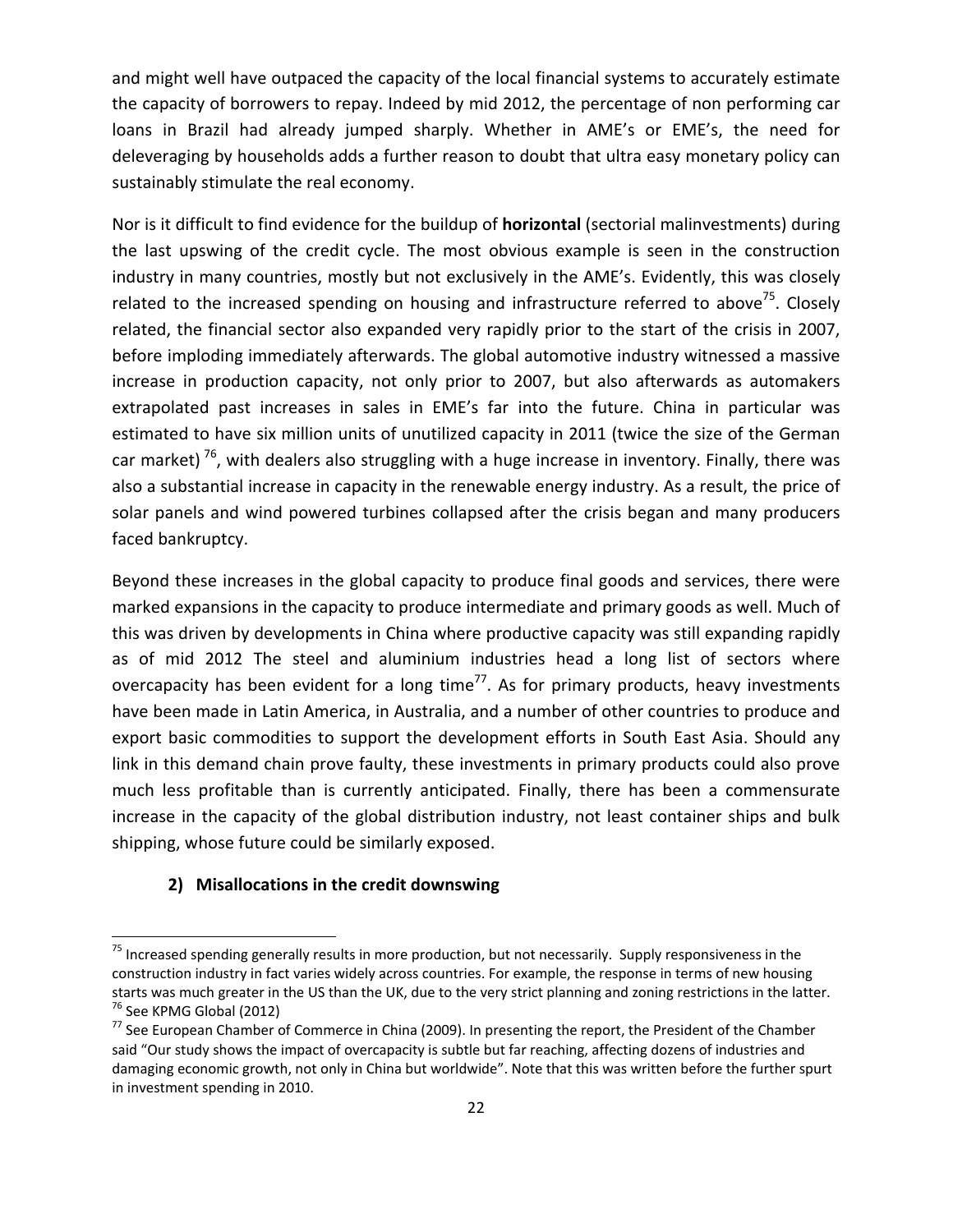Economic downturns, whatever their cause, are always painful. Output that might have been produced is lost, and unemployment rises. Moreover, those less well off, often marginally attached to the work force, seem to suffer the most. This is the familiar Keynesian argument for using macroeconomic stimulus in such circumstances to raise aggregate demand<sup>78</sup>. However, as alluded to above, pre War economic theorists thought downturns also had some positive qualities. For those concerned about rapid credit expansion and "malinvestments", the downturn simply reveals the unsustainability of the previous expansion and its inevitable end. The downturn was then a time of necessary rebalancing with resources shifting from less productive to more productive uses. Schumpeter in particular stressed the opportunities which excess resources provided to entrepreneurs having new ideas and new products – the concept of "creative destruction". From this perspective, monetary policy choices in a downturn should again balance off short term benefits against longer term costs.

Consistent with the dominance of the Keynesian paradigm, monetary policy has been used with increasing vigor over the last quarter century to address prospective or actual downturns in the economy. For example, US monetary policy was eased significantly in 1987 after the stock market crash of October. It was further eased sharply in the early 1990's, after the property boom and the collapse of the Savings and Loan Associations. In spite of unemployment falling well below prevailing estimates of the US NAIRU, the US failed to raise rates in 1997 reflecting concerns about the possible global effects of the crisis in South East Asia. In 1998, the failure of LTCM led to explicit easing. This was followed in 2001 by an unprecedentedly vigorous monetary policy response to an impending slowdown, aggravated by the stock market crash and the events of September 11. Finally, beginning in 2007, monetary policy was further and dramatically eased in the various ways described at the beginning of this paper.

The following paragraphs will focus on the longer term, cumulative, effects of such policies. First, there is evidence that allowing malinvestments to persist can reduce potential growth rates. Second, it can be contended that the aggressive easing of policy in successive cycles led to serial "bubbles" of various sorts. In effect, these serial bubbles constrained the normal process through which malinvestments would have been purged in the course of a typical cyclical downturn.

The contention that easy monetary conditions **lower the rate of growth of potential** is not without counterarguments. On the one hand, some would contend that easy monetary conditions in a downturn help the reallocation of real resources from less to more productive industries<sup>79</sup>. As well, if the economy recovers, then the accelerator mechanism can also lead to

 $^{78}$  Recall, however, that Keynes' General Theory (1936) was directed to the issue of "Deep Slumps". It is not then clear that Keynes would have recommended similar policies in the face of actual small downturns, much less preventive easing to preclude even prospective downturns.<br> $^{79}$  See for example, Posen (2011)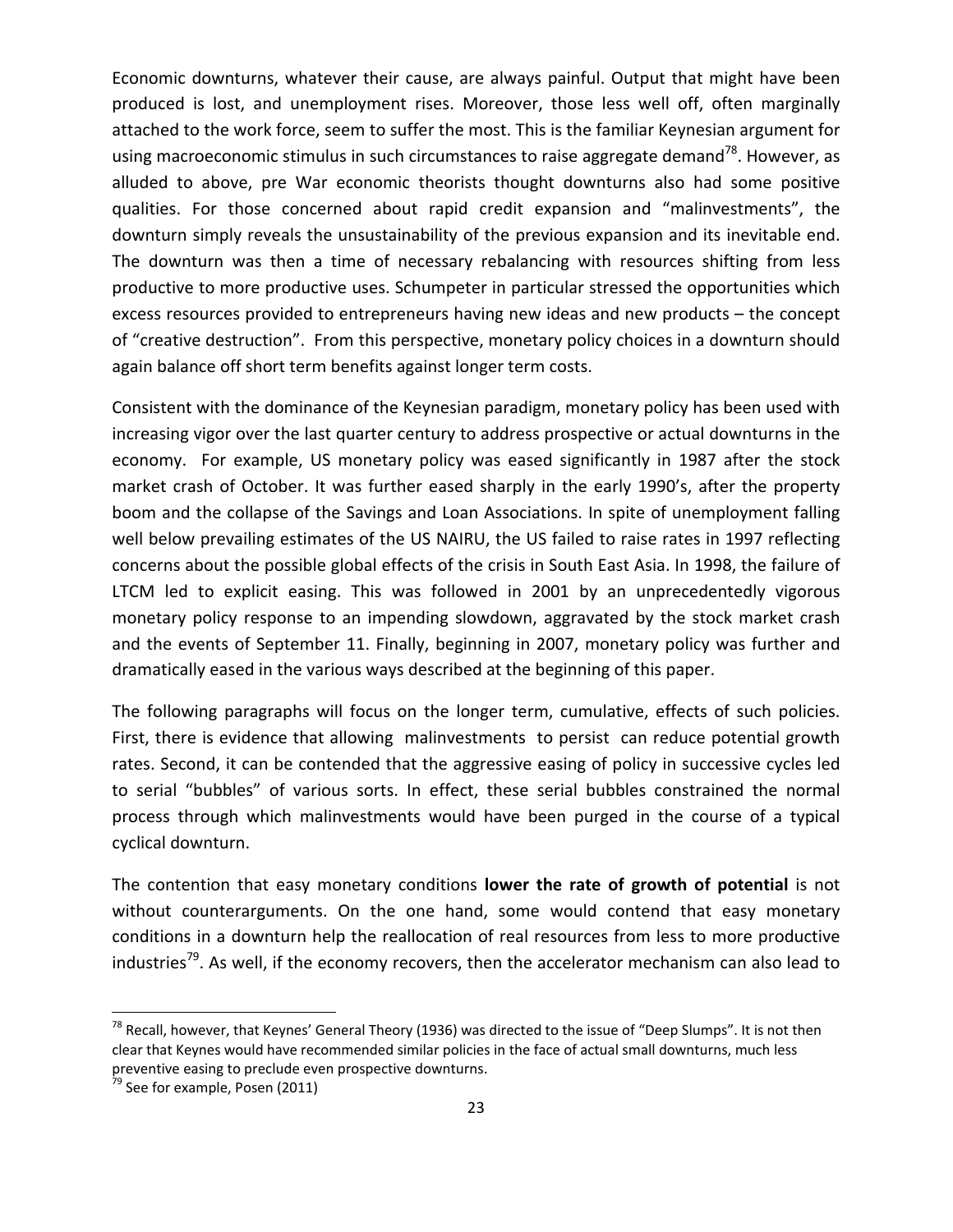more capital investment<sup>80</sup>. These arguments, however, must also consider the various forces (considered above) that are currently acting to restrain investment. On the other hand, to the extent that low interest rates do discourage saving, capital accumulation will be discouraged over time. Very low "risk free" rates, dominated by the actions of central banks, can also mislead and contribute to costly misallocations. Moreover, it is possible that easy monetary conditions actually impede, rather than encourage, the reallocation of capital from less to more productive uses.

This last argument rests on the contention that banks will offer advantageous borrowing conditions to traditional customers in a downturn, even when they suspect they are insolvent. Peek and Rosengreen (2003) have investigated this phenomenon in Japan, and evidence of similar behavior has emerged in both the UK and continental Europe more recently.<sup>81</sup> Such behavior on the part of banks is encouraged when they can borrow very cheaply, and also when they expect that easy money will lead to recovery and improved prospects for their clients. In effect, low interest rates encourage all the parties involved to gamble for resurrection.

"Evergreening" of this sort helps maintain the weak, the so called "zombie companies", who then continue to compete and drag down the strong. The Peek and Rosengreen study also documented how productivity growth suffered particularly in those industrial sectors most characterized by this kind of bank behavior. Moreover, the perceived need to support the weak could also lead to higher interest charges for those strong enough to afford it. Finally, it might also imply tighter credit conditions for potential new clients with new ideas as to how to adapt domestic supply to changing patterns of demand and foreign competition $^{82}$ . Since innovation is now seen as a primary driver of productivity growth (and thus potential)<sup>83</sup>, financial constraints of this sort would be particularly worrisome. And this would be even more the case in countries (In Europe and Japan) where banks remain the dominant source of finance.

The Governor of the Bank of Japan has repeatedly suggested that Japan's poor economic performance in recent decades has been largely due to a failure to adapt its production structure to the requirements of an aging population and the growing competitiveness of emerging Asian countries<sup>84</sup>. In contrast to his advice, and particularly since the onslaught of this current crisis, governments in many AME's have actually taken explicit measure like "cars for clunkers" and "short time working" to support existing production structures. Since the

<sup>&</sup>lt;sup>80</sup> Summers and Delong (2012)<br><sup>81</sup> See BIS(2012) p42 and 74, for a list of supporting references.<br><sup>82</sup> With the rise of the EME's and their dominance of traditional manufacturing, some commentators even contend that AMEs need to develop a whole new, post industrial information economy. Evidently, if true, this would require a lot of financing.<br><sup>83</sup>Assuming a Cobb Douglas production framework, "unexplained" movements in total factor productivity have for

decades been the biggest driver of growth in most AME's. In recent years, the OECD has increasingly emphasized the importance of innovation in "explaining" movements in total factor productivity.<br><sup>84</sup> Shirakawa ( 2012a,2012b)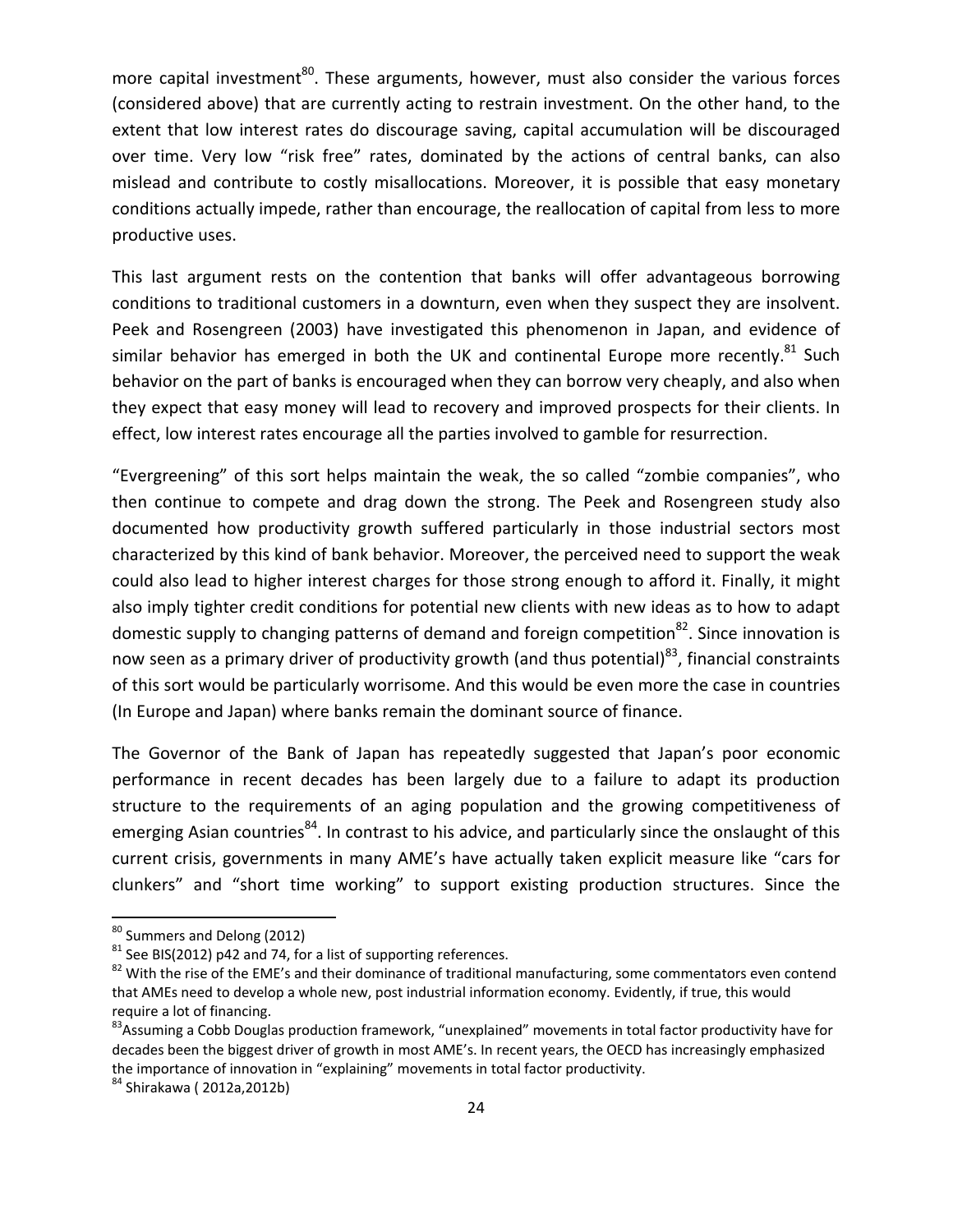countries that used these programs the most actively were also running large current account surpluses at the time (eg: Germany, Japan, the Netherlands and Korea) it might also be suggested that many of the jobs "saved" in the short run will eventually disappear as global trade imbalances decline<sup>85</sup>. These policies were not only mistaken, in that they impeded longer run adjustment, but they were also fiscally costly. This raises the question of whether they might not have been under taken had the government's financing costs been higher at the time.

Finally, there is the issue of **serial bubbles**. Mention was made above of the successively more aggressive efforts made by central banks, since the middle 1980's, either to preempt downturns (eg: after the stock market crash of 1987) or to respond to downturns (eg; 1991, 2001 and 2008). What cannot be ignored is the possibility that each of those actions simply set the stage for the next "boom and bust" cycle, fuelled by ever declining credit standards and ever expanding debt accumulation.<sup>86</sup>

From the perspective of this hypothesis, monetary easing after the 1987 stock market crash contributed to the world wide property boom of the late 1980's. After it crashed in turn, the subsequent easing of policy in the AME's led to massive capital inflows into SEA contributing to the subsequent Asian crisis in 1997. This crisis was used as justification for a failure to raise policy rates, in the United States at least, which set the scene for the excessive leverage employed by LTCM and its subsequent demise in 1998. The lowering of policy rates in response, even though the unemployment rate in the AME's seemed unusually low, led to the stock market bubble that burst in 2000. Again, vigorous monetary easing resulted, as described above, which led to a worldwide housing boom. This boom peaked in 2007 in a number of AME's, seriously damaging their banking systems as well. However, in other AME's, the house price boom continues along with still rising and often record household debt ratios. This latter phenomena, as well as other signs of rising inflation and other credit driven imbalances in EME's<sup>87</sup>, reflects the easy monetary policies followed worldwide in the aftermath of the crisis.

By mitigating the purging of malinvestments in successive cycles, monetary easing thus raised the likelihood of an eventual downturn that would be much more severe than a normal one. Moreover, the bursting of each of these successive bubbles led to an ever more aggressive monetary policy response. From a Keynesian perspective, this response seemed required to offset the effects of the ever growing "headwinds" associated with all the malinvestments noted above. In short, monetary policy has itself, over time, generated the set of circumstances in which aggressive monetary easing would be both more needed and also less effective. This

<sup>&</sup>lt;sup>85</sup> In Europe the car industry was a particular beneficiary of such programs. It is already being recognized in France, Italy and Belgium that some auto plant closures are inevitable. The subsidiaries of foreign car firms operating in Germany might also be affected.<br><sup>86</sup> George Soros (2010) has referred to this serial process as the "debt super cycle".<br><sup>87</sup> For some interesting observations on recent developments in EMEs, see Hoffman (2012)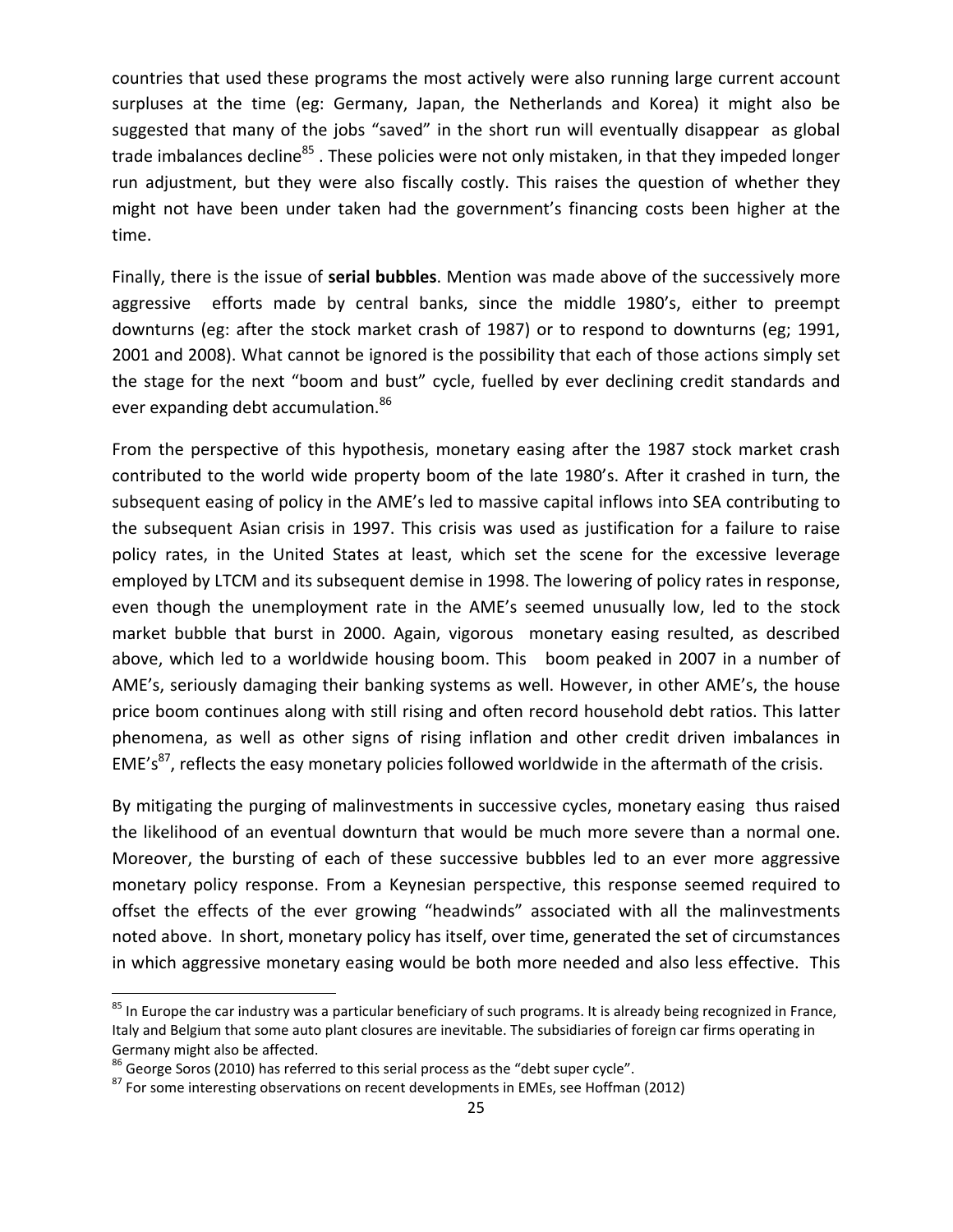conclusion seems even more justified when we turn to the implications of easy money for the financial sector.

# **c) Effects on the financial sector**

Similar to the way that easy money in successive cycles encouraged imprudent borrowing, it also encouraged imprudent lending<sup>88</sup>. There are a number of dangers associated with this. The first of these would be that lenders suffer losses severe enough to cause an eventual and marked tightening of credit conditions. This could occur spontaneously, helping precipitate an economic slowdown, or could follow upon an economic slowdown (led from the demand side) that significantly raised loan losses. Tighter credit conditions would feed back on the real economy, aggravating the downturn. There seems clear evidence of such phenomena today, and also in the historical record<sup>89</sup>.

A second concern would be that easy monetary conditions, in association with regulatory and technical developments, would encourage over time the development of a "shadow banking sector" based less on traditional banking relationships and more on collateralized lending. Again, there is clear evidence of such an expansion in recent years. Since this kind of lending seems to be even more procyclical than traditional bank lending, and subject to other risks as well<sup>90</sup>, this would have to be thought of as another unintended consequence of easy monetary conditions. A third concern is that insurance companies, and other lenders, might find it increasingly difficult to earn adequate returns on their assets. This could again imply longer term problems for an important part of the financial sector.

# **1) Banks and shadow banking in the credit upswing**

The mainstay of traditional banking is to borrow short and lend long. With policy rates low relative to longer term rates, and relative to rates incorporating a counterparty risk premium, banks have an incentive to create credit as the demand for credit increases. The rate of growth of credit in the AME's and the EME's between 2003 and 2007 was well above the respective growth rates of nominal income.

Moreover, there is growing evidence that banks and financial markets more generally can become overly optimistic about the risks that they run in their lending practices. Recent BIS Working Papers by Borio and Zhu (2008), Gambacorta (2009), Disyatat (2010) and Altunbas et al (2010) all provide evidence of the importance of what they call the "risk taking channel" of the transmission mechanism of monetary policy $91$ . Tobias and Shin (2008a and 2008b) also provide

<sup>&</sup>lt;sup>88</sup> For a fuller analysis of how expanding "safety nets", not least monetary easing in downturns, have contributed to moral hazard on the part of both lenders and borrowers, see White (2004).<br><sup>89</sup> Reinhart and Rogoff (2009) p145<br><sup>90</sup> For a fuller assessment, see Financial Stability Board (2012)<br><sup>91</sup> Also see Maddaloni and Peydro (2010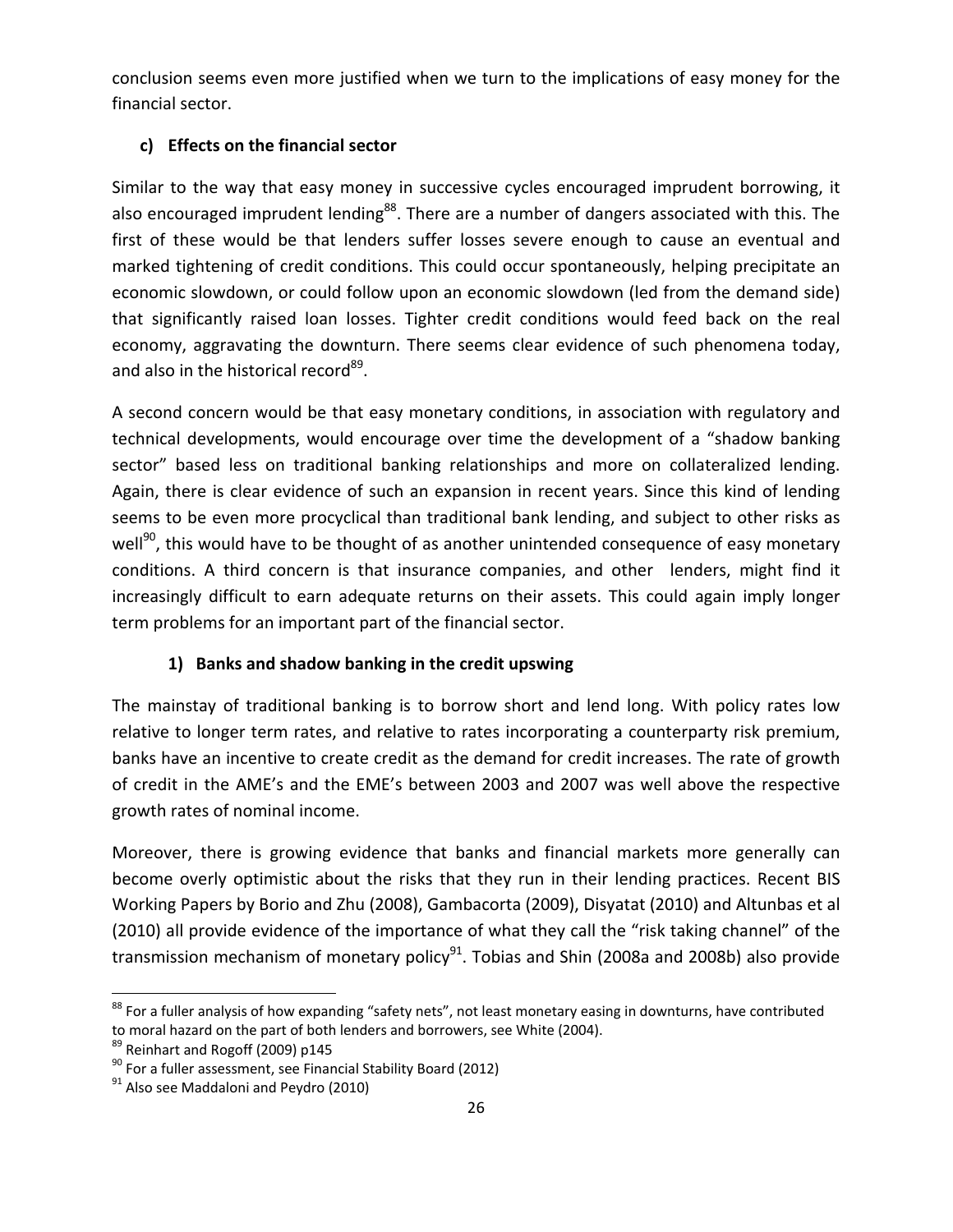compelling evidence that "Short term interest rates are determinants of the cost of leverage and are found to be important in influencing the size of financial intermediary balance sheets". In addition, Adrian and Shinn establish an empirical link between higher leverage, induced by lower interest rates, and subsequent growth rates of housing investment and durable goods consumption.

More anecdotal evidence also supports the hypothesis that low rates encourage more risk taking and softer lending standards. In the years leading up to the crisis which broke in 2007, lending standards dropped almost everywhere, with subprime mortgages to households and covenant light loans to corporations being the most egregious examples. Similarly, there were sharp declines in the sovereign spreads of EME's and of lower rated corporate and financial paper. Beginning in the middle of 2003, when policy rates in the AME's were at their lowest level, the prices of houses in many countries, as well as the prices of other illiquid assets (including commodities), began to rise sharply. Similarly, the cost of insurance against unexpected events (proxied by the Vix index) fell to record low levels. In sum, illiquidity was in high demand and liquidity was for sale cheaply. All of these trends were consistent with a credit driven expansion fostered by low policy rates.<sup>92</sup>

Credit expansions of this sort, if not restrained by sufficiently high policy rates, eventually run into two other constraints. The first of these is a shortage of capital, which results in leverage ratios rising to uncomfortable levels. The second is a shortage of longer term and reliable funding to support the credit expansion. Indeed, Kaminska (2012) contends that this latter problem is a "terminal disease" affecting banking, and was greatly aggravated by the secular fall in interest rates<sup>93</sup>. However, banks took aggressive steps to confront both problems, thus allowing them to continue to meet the demand for credit expansion promoted by low borrowing costs. As noted above, this implied a deeper eventual downturn than otherwise given both larger "malinvestments" and also a structurally weakened financial sector.

Banks first confronted the capital shortage problem by exploiting opportunities for regulatory arbitrage opened up by the introduction of "risk weighted assets" in the first Basel Accord of

 $92$  A puzzle is why increases in policy rates, in the US in particular between mid 2004 and 2007, failed to stop the excesses. Two reasons suggest themselves. First, the dynamic of the boom was so great that the "measured" increase in policy rates (essentially 25 basis points per meeting) was inadequate to offset the expected gains. Second, because the increases in policy rates were so well telegraphed, the risks involved in leveraged positions were declining even more than the spread was narrowing. With the Sharpe ratio rising, there was a positive invitation to take on even more leverage. Adrian and Shin (2008) seem to take this point seriously. They state (p28) "If central bank communication compresses the uncertainty around future short rates, the risk of taking on long‐ lived assets financed by short term debt is compressed. …….. In this sense, there is the possibility that forward looking communication can be counterproductive." This point was also made repeatedly in BIS Annual Reports prior to the beginning of the crisis.

 $93$  Kaminska (2012), p.3 "The consequences of falling yields were, after all, potentially deadly for banks if mismanaged. Not only did they threaten the margins banks collected via cheap liabilities, they increasingly compromised funding supply altogether."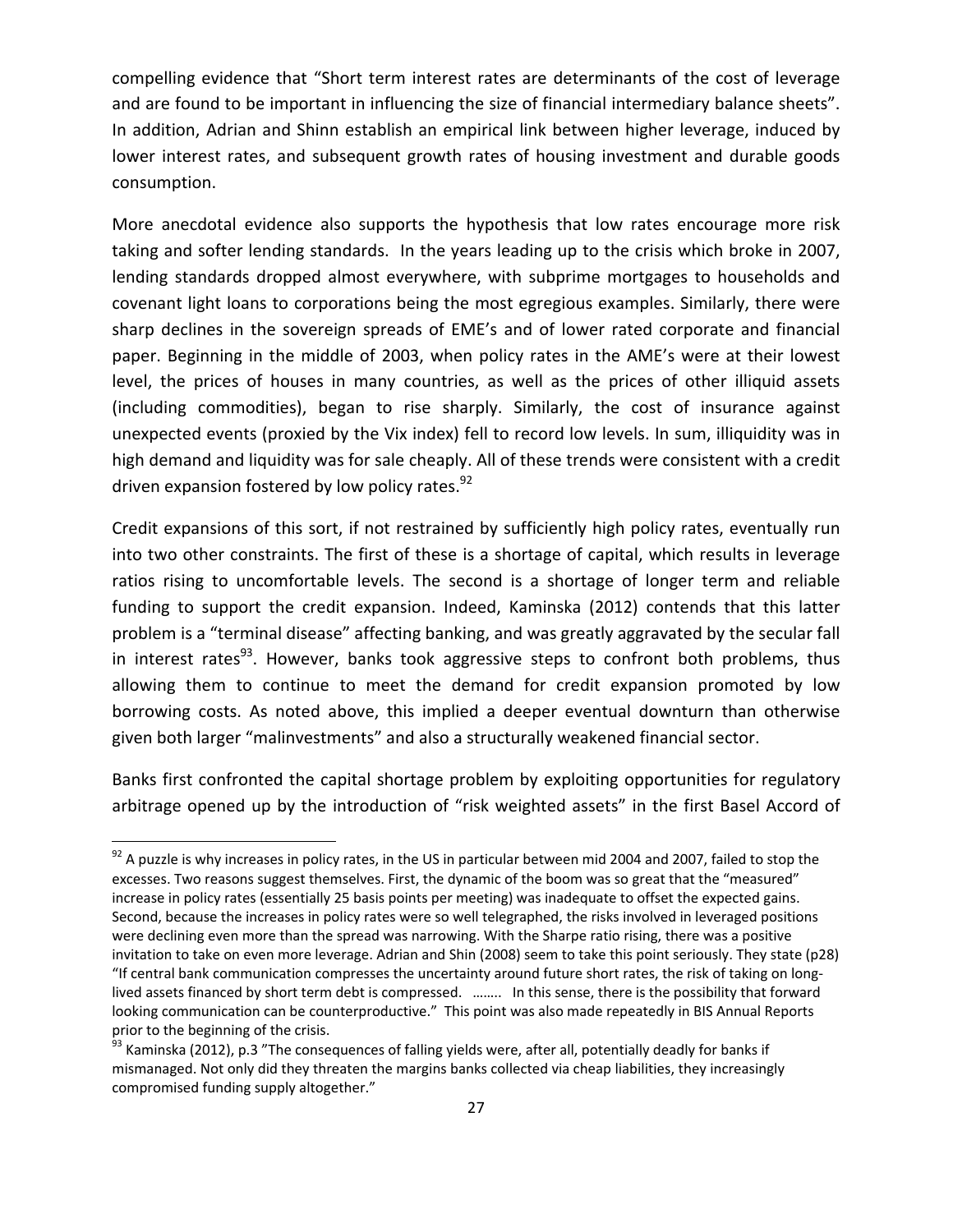1992. Slovik (2011) investigates the behavior of 15 of the largest systemically important banks in the AME's. He documents how the ratio of risk weighted assets to total assets fell almost monotonically from 70 percent of GDP in 1992 to just 35 percent just prior to the onset of the crisis. The implication he draws is that large banks, stretching back over two decades, have been drawing back from their traditional line of business; namely "to actively search for and evaluate lending opportunities and advance loans to credit worthy enterprises and households"<sup>94</sup>. Instead, large banks have increasingly pursued a different business model, based on "shadow banking", which promised to alleviate both the capital problem and the long term funding problem simultaneously.

The essence of shadow banking is to make loans, securitize them, sell the securities and insure them, and actively trade all the financial assets involved<sup>95</sup>. In effect, traditional relationship banking is replaced by a collateralized market system with the repo market at its heart. Banks thus get risky assets off the balance sheet, reducing the constraints just noted, while providing a rich source of fees and further profits from market making and proprietary trading. However, while seemingly convenient to the financial institutions involved, shadow banking activities have significant externalities (or systemic risks) for the financial system as a whole.

A recent report by the Financial Stability Board (2012) enumerates many of these risks. Not least, is the complexity and inherent non transparency of "shadow banking" – thus its name. With long chains of interactions involving collateral, rehypothetication<sup>96</sup>and large offsetting positions in CDS and other derivatives, exposure to counterparty risk became almost impossible to estimate. In association with the belief (likely justified) that many of the firms at the heart of the system are "too big and/or complicated to fail", these attributes effectively precluded the exercise of market discipline to reign in excessive risk taking. As well, the opacity of the system proved a substantial impediment to supervisory oversight. Shortcomings in this regard, with macroeconomic implications, have been documented by Blustein (2012) as well as the Independent Evaluation Office of the IMF (2011). Shortcomings at the microeconomic level are attested to by the recent number of criminal investigations into unacceptable kinds of financial behavior.<sup>97</sup>

 $^{94}$  Slovik (2011) p.6. To put this otherwise, the ratio of total loans to total assets for Deutsche Bank fell from 85 percent in 1990 to 27 percent in 2010. For UBS the decline was from 78 percent to 22 percent, and for Bank of America from 58 to 42 percent. See Slovik Table 1.<br><sup>95</sup> The most comprehensive description can be found in Pozsar et al (2010). Also Financial Stability Board (2012)<br><sup>96</sup> This element of market practices in not well known.

out or used as collateral by the lender to borrow more funds. Known as "rehypothecation", this practice makes the chain of related transactions still longer and more complicated. See Singh and Aitken (2009) for a seminal discussion.<br><sup>97</sup> Consider recent cases of insider trading, money laundering and the setting of LIBOR. However, Kindelberger and

Aliber (2005) remind us that fraud and criminality were late‐ credit‐ cycle phenomena long before the rise of shadow banking.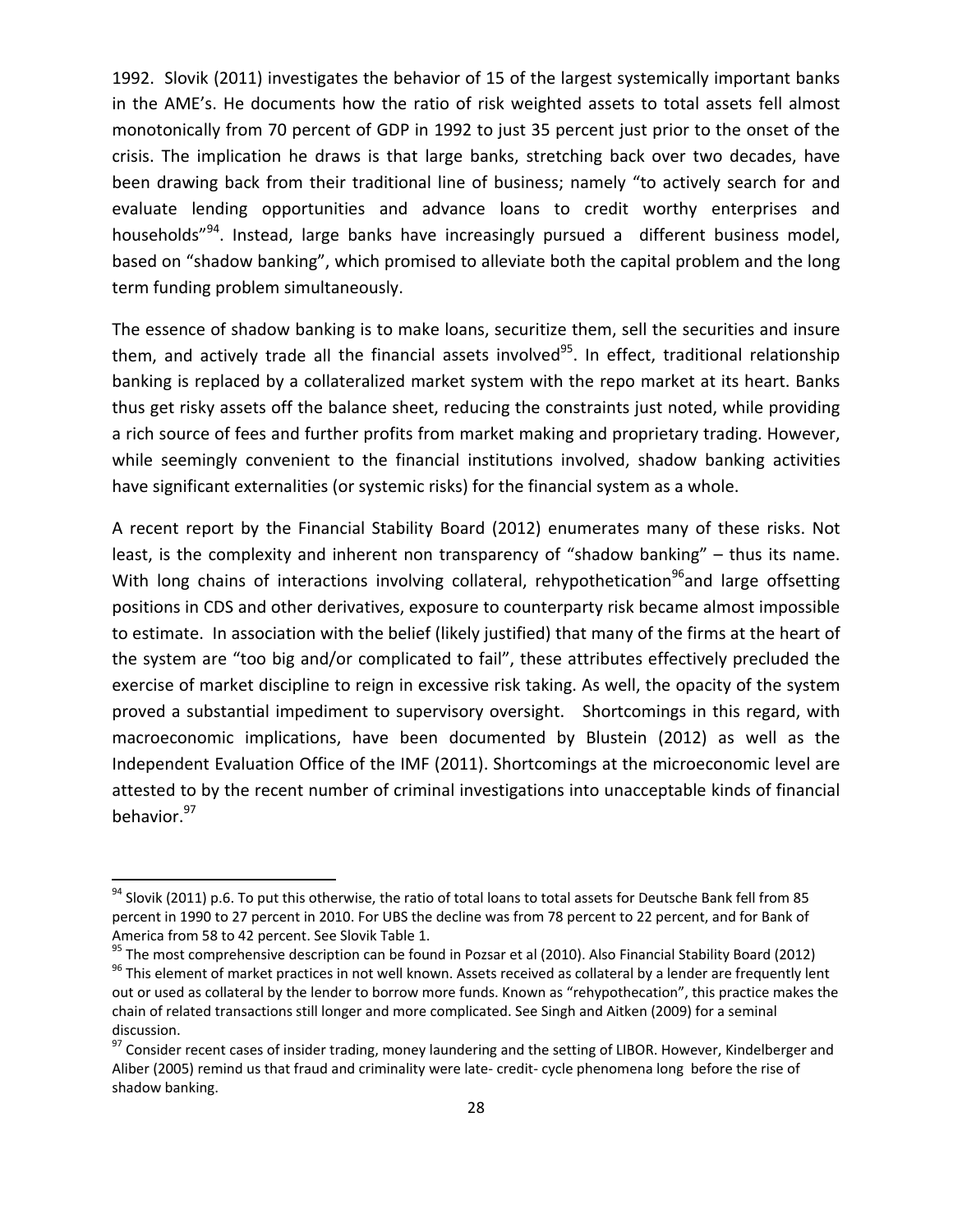Equally important, a point made by the FSB as well as Adrian and Shin (2008a and 2008b) and Geanakoplos (2003 and 2010), is that a collateral based lending system tends to be highly procyclical in its operations. Essentially this is because the value of available collateral reflects three components; the market value of the collateral, the haircut imposed on the borrower and the velocity of turnover (rehypothecation) of the available collateral<sup>98</sup>. All three of these are likely to move highly procyclically, a tendency documented using recent data by Garcia (2012) and Singh (2012). Further, later in the credit upswing, whole classes of collateral can be judged "acceptable" that would not previously have been so considered. Indeed, as Rajan (2005) has pointed out, substantial efforts were made to construct new instruments (like CDO's and their variants) that looked less risky in that the Probability of Default seemed to have fallen. The fact that the Expected Loss had not fallen commensurately, because the Loss Given Default had risen, given the nature of the new instrument, was generally ignored $99$ .

Finally, the way the shadow banking system has evolved implies that the end of the "boom" phase can occur very precipitously. Longer term lending tends increasingly to depend on short term funding. Because such funds are not covered by deposit insurance schemes, "runs" can occur quickly when confidence erodes in the solvency of the counterparts. In effect, the famous "Minsky moment" is likely to be shorter, harder to predict, and even more self fulfilling than Minsky suggested. The failure of Bear Sterns and Lehmans provide good examples of these dangers. As well, the shadow banking system has an increasingly international flavor. This not only reduces transparency and the quality of regulatory oversight, but also produces a degree of "balance sheet" exposure that could easily precipitate or aggravate foreign exchange crises. Concerns of this nature have been raised by Obstfeld (2010), Borio and Disyatat (2011) and Shin (2011).

To sum up, low policy rates encourage imprudent behaviour on the part of lenders during the credit upswing. Moreover, they have also contributed to structural change within the financial sector that makes it inherently more procyclical and also less likely to respond to monetary easing in the future. As with induced changes in the behavior of borrowers, low policy rates have themselves generated circumstances for lenders in which aggressive monetary easing would be more needed but also less effective.

## **2) Banks and shadow banking in the credit downswing**

Whatever precipitates the end of the credit upswing, the downswing will be characterized by a reversal of all the forces that previously made credit so easily available. Losses will have to be

<sup>&</sup>lt;sup>98</sup> Singh (2011) provides evidence of how this practice fluctuates with the credit cycle.<br><sup>99</sup> This is consistent with the hypothesis of psychologists that most humans suffer from "disaster myopia". This could be the result of survival strategies becoming hard wired over millions of years of evolution.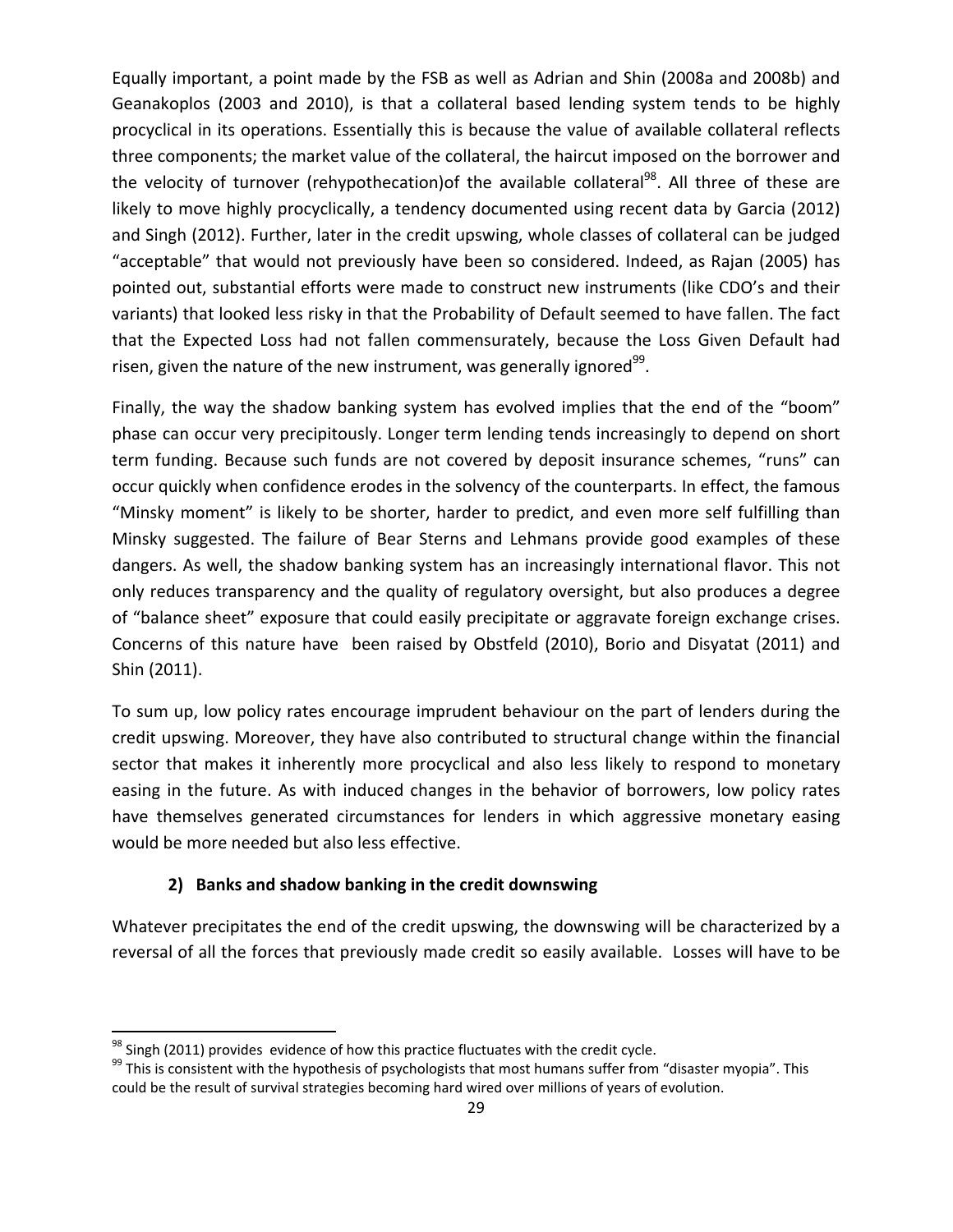absorbed, affecting profits and capital<sup>100</sup>. The appetite for risk will decline, as will the value of collateral as market prices fall, haircuts rise and rehypothecation slows. Worse, whole classes of collateral (like CDO's and the bonds of peripheral countries in Europe) will be judged unacceptable by lenders. Instead, they will accept as collateral only the bonds of the highest ranked sovereigns, and even then only for short term loans. Perhaps still worse, uncollaterized lending (say unsecured bond issues by banks) could become almost unavailable.

To say that financial institutions now face capital losses and severe funding challenges is to say that the very problems they tried to avoid, through the shadow banking mechanism, have now reappeared in a particularly virulent form. Moreover, they must be confronted, not at a time of vigorous economic expansion, but rather of contraction. This implies that both the cost of capital and the cost of funding (relative to policy rates) are likely to be higher. From a secular viewpoint, the implied need to deleverage might be thought a welcome reaction to excessive leverage earlier on<sup>101</sup>. However, from a cyclical perspective, the worry would be a sharp tightening of credit conditions for ultimate borrowers that would reduce their capacity to spend and deepen the downturn.

There seems little question that the financial systems of most AME's face particular challenges at the present time. The situation is perhaps worst in Europe reflecting factors considered just below. While the problems of European banks are highlighted, the interdependencies implicit in shadow banking imply that financial systems in other continents might also be deeply affected by possible European developments. Unfortunately, this is in the realm of uncertainty rather than quantifiable risk.

To explain the particular challenges facing European banks, consider first the degree of imprudent lending of core Eurozone banks to the banks of peripheral countries. These loans reflected the fallacious belief that there could be no balance of payments problems within the euro zone. Closely related, European banks prior to the crisis had raised large sums in short term dollar loans and used them to make longer term dollar loans through the shadow banking system. Finding dollars to fund those positions subsequently proved particularly difficult, as money market mutual funds in particular withdrew funding.<sup>102</sup>. Second, regulatory efforts to tighten capital and liquidity standards during the credit downswing have materially complicated the situation. Recall that most of the measures being implemented now were suggested under Basel 3. However, they were originally scheduled to be brought in only much later, in order to cushion the effects on a still recovering economy. Third, the evolving euro zone crisis, with its

<sup>&</sup>lt;sup>100</sup> Financial institutions can for a time (perhaps a long time) avoid this by making new loans to cover interest payments ("evergreening"). Low interest rates encourage such behavior. Since the crisis began, loan default rates in Europe have been unusually low. See Bank for International Settlements (2012) Graph VI.1<br><sup>101</sup> A body of literature is now emerging which suggests that, beyond certain levels of credit to GDP, financial

deepening actually slows potential growth. See Cecchetti and Kharroubi (2012)<br><sup>102</sup> McGuire and Goetz (2009)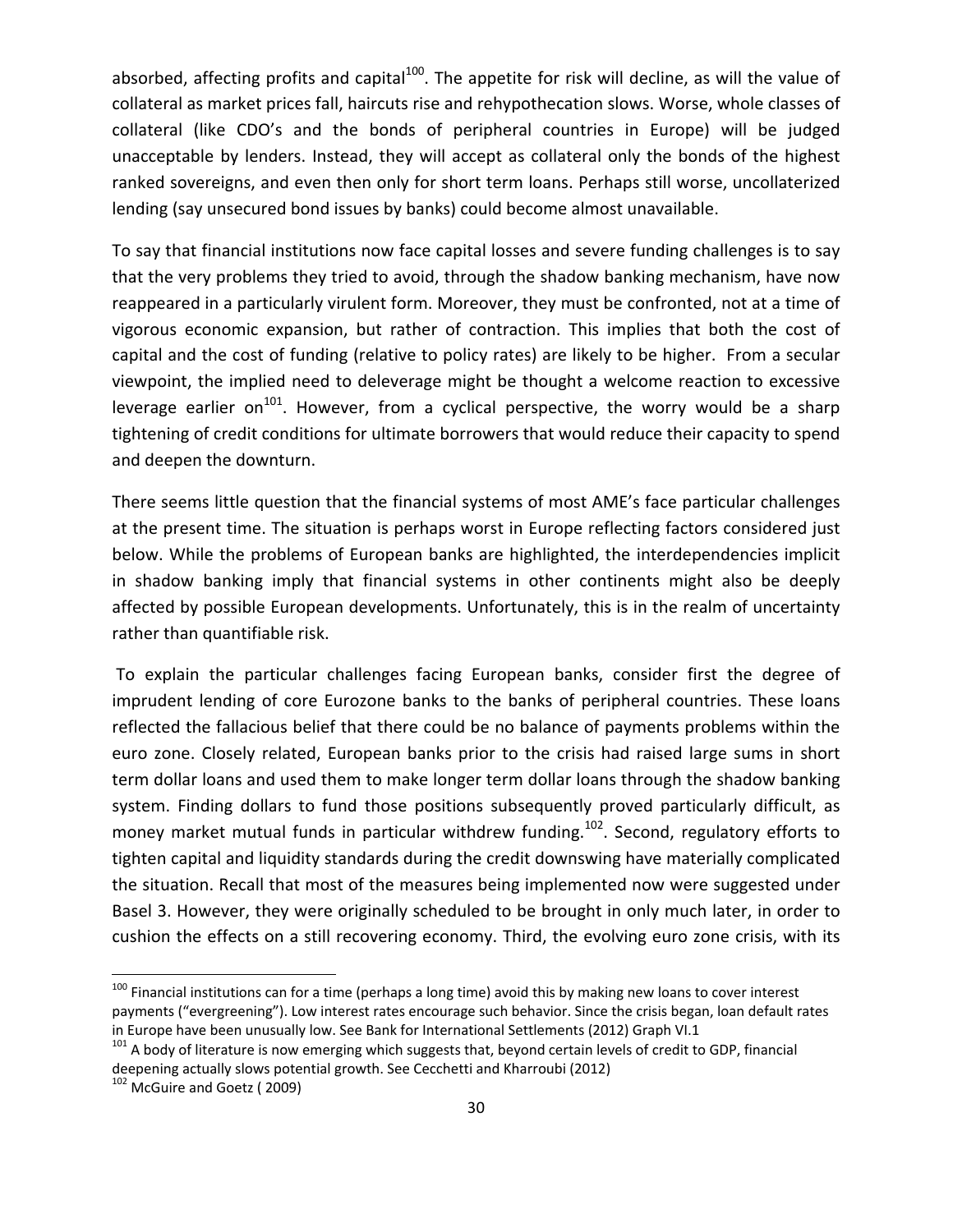implications for indebted sovereigns and even the survival of the euro, have raised further questions about the future of European banks.

How are financial institutions now responding to the shortage of capital, longer term funding and the shortage of acceptable collateral? As for capital, many banks have cut costs and retained more of the resulting profits. A few have issued new equity. Unfortunately, there also seems to have been a significant effort to reduce capital requirements by manipulating risk weights using internal models. As for longer term funding and the particular problem of collateral, many banks have been highly innovative in "collateral mining" in an attempt to obtain or create new collateral that lenders will think of as being safer. Collateral swaps between banks and insurance companies, better constructed CDO's, greater issuance of ETF's, issuance of covered bonds, and reliance on funding from corporations in the repo market are all increasing. Unfortunately, each of these alternative sources of funds also has significant risks associated with it<sup>103</sup>, not least that the collateral offered could be significantly less safe than it first appears to be.

The bottom line thus remains. The poor health of the financial system in AME's, arising from the earlier period of low rates and rapid credit expansion, could add materially to the headwinds facing the global economy. As noted above, rising funding costs have implied that bank lending rates have fallen significantly less than policy rates. In many countries, especially peripheral countries in Europe, lending standards have tightened significantly. Small and medium size enterprises everywhere have been the most affected, as have borrowers in areas dominated by community banks whose lending generally lacks diversification

Short of a wholesale restructuring of the liabilities of financial institutions (linked to recognizing losses on the asset side of the balance sheet), it is not clear what central banks can to do to restore the financial system to health. If the problem is insolvency and fears of insolvency, the provision of still more liquidity only postpones the day of reckoning<sup>104</sup>. Indeed, if the central bank lending is done only against "good collateral", the collateral shortfall problem will be exacerbated especially since central banks do not in general rehypothecate<sup>105</sup>.

As for still lower policy rates to help the financial system, this might temporarily raise lending spreads and profitability. However, over time, spreads (both term and credit) will trend back

<sup>&</sup>lt;sup>103</sup> The Bank of England is concerned about collateral swaps and ETF's. See Hughes (2011). On ETF's, also see Raswamy(2011). On the limitations of the issuance of covered bonds, see Alloway (2012a) and Alloway (2012b). While it seems there continues to be scope for more covered bond issues at present, the concern remains that there will eventually be a "tipping point". Because covered bonds subordinate other lenders, they might in the end cause uncovered lending to stop entirely.<br><sup>104</sup> In the Introduction to this paper, explicit debt restructuring is suggested as one of the policies that governments

might follow that would actually encourage recovery.<br><sup>105</sup> Declining liquidity in the longer term US Treasury market has been ascribed to "Operation Twist". Similar

comments have followed on large scale purchases of gilts by the Bank of England.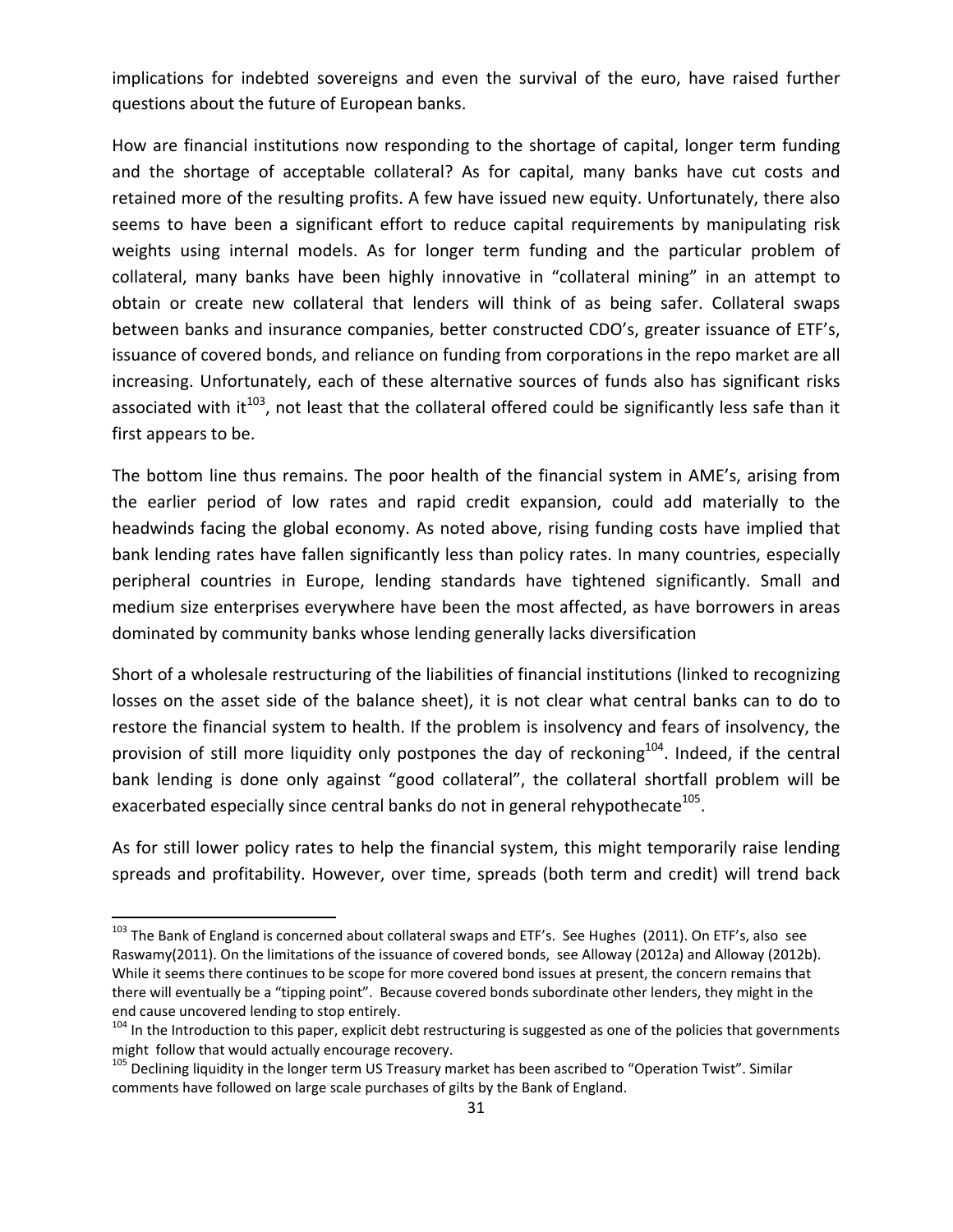towards normal levels as longer term assets mature. Indeed, in the aftermath of a financial crisis, the search for safety along with tightened regulatory standards might result (in some countries) in abnormally sharp declines in term spreads due to declines in longer term government bond rates<sup>106</sup>. Against this background, policies like the Fed's so called "Operation Twist", which artificially reduce term spreads, also reduce the willingness to lend long even if the desire to borrow increases.<sup>107</sup> And, finally and likely most important, still lower policy rates threaten still more of the unintended consequences which brought us the current crisis in the first place.

#### **3) Other unintended consequences in the financial sector**

Given the unprecedented character of the monetary policies followed in recent years, and the almost complete absence of a financial sector in currently used macroeconomic models, there might well be other unintended consequences that are not yet on the radar screen. By way of example only, futures brokers demand margin, and customers often over margin. The broker can invest the excess, and often a substantial portion of their profits comes from this source<sup>108</sup>. Low interest rates threaten this income source and perhaps even the whole business model. A similar concern might arise concerning the viability of money market mutual funds, supposing that asset returns were not sufficient to even cover operating expenses. A final example of potential problems has to do with the swaps markets, where unexpectedly low policy rates can punish severely those that bet the wrong way. This could lead to bankruptcies and other unintended consequences.<sup>109</sup>

A problem which has been far better recognized is the implications of low interest rates for insurance companies<sup>110</sup>. This issue was flagged at least as far back as  $2000^{111}$ , but in recent years a wide range of studies into this problem have been carried out<sup>112</sup>. Ernst and Young estimate that the top 25 life companies would see net investment income decline by 51 basis points (from a 2010 level of 5.01 percent) if interest rates remained at the level of October 2011 for three years. Companies would be most affected when heavily invested in bonds, when the duration of the assets was short (relative to the duration of liabilities), and when

 $106$  The flattening of yield curves has already led to a narrowing of interest spreads. See Bank for International

Settlements (2012) Table VI.1<br><sup>107</sup> See Bill Gross (2012). This is particularly pernicious if it thwarts longer term lending to fund the longer term<br>investment that many AME's really need.

<sup>&</sup>lt;sup>108</sup> See Meyer (2012)<br><sup>109</sup> See Haddock and Barnes (2012). They contend that, prior to 2007, many highly leveraged property deals in the UK used swaps to minimize the risks of rising financing rates. Indeed, many of these swaps had a maturity longer than the underlying loan itself. Now many of these deals need to be restructured, but low policy rates have raised the cost of breaking the swap to prohibitive levels. This is another example of how low policy rates can impede the purging of malinvestments in the downswing of the credit cycle.<br><sup>110</sup> These are very similar to the implications for pension funds which were discussed above.<br><sup>111</sup> Dickson (2001)<br><sup>112</sup> Antolin et al (2011), French et al (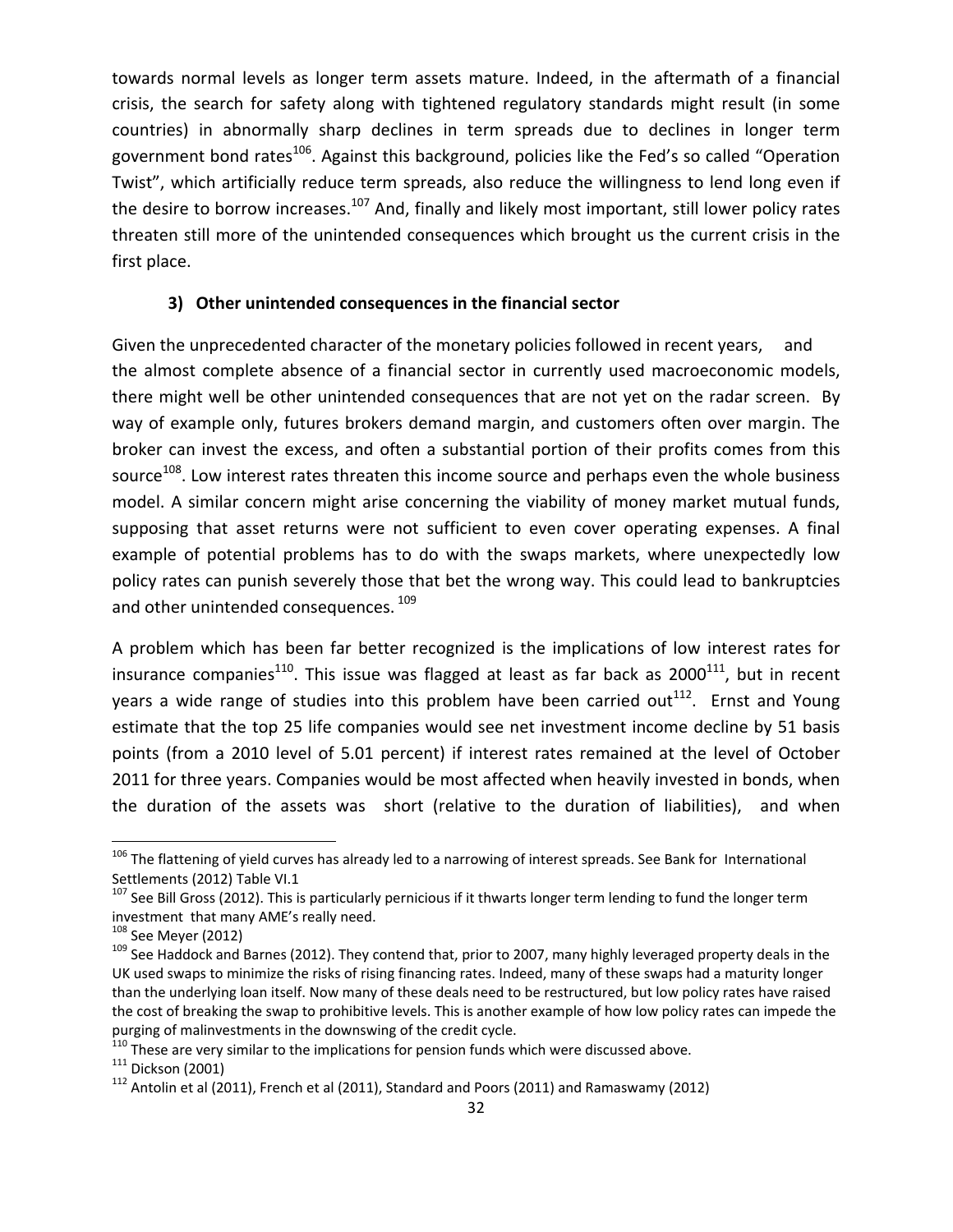companies had little room to maneuver on the liability side because of previous contractual agreements.

Such a decline in portfolio returns is significant and has already led to certain reactions on the part of the insurance companies most affected. Variously, dividends have been lowered, premia have been raised, payouts to the insured have been reduced (where possible), and companies have withdrawn from business lines that no longer seem possible. In conducting an assessment of the problems faced, and the reactions to date, Standard and Poors said that it saw no need to change ratings "in the near term". This is comforting.

However, left unassessed were three other risks that could prove important. First, what would be the effects of interest rates staying low for much longer than the next two to three years? Second, how might this interact with calls for more capital and expensive, new monitoring procedures in companies judged to be of systemic importance? Third, and closely related, what is the likelihood that some insurance companies might gamble for resurrection by substantially increasing their risk taking. Evidently this is a possible outcome not just confined to insurance companies, but to all financial institutions who suffer losses in a low interest rate environment<sup>113</sup>. Unfortunately, it is generally impossible to assess this possibility until such risks actually materialize. By then the damage, perhaps systemic, has already been done.

#### **d) Effects on central banks and governments**

Ultra easy monetary policies, whether very low policy rates or policies affecting the size and composition of their balance sheets, can also have unintended and unwelcome implications for central banks themselves. Some of these effects are more technical. First, with very low policy rates, the likelihood rises that normal intermediation spreads in private markets will fall so far that these markets will collapse. The central bank may then find itself as the "market maker of last resort". The current interbank market might fall into this category. Moreover, a similar experience in Japan in the 1990's indicates that restarting such private markets is not easy. Second, deeper questions can arise about central banks operating procedures in such an environment<sup>114</sup>. Third, with central banks so active in so many markets, the danger rises that the prices in those markets will increasingly be determined by the central bank's actions. While there are both positive and negative implications for the broader economy, as described in earlier sections, there is one clear negative for central banks. The information normally provided to central banks by market movements, information which ought to help in the conduct of monetary policy, will be increasingly absent. Finally, with policies being essentially

<sup>&</sup>lt;sup>113</sup> For a discussion of the trading losses recently suffered by J P Morgan, see Tett (2012)  $114$  See Bank for International Settlements (2012) Box IV b.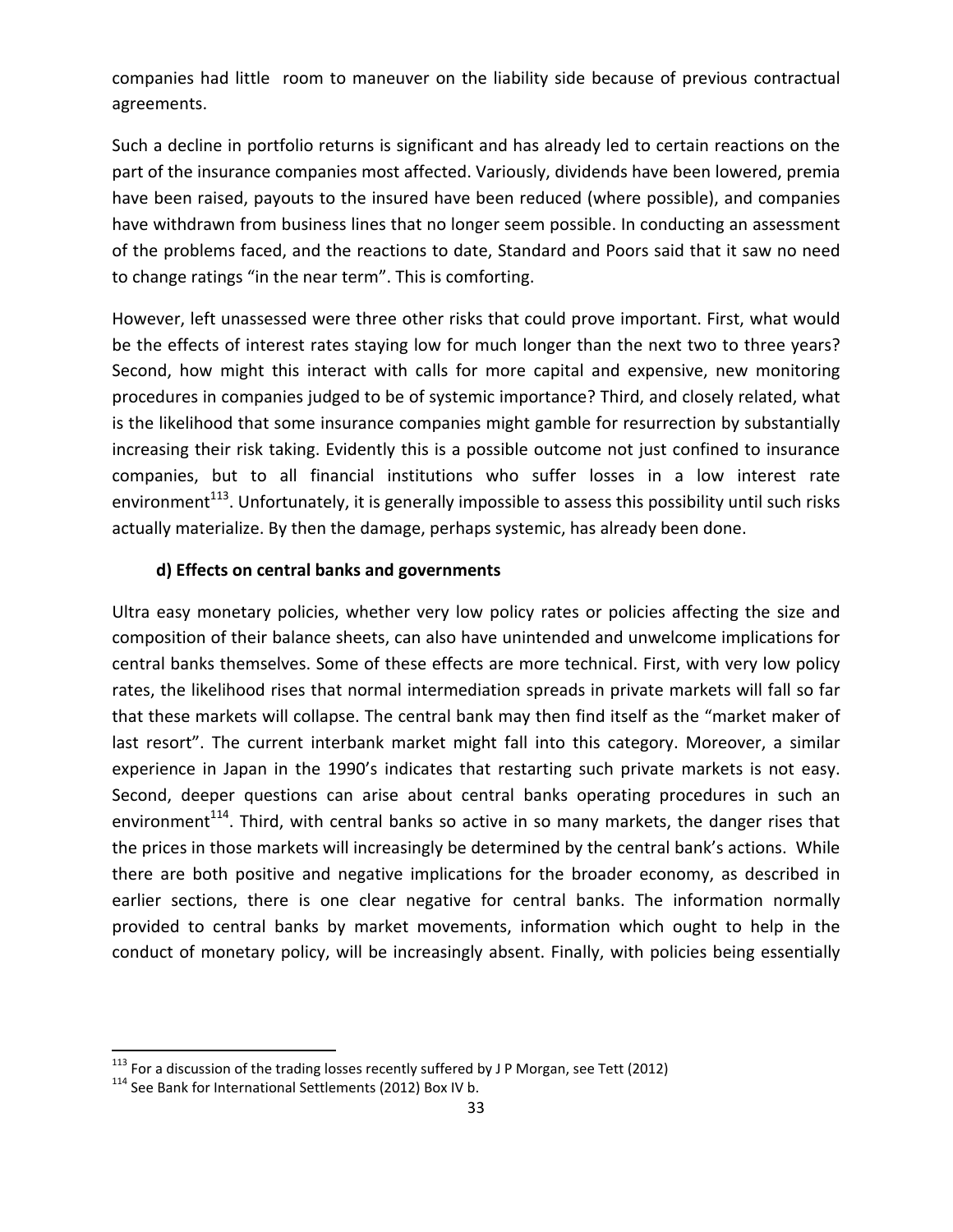unprecedented, wholly unexpected implications for central banks (as with others) cannot be ruled out $^{115}$ .

Beyond these technical considerations, the actions undertaken by AME central banks pose a clear threat to their "independence" in the pursuit of price stability. First, as central banks have purchased (or accepted as collateral) assets of lower quality, they have exposed themselves to losses. If it were felt necessary to recapitalize the central bank<sup>116</sup>, this would be both embarrassing and another potential source of influence of the government over the central bank's activities. Second, the actions of central banks have palpably been motivated by concerns about financial stability. Going forward, it will no longer be possible to suggest that monetary policy can be uniquely focused on near term price stability. Third, by purchasing government paper on a large scale, central banks open themselves to the criticism that they are cooperating in the process of fiscal dominance $117$ .

It is easier to identify these possible implications for central banks than to assess their desirability. On recapitalization, it is not at all clear that central banks need positive capital to carry out their responsibilities<sup>118</sup>. On central banks being overly concerned with financial stability, many economists would argue that this was part (indeed the core) of the traditional mandate of central banks. They would note that, since financial instability can lead to deflation (which is not price stability either), the concerns about price and financial instability are simply two sides of the same coin<sup>119</sup>. Adrian and Shin (2008) even insist that the link is growing ever stronger, given how policy rates drive the leverage cycle in the modern world of shadow banking. Finally, suppose that central bank purchases of government paper are a response to a market driven "run" that could become self fulfilling<sup>120</sup>. Is this not exactly the kind of situation

<sup>&</sup>lt;sup>115</sup> In mid 2012, some commentators suggested the ECB should start paying negative interest rates on reserves held at the ECB. The initial ECB resistance to this suggestion was based in part on this concern. Another worry, arising from recent Danish experience, was that banks would then have to recoup losses by raising rates on loans. In this way, monetary easing might prove contractionary.<br><sup>116</sup> Leijonhufvud (2009)makes the related point that, in choosing who to support and who not, central banks are

making choices with distributional implications. Issues of distribution fall more normally in the realm of politics and will attract the attention of politicians.<br><sup>117</sup> Hanoun (2011) expresses concern that the focus of central banks on price stability will be diluted by financial

dominance, fiscal dominance and also exchange rate dominance. This last concern refers to the "fear of floating", referred to above, that has extended the credit driven problems in the AME s to the EMEs as well.<br>
<sup>118</sup> The central banks of many countries have operated with negative capital for decades; e.g., Chile, Jamaica and

others.

<sup>&</sup>lt;sup>119</sup> This author, and Borio and others at the BIS, have been making this point for many years. The practical implication is that price stability targets should extend over a horizon long enough to allow imbalances to unwind. Thus, to lean against a credit bubble is to lean against some combination of possible near term inflationary pressures and/or the possibility of excessive disinflation (or even deflation) over the medium term. See White (2006a). Operationally, this implies that separating the price stability function from the financial stability function at central banks is logically wrong. See White (2012a). Issing (2012) reminds us, however, of some important political considerations that could qualify this conclusion.<br><sup>120</sup> The problem is one of multiple equilibria. A sovereign may be solvent given reasonable interest rates, but not if

a run pushes up rates beyond some limit.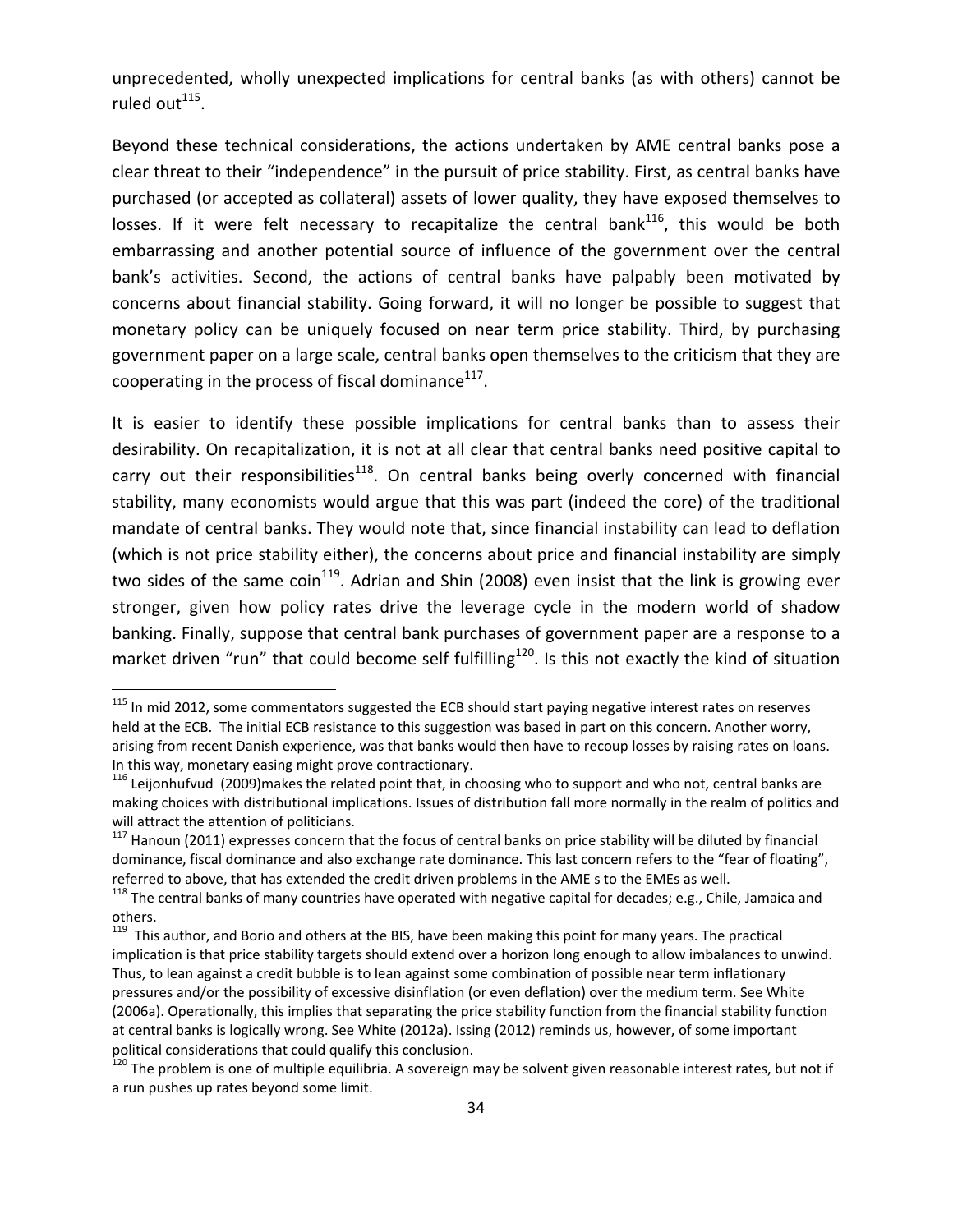when central banks ought to intervene? Evidently, such considerations are receiving a great deal of attention in the context of the Eurozone crisis.

What are the implications of ultra easy monetary policy for governments? One technical response is that it could influence the maturity structure of government debt. With a positively sloped yield curve, governments might be tempted to rely on ever shorter financing. This would leave them open to significant refinancing risks when interest rates eventually began to rise. Indeed, if the maturity structure became short enough, higher rates to fight inflationary pressure might cause a widening of the government deficit sufficient to raise fears of fiscal dominance. In the limit, monetary tightening might then raise inflationary expectations rather than lower them. While this dynamic was seen in the past in some Latin American countries, in this crisis the maturity structure of the debt in many AMEs has actually been lengthened not shortened.

A more fundamental effect on governments, however, is that it fosters false confidence in the sustainability of their fiscal position. In the last few years, in spite of rising debt levels, the proportion of government debt service to GDP in many AME's has actually fallen. Citing as well the example of Japan, many commentators thus contend that the need for fiscal consolidation can be resisted for a long time. Koo, Martin Wolf of the Financial Times, and others are undoubtedly right in suggesting that a debt driven private sector collapse should normally be offset by public sector stimulus. What cannot be forgotten,however, is the suddenness with which market confidence can be lost, and the fact that the Japanese situation is highly unusual in a number of ways $^{121}$ .

What is clearer is that exiting from a period of ultra easy monetary policy will not be easy. In this area, the Japanese experience over the last two decades is instructive. Central banks using traditional models will hesitate to raise rates because growth seems sub‐normal. Further, the recognition that higher short rates might cause longer rates to "spike", with uncertain effects on financial stability, will also induce caution<sup>122</sup>. Governments will also firmly resist higher rates, because they might well reveal that the level of government debt had indeed risen to unsustainable levels. Further, on the basis of recent experience, the entire financial community (with its formidable capacity for public communication and private lobbying) will oppose any tightening of policy as too dangerous. Their motives in this regard are questioned below. Presumably a sharp enough increase in inflation would lead to a tightening of policy. However,

 $121$  The Japanese crisis of the 1990's began with a very high household saving rate, a very strong home bias for portfolio investment and the world's largest trade surplus. Contrast this, for example, with the almost opposite position of the US today. A marked shift in market confidence in US Treasury debt would then seem likely to lead to a dollar crisis as well.<br><sup>122</sup> This might be particularly the case in the US. Recall the turmoil in the bond markets when rates were raised in

<sup>1994.</sup> Recall as well the concern to avoid financial instability implicit in the "measured" increase in policy rates between 2004 and 2007. Further, because of the problem of convexity hedging, which is unique to the United States, there might well be concerns that raising policy rates could have undesired consequences.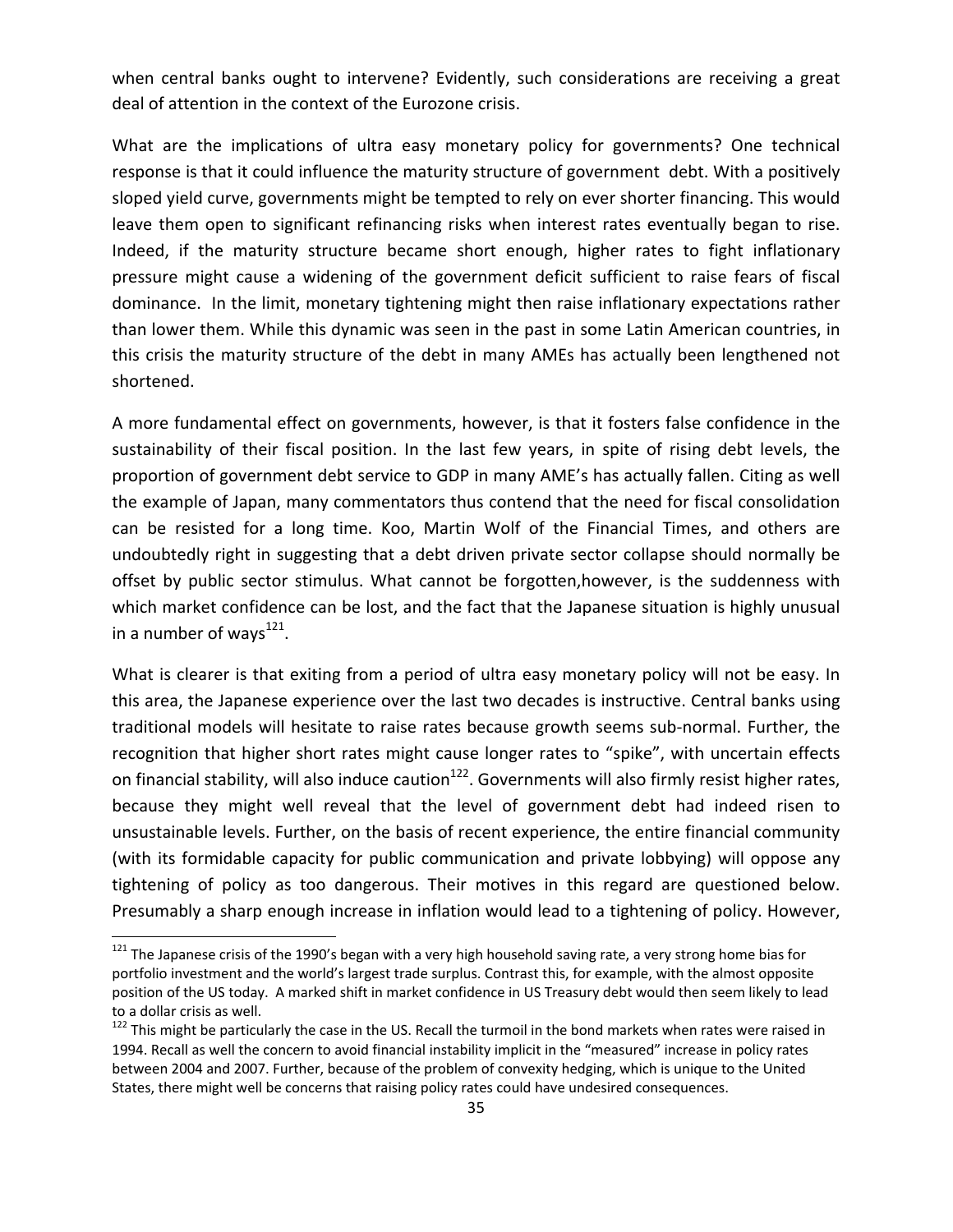by then a lot of further damage ‐ not least to the credibility of central banks – might well have been done.

# **e) Effects on the distribution of income and wealth**

Income inequality has risen sharply in almost every country in the world in recent years. This applies equally to AME' and  $EME's^{123}$ . Moreover, after many years when distributional issues were largely ignored, these trends are now receiving increased attention. While arguments can easily be made for some degree of inequality to foster growth<sup>124</sup>, there is a sense almost everywhere that recent trends have gone too far. Wilkinson and Picket (2009) suggest that greater inequality has many undesirable social effects. It has also been suggested that greater inequality can leads to a concentration of political power in the hands of those who wish to use it for their own purposes. In the limit, such trends call into question the legitimacy of the whole democratic process. Further, by raising perceptions of unfairness, the trust that underpins all transactions in a market system can also be eroded. Evidently, these are crucially important social issues.

Given its global incidence and secular character, rising income inequality is likely deeply rooted in technological change and globalization, both of which threaten the less well educated. Nevertheless, it is also worth asking whether, to some degree, this might be another unintended consequence of ultra easy monetary policy. Not only has the share of wages (in total factor income) been declining in many countries, but the rising profit share has been increasingly driven by the financial sector. It seems to defy common sense that at one point 40 percent of all US corporate profits (value added?) came from this single source.

To simplify a description of how such a process might work, distinguish between three classes of people. Class 1 (entrepreneurs and financiers) are those who are rich enough to save (equity) and they invest on a leveraged basis using funds borrowed from other savers. This second class of savers (Class 2) is also relatively well off, but more risk adverse than the first class. Class 3 consists of the less well off who essentially borrow from the others. It is of interest to see who fares relatively well (and relatively badly) in the "boom bust" phases of the credit cycle, and also how shadow banking practices play into this. As argued above, both constitute the unexpected consequences of ultra easy monetary policies.

In the boom phase of the cycle, with interest rate low relative to expected rewards, members of Class 1 speculate, using leverage, and generally make substantial profits as asset prices rise and the economy expands. The momentum of this process continues even after policy rates begin to rise. Speculation is also encouraged by the safety net features increasingly provided by

<sup>&</sup>lt;sup>123</sup> See OECD (2011 )<br><sup>124</sup> The classical argument is that richer people save more and this provides the basis for capital accumulation.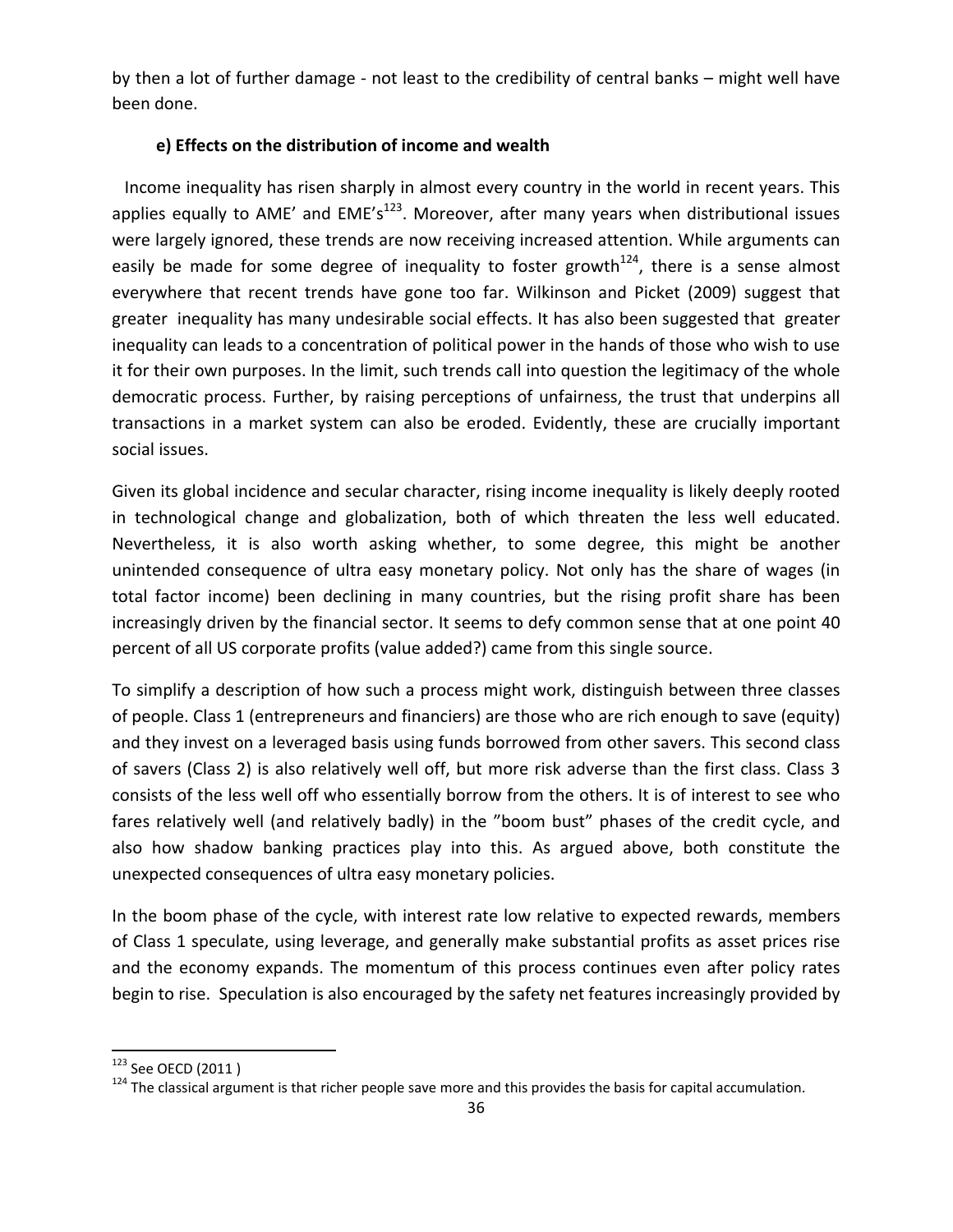governments<sup>125</sup>. Moreover, those in the financial sector systematically exploit knowledge asymmetries to increase both fees and gains from market movements. This process of extraction is facilitated by the inherent non transparency of the shadow banking system. Finally, members of Class 1 use their political influence to enhance these safety net features and to drum up support for the "safety and soundness" of the shadow banking system upon which they increasingly rely<sup>126</sup>.

Members of Class 2 also profit, especially as interest rates rise, since they are net savers (creditors) with predominantly short term assets. Class 3 members suffer from higher interest rates as the recovery continues, but to the extent they have borrowed to buy real assets (especially houses) they also seem to gain as the prices of those assets rise. Rajan (2010) contends that governments actively encouraged this process<sup>127</sup> to allow lower income people to continue to consume, even as their incomes and job prospects were being further squeezed by technological developments and globalization.

In the bust phase of the cycle, asset prices collapse and Class 1 speculators can lose part (though rarely all) of the wealth accumulated earlier. Sharply easier monetary conditions ease their burden materially. Again, there is lobbying to ensure that the other forms of support promised earlier by governments actually materializes. Members of Class 2 bear the main burden of this transfer from creditors to debtors, either directly (as their financial assets earn very little) or indirectly due to lower pensions and higher insurance cost. As debtors, members of Class 3 also benefit from ultra easy monetary policy<sup>128</sup>. Overall, however, they suffer the most because their net wealth is very low, their access to further credit disappears, and they are the most liable to lose their jobs in the downturn. Ironically, if Rajan's thesis is correct, the policies originally designed to help the poor have hurt them the most.

This story is highly stylized and perhaps not true in certain respects. Nevertheless, it seems true enough to warrant further interdisciplinary research into the potential redistributive implications of ultra easy monetary policy.

# **D. Conclusions**

 $125$  These would include the "Greenspan put", and the assumption that some firms were too big/complex/interrelated to be allowed to fail. Another important advantage is that lenders in the US and EU, with loans secured on financial collateral, have bankruptcy privileges. That is, in the case of bankruptcy, the holders of collateral can immediately seize it and sell it, thus jumping the normal queue of creditors. See Perotti (2012) and Johnson R (2010). Fisher and Rosenblum (2012) and others feel that banks that cannot be allowed to fail in a disorderly fashion should be broken up. Needless to say, this suggestion has proven controversial.<br><sup>126</sup> For two powerful works speaking to these issues, see Johnson S (2009) and Wedel (2009)<br><sup>127</sup> In the US, the massive e

Freddie Mac) provide strong support for Rajan's position.<br><sup>128</sup> This would be limited, however, if the mortgage were fixed rate and long term. In the US, refinancing

opportunities would also be restricted if the value of the property fell below the value of the mortgage.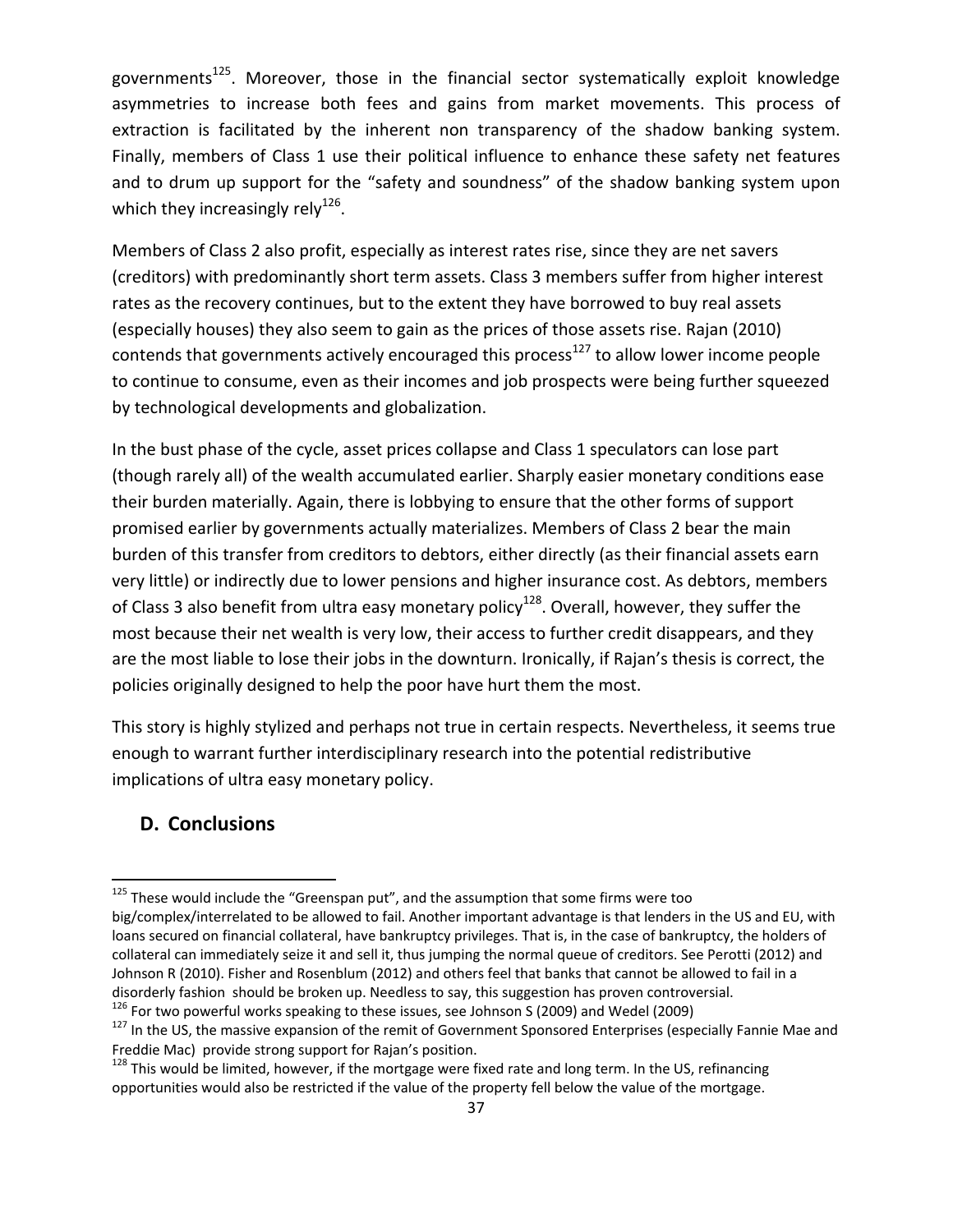The case for ultra easy monetary policies has been well enough made to convince the central banks of most AMEs to follow such polices. They have succeeded thus far in avoiding a collapse of both the global economy and the financial system that supports it. Nevertheless, it is argued in this paper, that the capacity of such policies to stimulate "strong, sustainable and balanced growth" in the global economy is limited. Moreover, ultra easy monetary policies have a wide variety of undesirable medium term effects - the unintended consequences. They create malinvestments in the real economy, threaten the health of financial institutions and the functioning of financial markets, constrain the "independent " pursuit of price stability by central banks, encourage governments to refrain from confronting sovereign debt problems in a timely way, and redistribute income and wealth in a highly regressive fashion. While each medium term effect on its own might be questioned, considered all together they support strongly the proposition that aggressive monetary easing in economic downturns is not "a free lunch".

Looking forward to when this crisis is over, the principal lesson for central banks would seem to be that they should lean more aggressively against credit driven upswings, and be more prepared to tolerate the subsequent downswings. This could help avoid future crises of the current sort. Of course the current crisis is not yet over, and the principal lesson to be drawn from this paper concerns governments rather more than central banks. What central banks have done is to buy time to allow governments to follow the policies<sup>129</sup> that are more likely to lead to a resumption of "strong, sustainable and balanced" global growth. If governments do not use this time wisely, then the ongoing economic and financial crisis can only worsen as the unintended consequences of current monetary policies increasingly materialize.

#### **BIBLIOGRAPHY**

Adrian T and Shin HS.(2008a) " Liquidity and Financial Cycles" – BIS Working Paper 256, Basel, July

Adrian T and Shin H.S(2008b) "Financial Intermediaries, Financial Stability and Monetary Policy" Federal Reserve Bank of New York Staff Reports, no. 346, September

Alloway T(2011a) "Towards the Limits of covered bond funding" –ft.com/alphaville, 16 March

Alloway T (2011b) "Bank Collateral drying up in rush for security " – Financial Times, 19 October

 $129$  For a fuller description of recommended policies, see White (2012)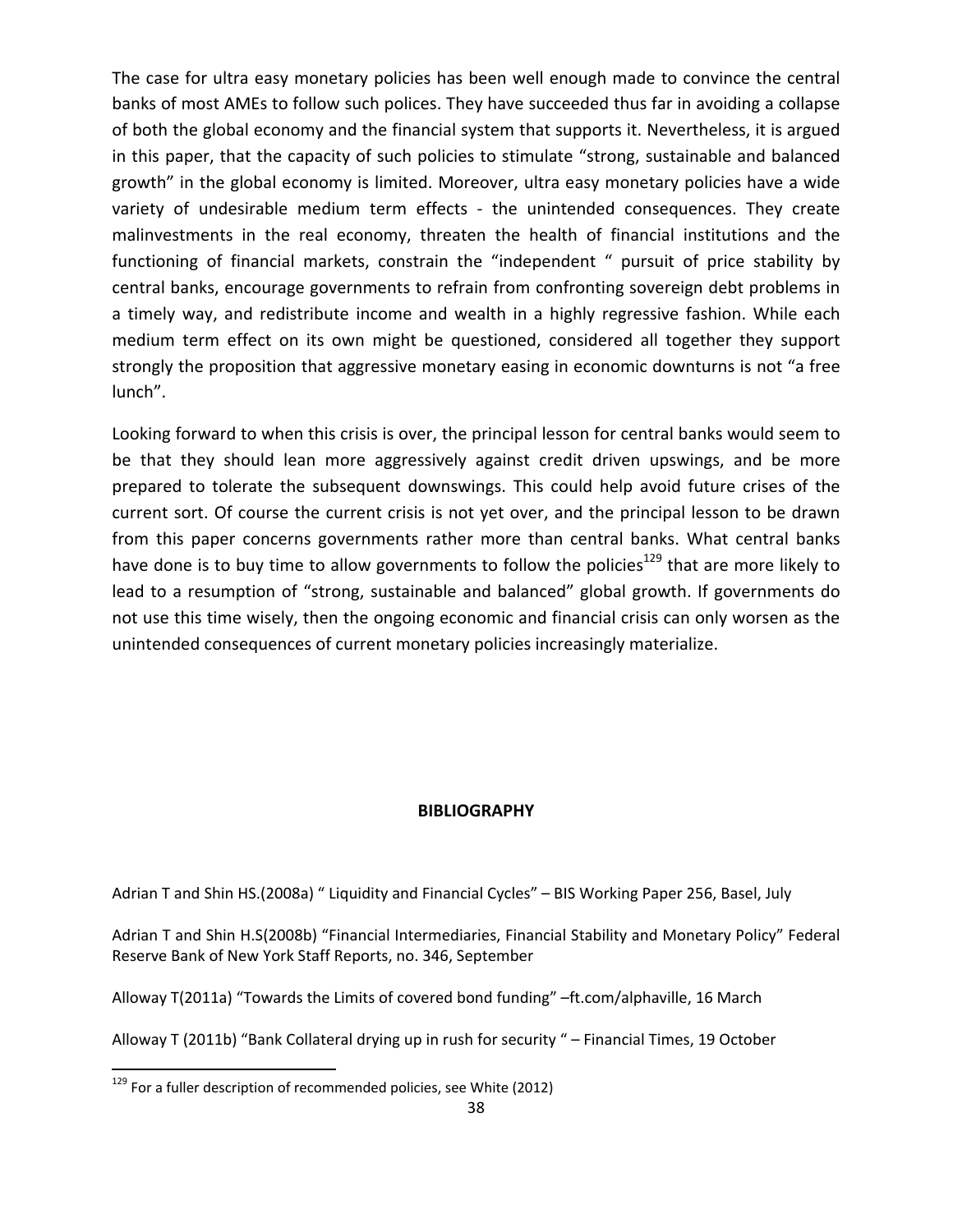Altunbar Y, Eambacortal L and Marquez‐Ibanez D (2010) "Does moneraty policy affect bank risk‐taking – BIS Working Paper 298, Basel, February

Antolin P, Schich S and Yermo J (2011) "The Economic impact of Protracted Low Interest Rates on Pension Funds and Insurance Companies" – OECD Journal: Financial Markets Trends – Vol 2011 – Issue 1, Paris

Bailey M J. (1992) "National Income and the Price Level" Mc Graw Hill Book Company, New York

Ball L (2012) "Ben Bernanke and the Zero Bound" John Hopkins University, Mimeo, February

Bank for International Settlements (2008) - Speech of the General Manager on the occasion of the Annual General Meeting, Basel June

Bank for International Settlements (2012) "Annual Report" – Basel, June

Beckworth D (2008) "Aggregate Supply Driven Deflation and Its Implications for Macroeconomic Stability" – Cato Journal, Vol 28, No3, Autumn

Beinhocker ED. (2006) "The Origin of Wealth" ‐ Harvard Business School Press, Boston

Bernanke, Ben S (2000) "Japan's Slump: A Case of Self‐Induced Paralysis? " paper presented at American Economic Association meetings, January 2000; also, in Adam Posen and Ryoichi Mikitani, Japan's Financial Crisis and Its Parallels to US Experience, Institute for International Economics, September

Bernanke Ben S (2002) "Remarks at the Conference to Honor Milton Friedman" University of Chicago, Chicago, November

Bernanke, Ben S (2003) "Some thoughts on Monetary Policy in Japan" – www.frb.gov, 31 May

Bernanke, Ben S (2010) "What the Fed did and Why" – Washington Post, Washington, 4 November

Bernholz P (2006) "Monetary Regimes and Inflation: History, Economic and Political Relationships", Edward Elgar Publishing

Blanchard O, Dell'Ariccia G and Mauro P.V (2010) "Rethinking Macroeconomic Policy " – IMF Staff Position Note SPN/10/03, Washington, 12 February

Blustein P (2012) "How Global Watchdogs Missed a World of Trouble" ‐ Centre for International Governance Innovation, Papers no 5, Waterloo, Ontario, July

Borio C.E.V and White W.R(2003) "Whither Monetary and Financial Stability : the Implications of Evolving Policy Regimes?" – Presentation at the Symposium "Monetary Policy and Uncertainty: Adapting to a changing Economy" Sponsored by the Federal Reserve Bank of Kansas City, Jackson Hole, Wyoming, August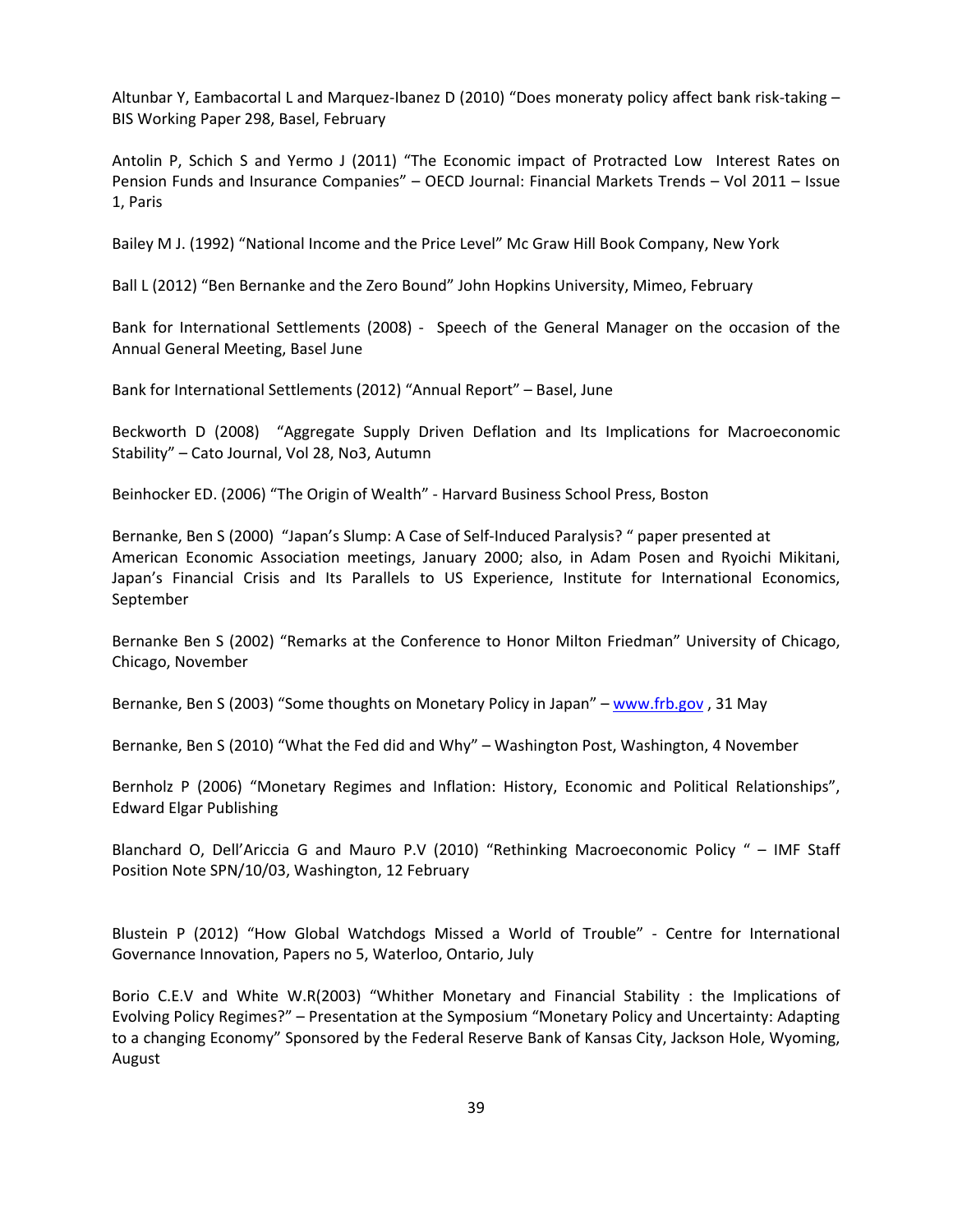Borio C and Disyalat P (2004) "Unconventional Monetary Policies: an appraisal" – BIS Working Paper 292, Basel, November

Borio C and Zhu H (2008) "Capital Regulations, Risk-taking and Monetary Policy, a missing link in the transmission mechanism" – BIS Working Paper 268 – Basel, December

Borio C and Disyalat (2011) "Global Inbalances and the financial Crisis : link or no link ?" – BIS Working Paper 346, Basel, May

Buchanan M (2002) "Ubiquity: Why Catastrophes Happen" – Three Rivers Press, New York, November

Cecchetti S, Mohanty M and Zampotti F (2010) "The Future of Public Debt: Prospects and Implications" – BIS Working Paper 300, Basel, March

Cecchetti S and Kharzoubi E (2012) "Reassessing the impact of Finance on Growth" – BIS Working Paper 381, Basel, July

Clement P (2010) "The Term Macroprudential: Origins and Evolution" – BIS Quarterly Review, March

Dickson E (2001) "The Implications of lower interest rates for insurers: a comment" – Geneva Papers on Risk and Insurance, Vol 25, No 1 January

Disyatat P (2010) "The Bank Lending Channel revisited" – BIS Working Paper 297, Basel, February

Dugger R (2011) "GE's Jeff Immelt understands FAC Discounting . Do you?" – Hanover Comment, 6 April

The Economist (2008) "The Biggest boom in history"  $-7$  june

European Union Chamber of Commerce (2009) "Overcapacity in China: Causes, Impacts and Recommendations"

Fahr S, Motto R, Rostagne M, Smets F and Tristani O (2010) "Lessons for Monetary Policy: Strategies from the Recent Past"‐ "Approaches to Monetary Policy Revisited – Lesson from the Crisis" – Sixth ECB Central Banking Confrerence, 18‐19 November, Frankfurt

Financial Stability Board (2012) "Securities Lending and Repo: Market Overview and Financial Stability Issues" – Basel, April

Fisher R W and Rosenblum H (2012) "How big banks threaten the economy" Wall St Journal, 4 April

Fisher R W (2012) "The limits of the powers of central banks" Remarks at St Andrews University, St Andrews Scotland, 5 June

Flynbjerg B (2009) "Survival of the unfittest: why the worst insfrastructure gets built and what we can do about it" – Oxford Review of Economic Policy Vol.25, Number 3, pp 344‐367

French D, de Haan R, Luck R and Mosbo J (2011) "The Impact of prolonged low interest rates on the Insurance Industry" – Ernst and Young, New York, October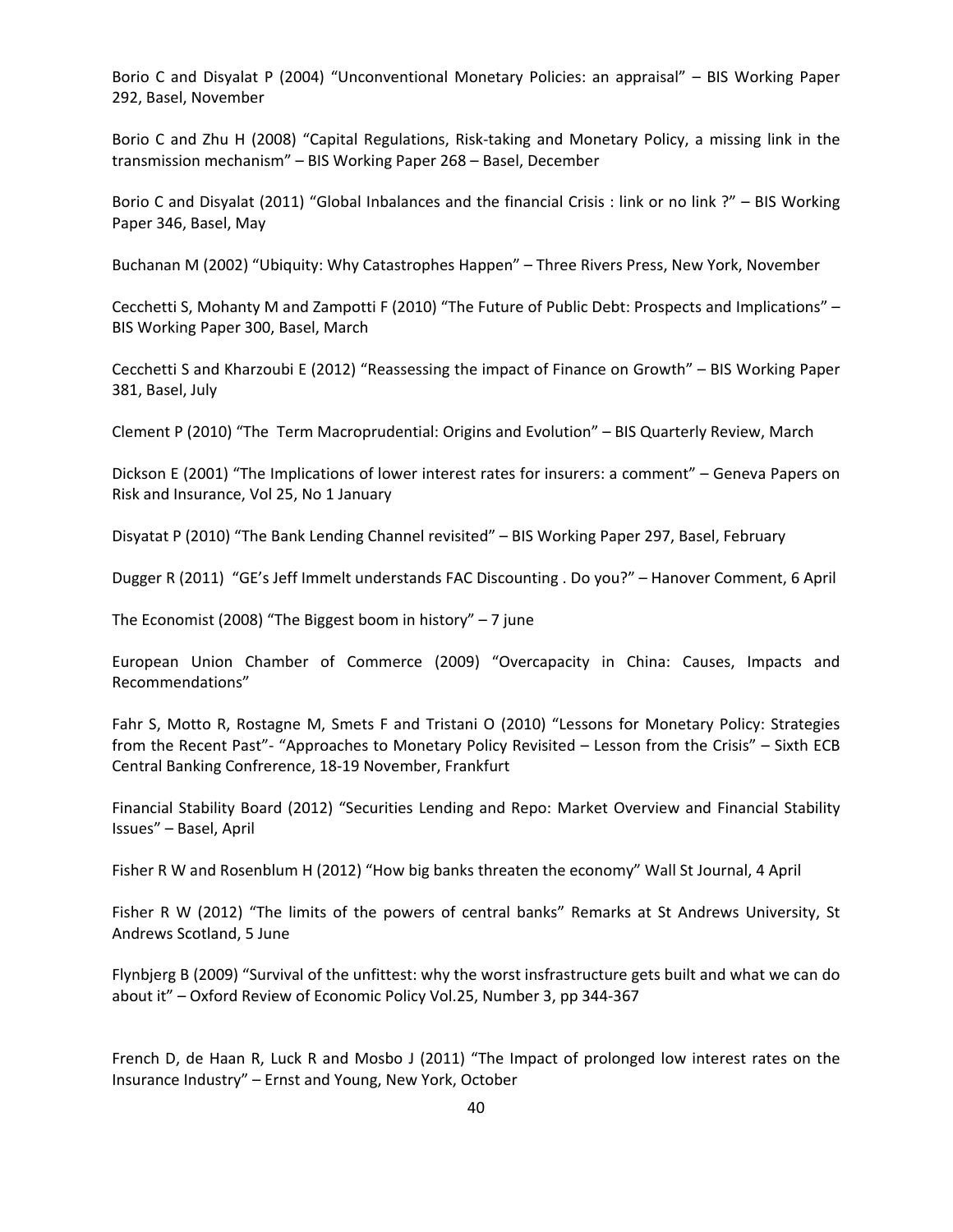Galati G and Melick W (2004) "The evolving inflation process: an overview" – BIS Working Paper 196, Basel, February

Galati G, Heemeijer P and Moessner R (2011) "How do inflation expectations form : New insights from a high frequency survey" – BIS Working Paper 349, Basel, July

Galbraith J.K (1993) "A short History of Financial Euphoria" Penguin Books, New York

Gambacorta L (2009) "Monetary Policy and the Risk‐taking Channel" – BIS Quarterly Review, Basel, December.

Geanakoplos J (2003) "Liquidity, Default, and Crashes: Endogenous Contracts in General Equilibrium" In M. Dewatripont, L.P. Hansen, and S.J. Turnovsky, eds. Advances In Economics and Econometrics: Theory and Applications, vol.2 ‐ 170‐205. Econometric Society Monographs: Eight World Congress, Cambridge University Press

Geanakoplos J (2010) "Solving the Present Crisis and managing the leverage Cycle" – Federal Reserve Bank of New York, Policy Review, New York, August

Gross B (2012) "Zero‐Based Money Threatens and Traps Economic Recovery" – Financial Times, 7 February

Haberler G (1939) "Prosperity and Depression" – League of Nations, Geneva

Haberler G (1984) "Reflections on Hayek's Business Cycle Theory" – Cato Journal, Vol.6, Autumn

Haddock M and Barnes G (2012) "Swaps : the Unintended Consequences" – EMEA Viewpoint, CB RE, Quarter 1

Haldane A.G(2012) " Tails of the Unexpected" – Presentation at the Conference The Credit Crisis Five Years on: Unpacking the Crisis – University of Edinburgh Business School, 8‐9 June

Hanoun H (2012) "Monetary Policy in the Crisis: Testing the Limits of Monetary Policy" – Speech delivered at the 47<sup>th</sup> SEACEN Governor's Conference, Seoul, Korea, 13-14 February

Hoffman A (2012) "Zero Interest Rate Policy and Unintended Consequences in Emerging Markets" – Mimeo, University of Leipzig, Institute for Economic policy, Leipzig 10 May

Hughes J (2011) "Concerns grow over collateral swap deals" – Financial Times, July

Independent Evaluation Office (2011) "IMF Performance in the Run‐up of the Financial and Economic Crisis" – International Monetary Fund, Washington

Issing O (2012) "Central Banks – Paradise Lost" Centre for Financial Studies Working Paper 2012/06, Frankfurt, June

Johnson R (2010) "Credible Resolution: What it takes to end: Too Big to Fail" – Roosevelt Institute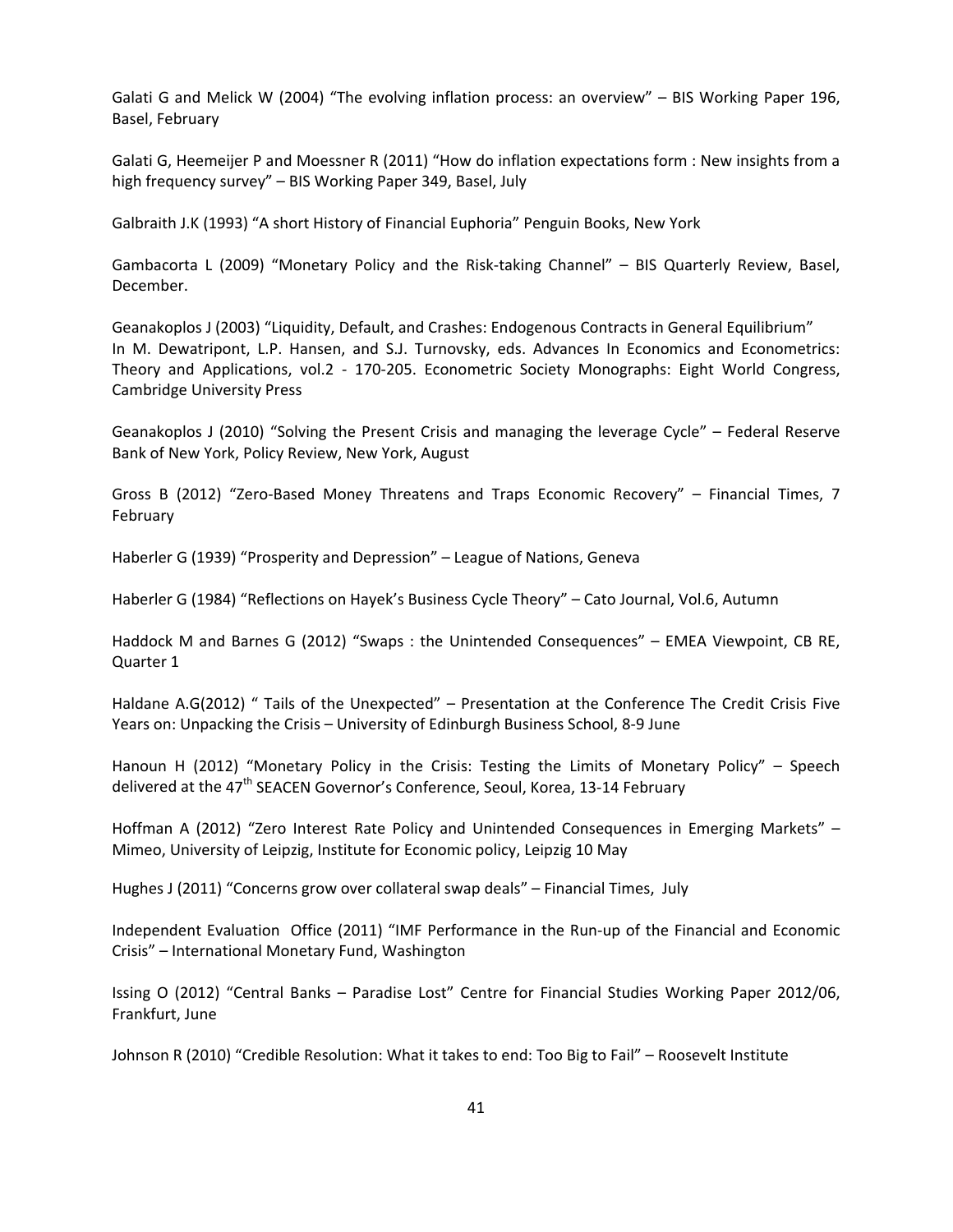Johnson S (2009) "The Quiet Coup –Atlantic Magazine, May

Johnson S (2010) "Bond yield warning for UM Companies" Financial Times, 4 October

Jorda O, Schularick M and Taylor A.M (2012) "When credit bites back: leverage, business cycles and crises" – Paper prepared for a conference on "Debit and Credit Growth and Crises" hosted by the World Bank and the Bank of Spain, Madrid 18‐19 June

Kaminska I (2012) "The terminal disease affecting banking" – Ft.com/alphaville– 18 July

Keynes J M.(1936) "The General Theory of Employment, Interest and Money" – Cambridge University Press, Cambridge

Kindelberger C.P and Aliber R.Z (2005) "Manias, Panics and Crashes" (Fifth Edition) Palgrave Macmillan, New York

Koo, R.C (2003) "Balance Sheet Recession" – John Wiley and Sons, Singapore

KPMG Global (2012) "Automotive Executive Survey"

Kregel J (2011) "Was Keynes's Monetary Policy, à Outrance in the Treatise, a Forerunner of ZIRP and QE? Did He Change His Mind in the General Theory? Policy Note 2011/4, Levy Economics Institute of Bard College

Laidler D (1999) "Fabricating the Keynesian Revolution" Cambridge University Press, Cambridge, UK

Lardy N.R (2012) "Sustaining China's Economic Growth after the Global Financial Crisis" – Peterson Institute, Washington, January

Leijonhufvud A (1968) "On Keynesian Economics and the Economics of Keynes" –Oxford University Press, London

Leijonhufvud A (2009) "Out of the Corridor: Keynes and the Crisis" – Cambridge Journal of Economics 33, PP. 741‐757

Leijonhufvud A (2012) "The Unstable Web of Contracts" – Presentation at the INET Conference, Berlin, March

Lowe P. (2012) " Bank Regulation and the Future of Banking" – Remarks to the Australian Conference of Economists, Melbourne, 11 July

Maddaloni A and Peydro J-L (2010) "Bank Risk-Taking, securitisation, supervision and low interest rates: Evidence from the Euro Area and the US lending standards" – ECB Working Paper Series no 1248, October

Masters B, Jenkins P and Johnson M (2011) "Fears over Lenders Capital Tinkering" – Financial Times, 14 November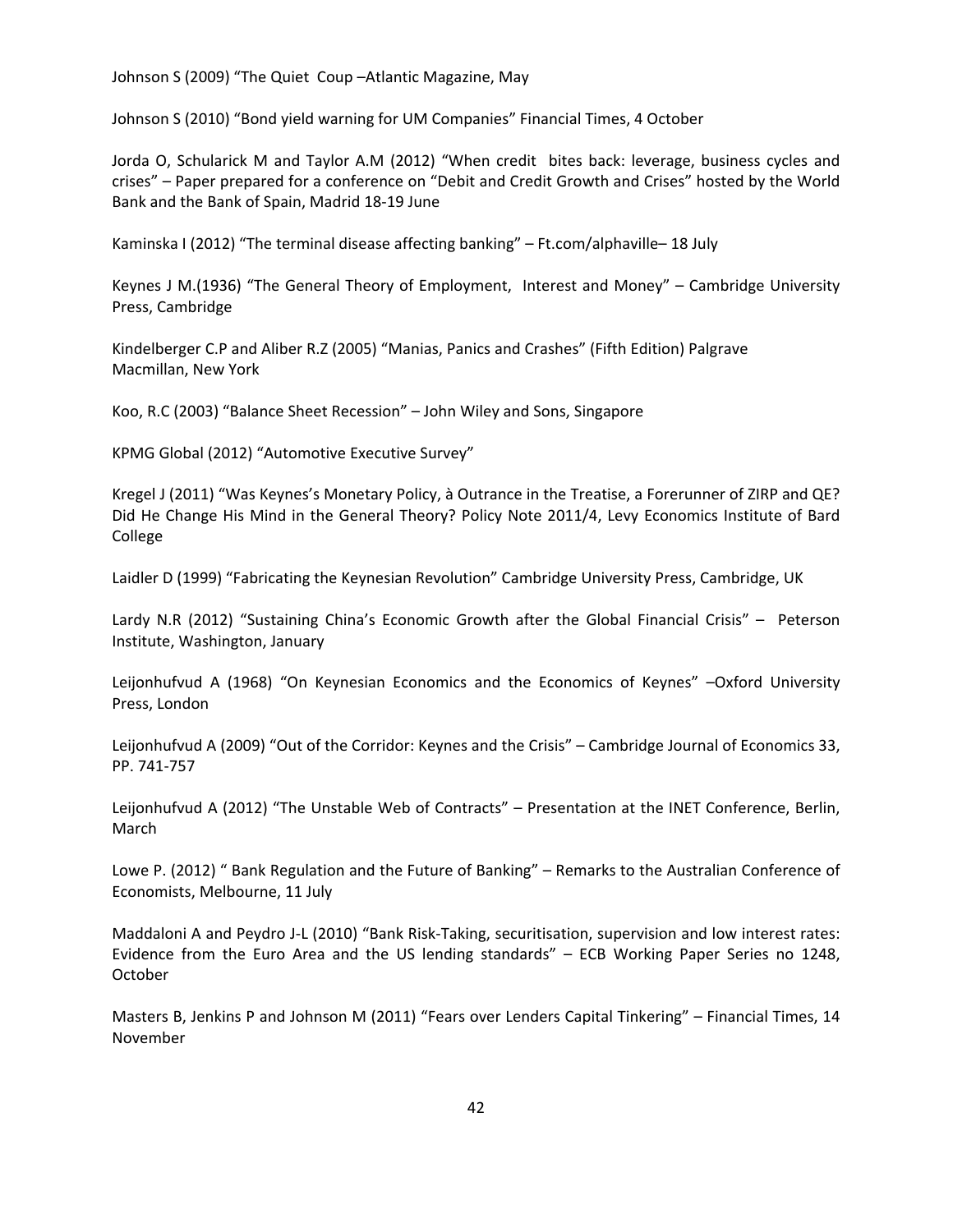McGregor R "The Party : The Secret World of China's Communist Rulers" – Harper Collins Books, New York

McGuire P and Goetz von P(2009) "The US dollar shortage in Global Banking" – BIS Quarterly Review , Basel, March

McKinsey Global Institute (2010) "Debt and Deleveraging: The Global Credit Bubble and its Economic Consequences" – New York, January

Merton R (2006) " Observations on innovation in Pension Funds Management in the Impending future" – Presentation at the 2005 NCREIF Conference

Meyer G (2012) "Zero Interest rates will force brokers to hunt for new revenues" – Financial Times, 22 July

Mian A and Sufi A (2011) "What Explains High Unemployment ? The Agregate Demand Channel" NBER Working Paper 17830, February

Minsky H (1992) "The Financial Instability Hypothesis" – Jerome Levy Institute, Working Paper 74, May

Muellbauer J (2007) "Housing, Credit, and Consumer Expenditure" Presentation at the Symposium "Housing, Housing Finance and Monetary Policy" sponsored by the Federal Reserve Bank of Kansas City, Jackson Hole, Wyoming, August

Obstfeld M (2010) "Expanding Gross Asset Positions and the International Monetary System" – Presentation at the Symposium "Macroeconomic Challenge: The Decade Ahead" Sponsored by the Federal Reserve Bank of Kansas City, Jackson Hole, Wyoming, August

OECD (2011) "Divided We Stand" – Paris

Ostry J, Ghosh AR, Habermeier K, Chamon M, Qureshi MS and Reinhart DBS (2010) " Capital Inflows: The role of controls" – IMF, Staff Position Note, SPN 10/04

Peek J and Rosengren E.S (2003) " Perverse Incentives and the Misallocation of Credit in Japan" – NBER Working Paper no 9643.

Perotti E (2012) "The roots of shadow banking – VOX 21 June

Posen A S. (2011) "Central Bankers: Do something" – International Herald Tribune, 21 November

Pozsar Z, Adrian T, Askeraft A and Baesky H (2010) "Shadow Banking" Federal Reserve Bank of New York, Staff Report 458, New York, July

Powell, J (2003) "FDR's Follies, How Roosevelt and His New Deal Prolonged the Great Depression" ,New York: Random House

Rajan R.G (2005) "Has Financial Development Made the World Riskier?" – Presentation at the Symposium "The Greenspan Era: Lessons for the Future", sponsored by the Federal Reserve Bank of Kansas City, Jackson Hole, Wyoming, August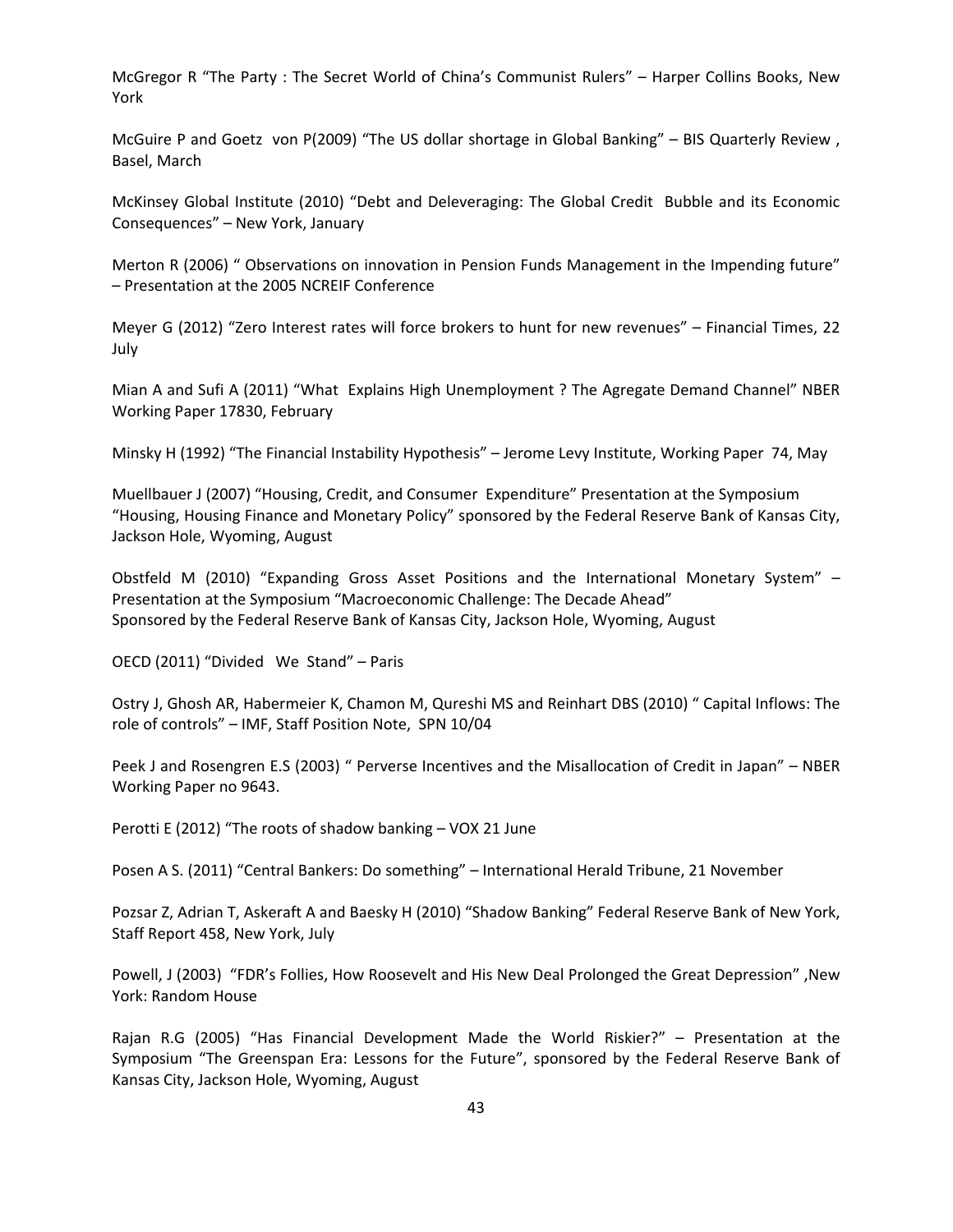Rajan R.G (2010) "Fault Lines: How Hidden Fault Lines Still Threaten the World Economy" – Princeton University Press, Princeton

Ramaswamy S (2011) " Market Structure and Systemic risks of Exchange – traded funds" – BIS Workshop Paper 343, Basel, April

Ramaswamy S (2012) "The Sustainability of Pension Schemes" – BIS Working Paper 368, Basel, January

Reinhart C. M and Reinhart V (2010) "After the Fall" – Presentation at the Symposium "Macroeconomic Challenges: The Decade Ahead" sponsored by the Federal Reserve Bank of Kansas City, Jackson Hole, Wyoming, August

Reinhart C.M and Rogoff K.S (2009) "This Time is Different: Eight Centuries of Financial Folly" Princeton University Press, Princeton, NJ

Rogoff K.S (2011) " Global and Monetary Policy Overview and Recent Issues" – Presentation to a Symposium on "Which regulation for Global Imbalances?" sponsored by the Bank of France, Paris, March

Shin HS (2011) "Global Banking Glut and Loan Risk Premium" Mundell‐Fleming Lecture, Princeton University, Princeton

Shirakawa M (2012a) "Develeraging and Growth: Is the Developed World Following Japan's Long and Winding Road?" – Lecture at the London School of Economics, London, 10 January

Shirakawa M (2012b) "The Bank of Japan's Efforts toward Overcoming Deflation" – Speech at the Japan National Press Club, Tokyo, 17 February

Singh M and Aitken J (2010) "The Sizable Role of Rehypothecation in the Shadow Banking System" – IMF Working Paper 10/172 – Washington, July

Singh M (2011) "Velocity of Pledged Collateral: Analysis and Implications" – IMF Working Paper 11/256 Washington, November

Slovik P (2011) "Systemically Important Banks and Capital Regulation Changes " – OECD Economic Working Papers No 916, Paris

Smiley, G (2002) " Rethinking the Great Depression", Chicago: Ivan R.Dee, 2002

Soros G. (2010) "The Soros Lectures at the Central European University" – Public Affairs, New York

Standards and Poors (2011) "Interest Rate Risk in 2012 : With low rates persisting, Insurance Companies try to muddle through" – November

Summers L and Delong B (2012) "Fiscal policy in a depressed economy" BPEA Spring

Svenson L (2003) "Escaping from the liquidity trap and deflation: the foolproof way and others" – Journal of Economic Perspectives Vol 17 No 4